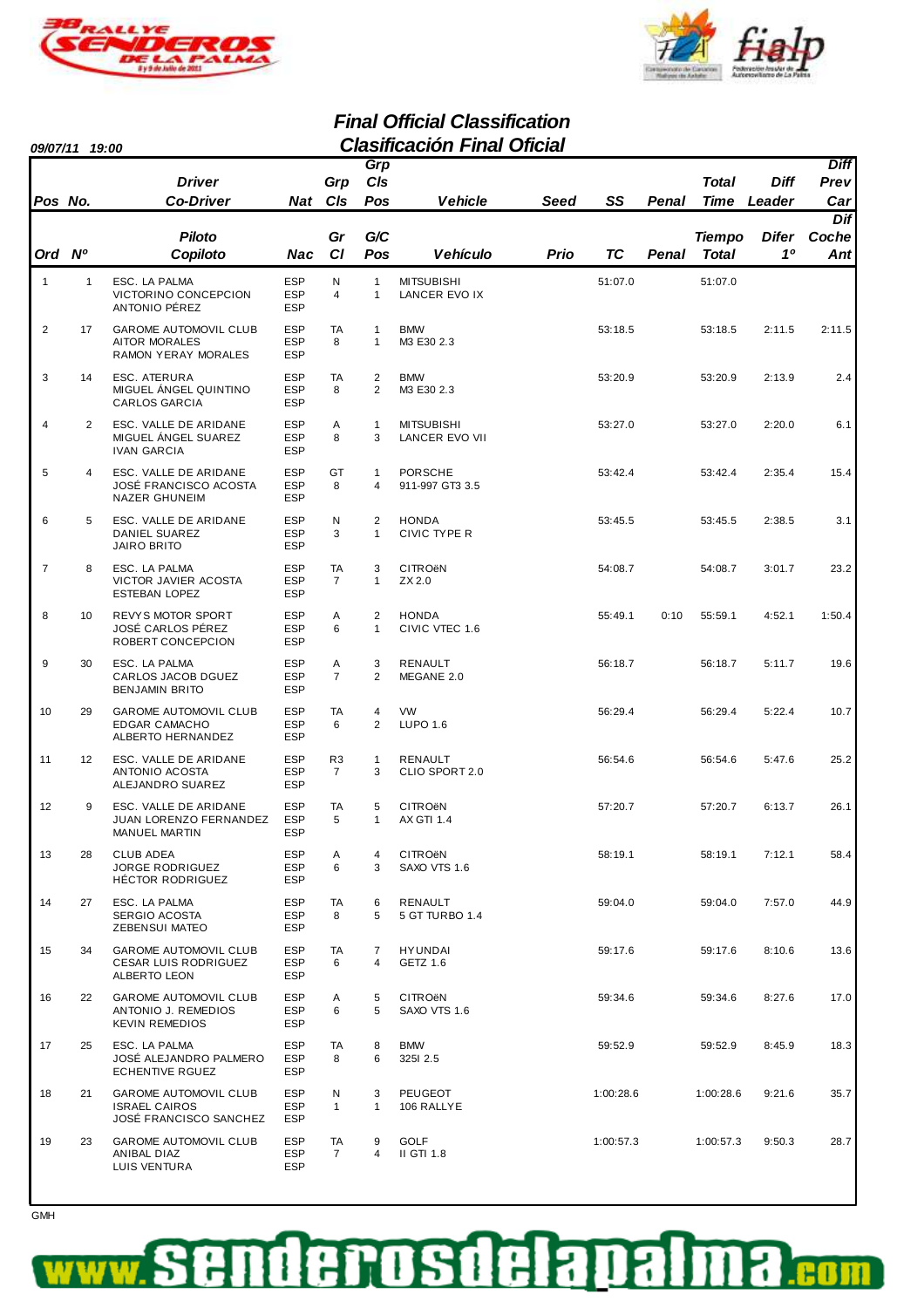



#### **Final Official Classification 09/07/11 19:00 Clasificación Final Oficial**

| <i><b>09/07/11</b></i> |    | 19:00                                                                           |                                        |                    |            | Gidalikacibii Filidi Olicidi              |      |           |              |               |              |             |
|------------------------|----|---------------------------------------------------------------------------------|----------------------------------------|--------------------|------------|-------------------------------------------|------|-----------|--------------|---------------|--------------|-------------|
|                        |    |                                                                                 |                                        |                    | Grp        |                                           |      |           |              |               |              | <b>Diff</b> |
|                        |    | <b>Driver</b>                                                                   |                                        | Grp                | <b>CIs</b> |                                           |      |           |              | Total         | <b>Diff</b>  | Prevl       |
| Pos No.                |    | <b>Co-Driver</b>                                                                | Nat                                    | CIs                | Pos        | <b>Vehicle</b>                            | Seed | SS        | Penal        | Time          | Leader       | Carl        |
|                        |    |                                                                                 |                                        |                    |            |                                           |      |           |              |               |              | <b>Dif</b>  |
|                        |    | <b>Piloto</b>                                                                   |                                        | Gr                 | G/C        |                                           |      |           |              | <b>Tiempo</b> | <b>Difer</b> | Cochel      |
| <b>Ord</b>             | N° | Copiloto                                                                        | Nac                                    | <b>CI</b>          | Pos        | <b>Vehículo</b>                           | Prio | ТC        | <b>Penal</b> | <b>Total</b>  | 10           | Antl        |
| 20                     | 32 | <b>GAROME AUTOMOVIL CLUB</b><br><b>DANIEL MARTIN</b><br><b>IVAN BONILLA</b>     | <b>ESP</b><br><b>ESP</b><br><b>ESP</b> | N<br>$\mathcal{P}$ | 4          | <b>CITRO<sub>ë</sub>N</b><br>SAXO VTS 1.6 |      | 1:02:11.4 |              | 1:02:11.4     | 11:04.4      | 1:14.1      |
| 21                     | 26 | ESC. VALLE DE ARIDANE<br>PEDRO RAMON PLASENCIA<br>FRANCISCO RAMON SANCHEZ ESP   | <b>ESP</b><br><b>ESP</b>               | TA<br>6            | 10<br>6    | OPEL<br>CORSA 1.6                         |      | 1:02:29.5 |              | 1:02:29.5     | 11:22.5      | 18.1        |
| 22                     | 24 | <b>GAROME AUTOMOVIL CLUB</b><br><b>MANUEL RODRIGUEZ</b><br><b>MARIANO BARBA</b> | <b>ESP</b><br><b>ESP</b><br><b>ESP</b> | N<br>4             | 5<br>2     | <b>MITSUBISHI</b><br><b>EVO VI 2.0</b>    |      | 1:02:22.1 | 0:50         | 1:03:12.1     | 12:05.1      | 42.6        |

A las 19:00 horas del día 9 de Julio de 2011 Firmado los Comisarios Deportivos / Signed the Stewards of the Meeting

#### derosdela **Da** 7 .eo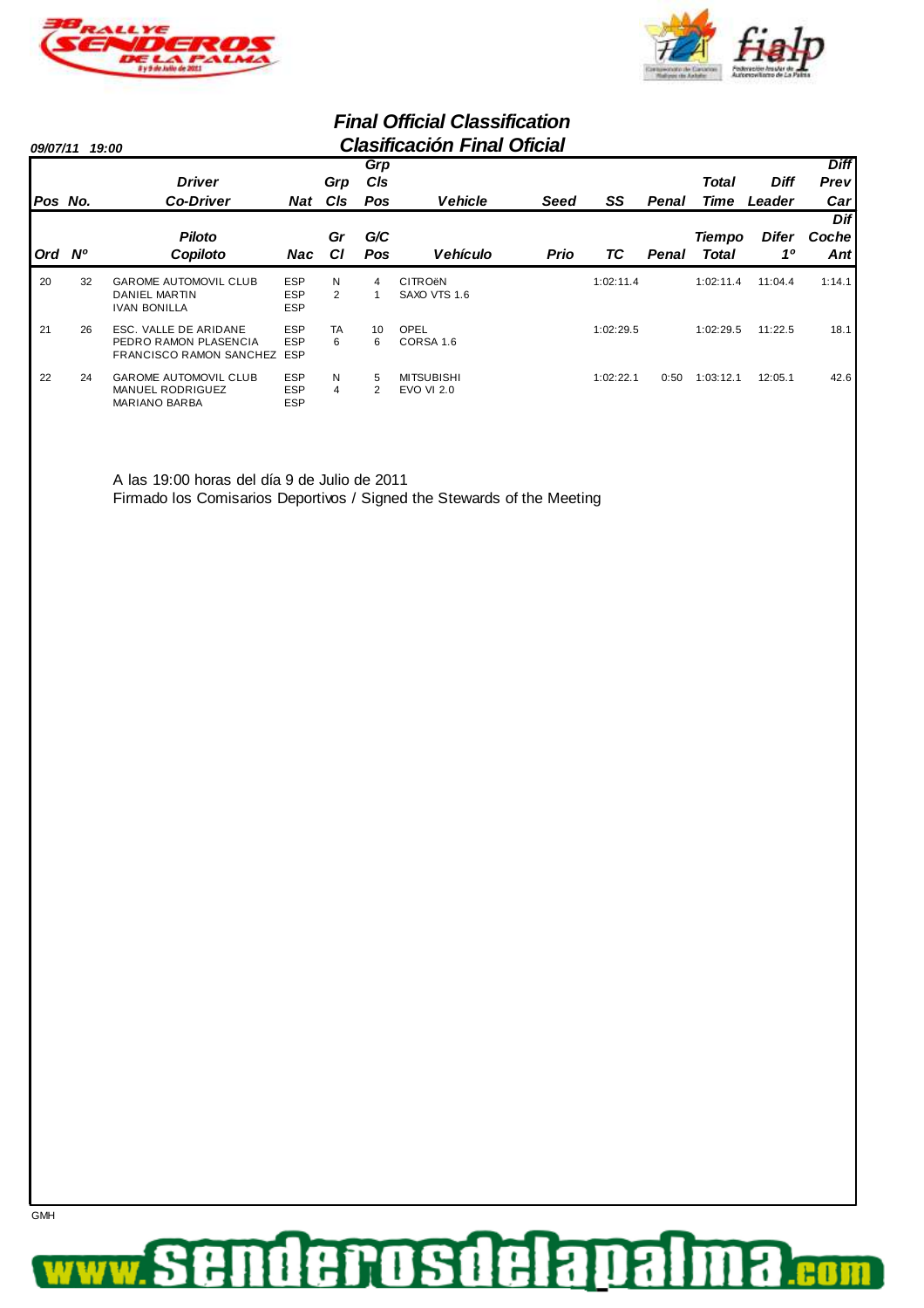



# **Retirements**

**Retirados 9/07/2011 19:00**

| No.       | Driver / Co-Driver       | Nat               | Group<br>Class | <b>Vehicle</b>           | SS | <b>Remarks</b>                          |
|-----------|--------------------------|-------------------|----------------|--------------------------|----|-----------------------------------------|
| <b>N°</b> | Piloto / Copiloto        | Nac               | Grupo<br>Clase | <b>Vehículo</b>          | ТC | <b>Motivo</b>                           |
|           | <b>Retirements Day 1</b> | - Retirados Dia 1 |                |                          |    |                                         |
| 3         | MORALES / GONZALEZ       | ESP / ESP         | A/8            | MITSUBISHI LANCER EVO VI | 8  | SALIDA CTRA.<br>OFF THE TRACK           |
| 6         | SANTANA / QUESADA        | ESP / ESP         | A/6            | OPEL CORSA 1.6           | 2  | AVERIA<br><b>BREAKDOWN</b>              |
|           | RODRIGUEZ / GONZALEZ     | ESP / ESP         | TA/8           | FORD SIERRA COSWORTH     | 5  | ABAND, ENLACE<br><b>RT.ROAD SECTION</b> |
| 11        | CAMACHO / CONCEPCION     | ESP / ESP         | N/3            | RENAULT CLIO SPORT 2.0   | 3  | SALIDA CTRA.<br>OFF THE TRACK           |
|           | ESPINOSA / ESPINOSA      | ESP / ESP         | TA/8           | BMW M3 E30 2.5           | 4  | ABAND, ENLACE<br><b>RT.ROAD SECTION</b> |
| 20        | PÉREZ / CASTILLO         | ESP / ESP         | TA/5           | PEUGEOT 205 GTI 1.3      | 9  | SALIDA CTRA.<br>OFF THE TRACK           |
| 31        | PÉREZ / MARTIN           | ESP / ESP         | TA/5           | CITROËN AX GTI 1.4       | 9  | AVERIA<br><b>MECHANICAL</b>             |
|           | 33 ACOSTA / RODRIGUEZ    | ESP / ESP         | TA/6           | <b>HYUNDAI GETZ 1.6</b>  | 6  | SALIDA CTRA.<br>OFF THE TRACK           |
|           | 36 HENRIQUEZ / GARCIA    | ESP / ESP         | H/5            | TOY OTA STARLET 1.3      | 11 | ABAND, ENLACE<br><b>RT.ROAD SECTION</b> |

#### nderosdelapalma S £ **CON WW**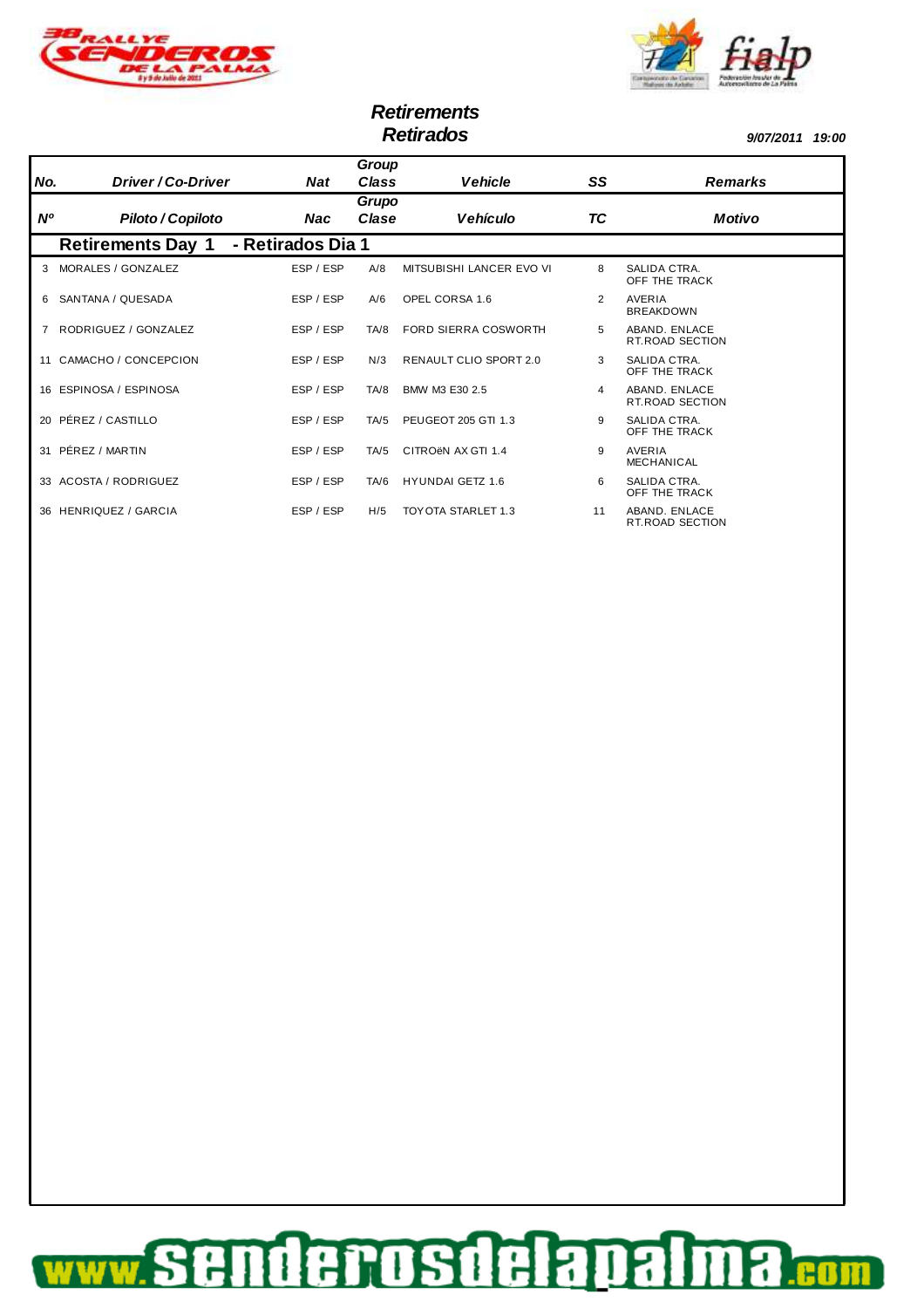



#### **Penalties 09/07/2011 19:00 Penalizaciones**

|                 |                         |           | Group |                          |       | Leg          |       |
|-----------------|-------------------------|-----------|-------|--------------------------|-------|--------------|-------|
| No.             | Driver/Co-Driver        | Nat       | Class | <b>Remarks / Control</b> | Penal | Total        | Total |
|                 |                         |           | Grupo |                          |       | <b>Total</b> |       |
| <b>N°</b>       | Piloto / Copiloto       | Nac       | Clase | <b>Motivo/Control</b>    | Penal | <b>Etapa</b> | Total |
|                 | RODRIGUEZ / GONZALEZ    | ESP / ESP | TA/8  | 8 MIN. RETRASO CH-4      | 1:20  | 1:20         | 1:20  |
| $10^{-1}$       | PÉREZ / CONCEPCION      | ESP / ESP | A/6   | 1 MIN. RETRASO CH-8      | 0:10  | 0:10         | 0:10  |
| 15 <sub>1</sub> | CONCEPCION / CONCEPCION | ESP / ESP | GT/8  | 6 MIN. RETRASO CH-0      | 1:00  | 1:00         | 1:00  |
| 16              | ESPINOSA / ESPINOSA     | ESP / ESP | TA/8  | 4 MIN. RETRASO CH-1A     | 0:40  | 0:40         | 0:40  |
| 20 <sup>°</sup> | PÉREZ / CASTILLO        | ESP / ESP | TA/5  | MIN ADELANTO CH-1        | 1:00  | 1:00         | 1:00  |
| 24              | RODRIGUEZ / BARBA       | ESP / ESP | N/4   | MIN. RETRASO CH-1        | 0:10  |              |       |
|                 |                         |           |       | 4 MIN. RETRASO CH-0      | 0:40  | 0:50         | 0:50  |

#### nderosdelapalma...... ww.S £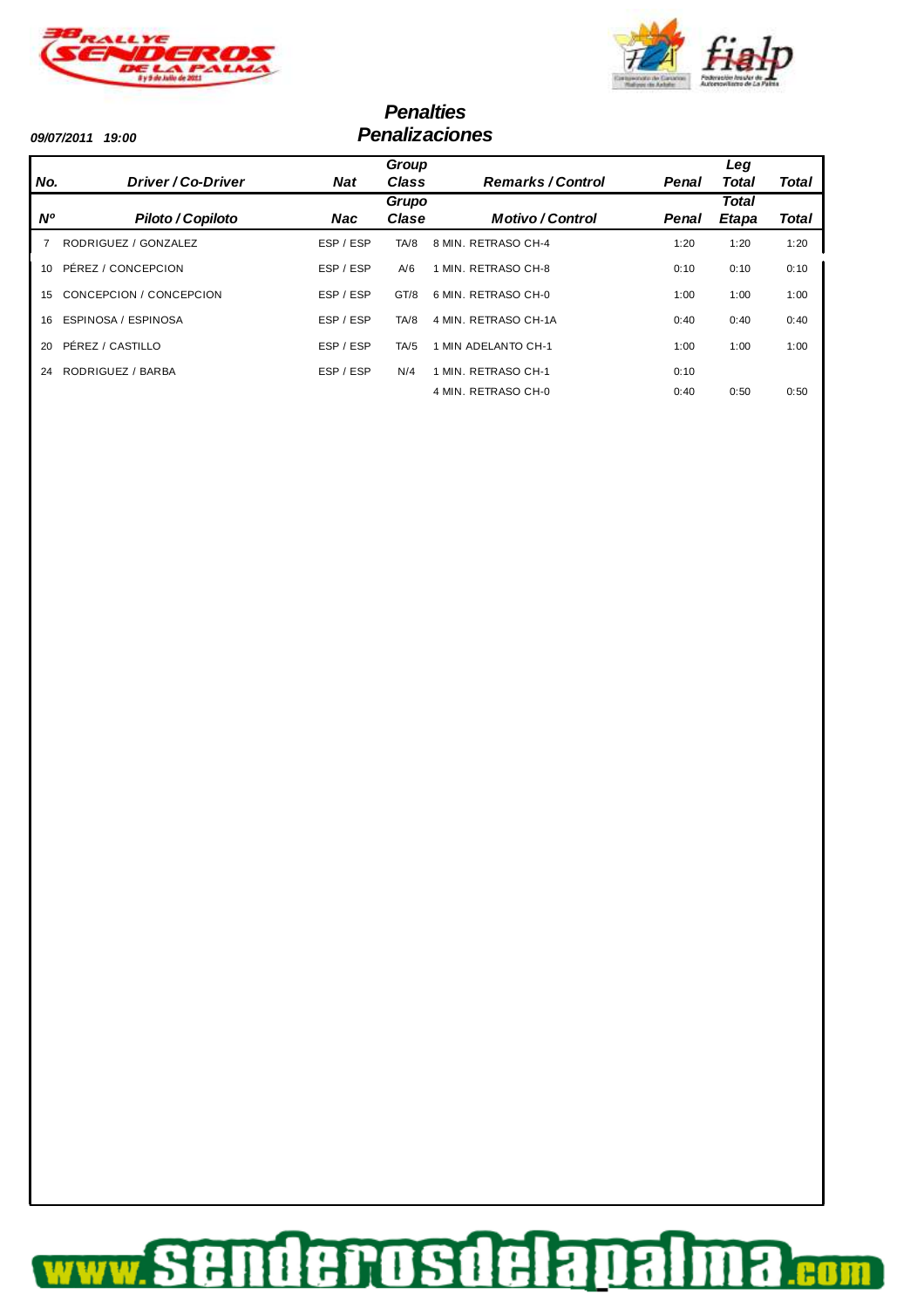



### **Final Classification - by Cup/Trophy Clasificación Final - por Copas/Trofeos**

**09/07/11 18:30**

| Pos No.      |              | <b>Driver</b><br><b>Co-Driver</b>                                           |                                        | Grp<br>Nat Cls      | Grp<br>CIs<br>Pos            | <b>Vehicle</b>                            | SS        | <b>Penal</b> | <b>Total</b><br><b>Time</b>   | <b>Diff</b><br>Leader | <b>Diff</b><br>Prev<br>Car |
|--------------|--------------|-----------------------------------------------------------------------------|----------------------------------------|---------------------|------------------------------|-------------------------------------------|-----------|--------------|-------------------------------|-----------------------|----------------------------|
| Ord Nº       |              | <b>Piloto</b><br>Copiloto                                                   | <b>Nac</b>                             | Gr<br>CI            | G/C<br>Pos                   | <b>Vehículo</b>                           | <b>TC</b> | Penal        | <b>Tiempo</b><br><b>Total</b> | 10                    | Dif<br>Difer Coche<br>Ant  |
|              |              | <b>PROMOCION</b>                                                            |                                        |                     |                              |                                           |           |              |                               |                       |                            |
| $\mathbf{1}$ | 30           | ESC. LA PALMA<br>CARLOS JACOB DGUEZ<br><b>BENJAMIN BRITO</b>                | <b>ESP</b><br><b>ESP</b><br><b>ESP</b> | Α<br>$\overline{7}$ | $\mathbf{1}$<br>$\mathbf{1}$ | <b>RENAULT</b><br>MEGANE 2.0              | 56:18.7   |              | 56:18.7                       |                       |                            |
| 2            | 29           | <b>GAROME AUTOMOVIL CLUB</b><br><b>EDGAR CAMACHO</b><br>ALBERTO HERNANDEZ   | <b>ESP</b><br><b>ESP</b><br><b>ESP</b> | TA<br>6             | $\mathbf{1}$<br>$\mathbf{1}$ | <b>VW</b><br><b>LUPO 1.6</b>              | 56:29.4   |              | 56:29.4                       | 10.7                  | 10.7                       |
| 3            | 28           | <b>CLUB ADEA</b><br><b>JORGE RODRIGUEZ</b><br><b>HÉCTOR RODRIGUEZ</b>       | <b>ESP</b><br><b>ESP</b><br><b>ESP</b> | A<br>6              | $\overline{2}$<br>2          | <b>CITRO<sub>ëN</sub></b><br>SAXO VTS 1.6 | 58:19.1   |              | 58:19.1                       | 2:00.4                | 1:49.7                     |
| 4            | 34           | <b>GAROME AUTOMOVIL CLUB</b><br><b>CESAR LUIS RODRIGUEZ</b><br>ALBERTO LEON | <b>ESP</b><br><b>ESP</b><br><b>ESP</b> | TA<br>6             | $\overline{2}$<br>3          | <b>HYUNDAI</b><br>GETZ 1.6                | 59:17.6   |              | 59:17.6                       | 2:58.9                | 58.5                       |
| 5            | 32           | <b>GAROME AUTOMOVIL CLUB</b><br><b>DANIEL MARTIN</b><br><b>IVAN BONILLA</b> | <b>ESP</b><br><b>ESP</b><br><b>ESP</b> | N<br>$\overline{2}$ | $\mathbf{1}$<br>$\mathbf{1}$ | <b>CITRO<sub>ëN</sub></b><br>SAXO VTS 1.6 | 1:02:11.4 |              | 1:02:11.4                     | 5:52.7                | 2:53.8                     |
|              | <b>NOVEL</b> |                                                                             |                                        |                     |                              |                                           |           |              |                               |                       |                            |
| $\mathbf{1}$ | 28           | <b>CLUB ADEA</b><br><b>JORGE RODRIGUEZ</b><br><b>HÉCTOR RODRIGUEZ</b>       | <b>ESP</b><br><b>ESP</b><br><b>ESP</b> | Α<br>6              | $\mathbf{1}$<br>$\mathbf{1}$ | <b>CITRO<sub>ëN</sub></b><br>SAXO VTS 1.6 | 58:19.1   |              | 58:19.1                       |                       |                            |
| 2            | 27           | ESC. LA PALMA<br>SERGIO ACOSTA<br><b>ZEBENSUI MATEO</b>                     | <b>ESP</b><br><b>ESP</b><br><b>ESP</b> | TA<br>8             | $\mathbf{1}$<br>$\mathbf{1}$ | <b>RENAULT</b><br>5 GT TURBO 1.4          | 59:04.0   |              | 59:04.0                       | 44.9                  | 44.9                       |
| 3            | 34           | <b>GAROME AUTOMOVIL CLUB</b><br><b>CESAR LUIS RODRIGUEZ</b><br>ALBERTO LEON | <b>ESP</b><br><b>ESP</b><br><b>ESP</b> | TA<br>6             | 2<br>$\overline{2}$          | <b>HYUNDAI</b><br>GETZ 1.6                | 59:17.6   |              | 59:17.6                       | 58.5                  | 13.6                       |
| 4            | 24           | <b>GAROME AUTOMOVIL CLUB</b><br><b>MANUEL RODRIGUEZ</b><br>MARIANO BARBA    | <b>ESP</b><br><b>ESP</b><br><b>ESP</b> | N<br>$\overline{4}$ | $\mathbf{1}$<br>$\mathbf{1}$ | <b>MITSUBISHI</b><br><b>EVO VI 2.0</b>    | 1:02:22.1 | 0:50         | 1:03:12.1                     | 4:53.0                | 3:54.5                     |



derosdela F 8 D .eo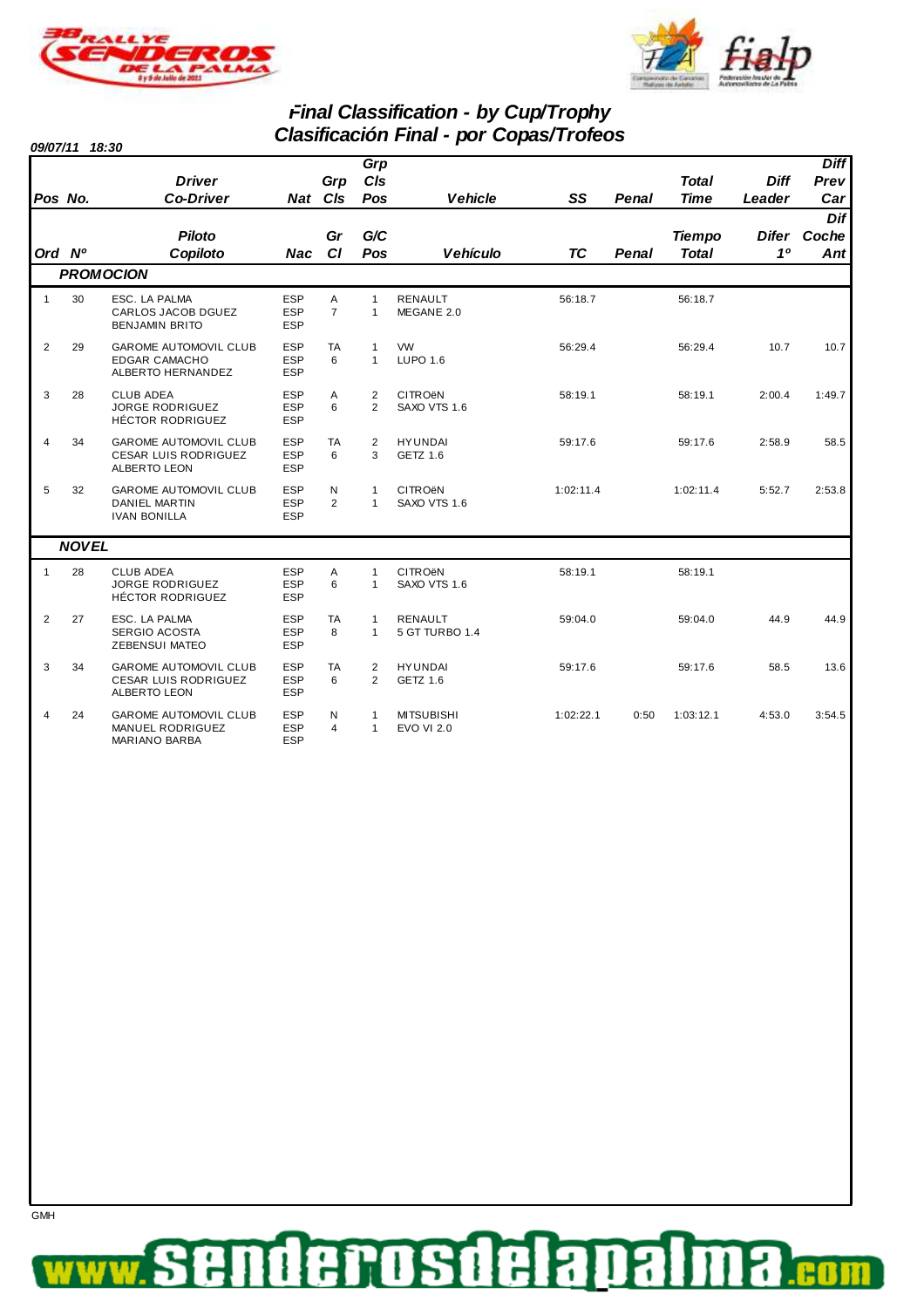



8

**CON** 

## **Final Classification - by Group Clasificación Final - por Grupo**

|                | 09/07/11 18:30 |                                                                              |                                        |                                  |                                | Ulasilikakibi i Filial - juli Ulupu       |           |              |                               |                       |                            |
|----------------|----------------|------------------------------------------------------------------------------|----------------------------------------|----------------------------------|--------------------------------|-------------------------------------------|-----------|--------------|-------------------------------|-----------------------|----------------------------|
| Pos No.        |                | <b>Driver</b><br><b>Co-Driver</b>                                            |                                        | Grp<br>Nat Cls                   | Grp<br>C/s<br>Pos              | <b>Vehicle</b>                            | SS        | <b>Penal</b> | <b>Total</b><br>Time          | <b>Diff</b><br>Leader | <b>Diff</b><br>Prev<br>Car |
| Ord Nº         |                | <b>Piloto</b><br>Copiloto                                                    | Nac                                    | Gr<br>C1                         | G/C<br>Pos                     | <b>Vehículo</b>                           | <b>TC</b> | <b>Penal</b> | <b>Tiempo</b><br><b>Total</b> | Difer<br>10           | Dif<br>Coche<br>Ant        |
|                |                | <b>GROUP/GRUPO A</b>                                                         |                                        |                                  |                                |                                           |           |              |                               |                       |                            |
| $\mathbf{1}$   | $\overline{2}$ | ESC. VALLE DE ARIDANE<br>MIGUEL ÁNGEL SUAREZ<br><b>IVAN GARCIA</b>           | <b>ESP</b><br><b>ESP</b><br><b>ESP</b> | Α<br>8                           | $\mathbf{1}$<br>$\mathbf{1}$   | <b>MITSUBISHI</b><br>LANCER EVO VII       | 53:27.0   |              | 53:27.0                       |                       |                            |
| $\overline{2}$ | 10             | REVYS MOTOR SPORT<br>JOSÉ CARLOS PÉREZ<br>ROBERT CONCEPCION                  | <b>ESP</b><br><b>ESP</b><br><b>ESP</b> | Α<br>6                           | $\overline{2}$<br>$\mathbf{1}$ | <b>HONDA</b><br>CIVIC VTEC 1.6            | 55:49.1   | 0:10         | 55:59.1                       | 2:32.1                | 2:32.1                     |
| 3              | 30             | ESC. LA PALMA<br>CARLOS JACOB DGUEZ<br><b>BENJAMIN BRITO</b>                 | <b>ESP</b><br><b>ESP</b><br><b>ESP</b> | Α<br>$\overline{7}$              | 3<br>$\mathbf{1}$              | RENAULT<br>MEGANE 2.0                     | 56:18.7   |              | 56:18.7                       | 2:51.7                | 19.6                       |
| 4              | 28             | <b>CLUB ADEA</b><br><b>JORGE RODRIGUEZ</b><br><b>HÉCTOR RODRIGUEZ</b>        | <b>ESP</b><br><b>ESP</b><br><b>ESP</b> | Α<br>6                           | $\overline{4}$<br>2            | <b>CITRO<sub>ë</sub>N</b><br>SAXO VTS 1.6 | 58:19.1   |              | 58:19.1                       | 4:52.1                | 2:00.4                     |
| 5              | 22             | <b>GAROME AUTOMOVIL CLUB</b><br>ANTONIO J. REMEDIOS<br><b>KEVIN REMEDIOS</b> | <b>ESP</b><br><b>ESP</b><br><b>ESP</b> | Α<br>6                           | 5<br>3                         | <b>CITRO<sub>ë</sub>N</b><br>SAXO VTS 1.6 | 59:34.6   |              | 59:34.6                       | 6:07.6                | 1:15.5                     |
|                |                | <b>GROUP / GRUPO N</b>                                                       |                                        |                                  |                                |                                           |           |              |                               |                       |                            |
| $\mathbf{1}$   | $\mathbf{1}$   | ESC. LA PALMA<br>VICTORINO CONCEPCION<br>ANTONIO PÉREZ                       | <b>ESP</b><br><b>ESP</b><br><b>ESP</b> | N<br>4                           | $\mathbf{1}$<br>$\mathbf{1}$   | <b>MITSUBISHI</b><br>LANCER EVO IX        | 51:07.0   |              | 51:07.0                       |                       |                            |
| $\overline{2}$ | 5              | ESC. VALLE DE ARIDANE<br>DANIEL SUAREZ<br><b>JAIRO BRITO</b>                 | <b>ESP</b><br><b>ESP</b><br><b>ESP</b> | N<br>3                           | $\overline{2}$<br>$\mathbf{1}$ | <b>HONDA</b><br>CIVIC TYPE R              | 53:45.5   |              | 53:45.5                       | 2:38.5                | 2:38.5                     |
| 3              | 21             | GAROME AUTOMOVIL CLUB<br><b>ISRAEL CAIROS</b><br>JOSÉ FRANCISCO SANCHEZ      | <b>ESP</b><br><b>ESP</b><br><b>ESP</b> | N<br>$\mathbf{1}$                | 3<br>$\mathbf{1}$              | PEUGEOT<br>106 RALLYE                     | 1:00:28.6 |              | 1:00:28.6                     | 9:21.6                | 6:43.1                     |
| 4              | 32             | GAROME AUTOMOVIL CLUB<br><b>DANIEL MARTIN</b><br><b>IVAN BONILLA</b>         | <b>ESP</b><br><b>ESP</b><br><b>ESP</b> | N<br>2                           | 4<br>$\mathbf{1}$              | <b>CITRO<sub>ë</sub>N</b><br>SAXO VTS 1.6 | 1:02:11.4 |              | 1:02:11.4                     | 11:04.4               | 1:42.8                     |
| 5              | 24             | GAROME AUTOMOVIL CLUB<br>MANUEL RODRIGUEZ<br>MARIANO BARBA                   | <b>ESP</b><br><b>ESP</b><br><b>ESP</b> | N<br>4                           | 5<br>$\overline{2}$            | <b>MITSUBISHI</b><br><b>EVO VI 2.0</b>    | 1:02:22.1 | 0:50         | 1:03:12.1                     | 12:05.1               | 1:00.7                     |
|                |                | GROUP / GRUPO G1                                                             |                                        |                                  |                                |                                           |           |              |                               |                       |                            |
| $\mathbf{1}$   | 4              | ESC. VALLE DE ARIDANE<br>JOSÉ FRANCISCO ACOSTA<br>NAZER GHUNEIM              | <b>ESP</b><br><b>ESP</b><br><b>ESP</b> | GT<br>8                          | $\mathbf{1}$<br>1              | <b>PORSCHE</b><br>911-997 GT3 3.5         | 53:42.4   |              | 53:42.4                       |                       |                            |
|                |                | <b>GROUP/GRUPO R3</b>                                                        |                                        |                                  |                                |                                           |           |              |                               |                       |                            |
| $\mathbf{1}$   | 12             | ESC. VALLE DE ARIDANE<br>ANTONIO ACOSTA<br>ALEJANDRO SUAREZ                  | <b>ESP</b><br><b>ESP</b><br><b>ESP</b> | R <sub>3</sub><br>$\overline{7}$ | 1<br>$\mathbf{1}$              | RENAULT<br>CLIO SPORT 2.0                 | 56:54.6   |              | 56:54.6                       |                       |                            |
|                |                | <b>GROUP / GRUPO TA</b>                                                      |                                        |                                  |                                |                                           |           |              |                               |                       |                            |
| $\mathbf{1}$   | 17             | GAROME AUTOMOVIL CLUB<br><b>AITOR MORALES</b><br>RAMON YERAY MORALES         | <b>ESP</b><br><b>ESP</b><br><b>ESP</b> | TA<br>8                          | $\mathbf{1}$<br>1              | <b>BMW</b><br>M3 E30 2.3                  | 53:18.5   |              | 53:18.5                       |                       |                            |
| $\overline{2}$ | 14             | ESC. ATERURA<br>MIGUEL ANGEL QUINTINO<br><b>CARLOS GARCIA</b>                | <b>ESP</b><br><b>ESP</b><br><b>ESP</b> | TA<br>8                          | 2<br>2                         | <b>BMW</b><br>M3 E30 2.3                  | 53:20.9   |              | 53:20.9                       | 2.4                   | 2.4                        |
| 3              | 8              | ESC. LA PALMA<br>VICTOR JAVIER ACOSTA<br>ESTEBAN LOPEZ                       | <b>ESP</b><br><b>ESP</b><br><b>ESP</b> | TA<br>$\overline{7}$             | 3<br>$\mathbf{1}$              | <b>CITRO<sub>ë</sub>N</b><br>ZX 2.0       | 54:08.7   |              | 54:08.7                       | 50.2                  | 47.8                       |
| 4              | 29             | <b>GAROME AUTOMOVIL CLUB</b><br><b>EDGAR CAMACHO</b><br>ALBERTO HERNANDEZ    | <b>ESP</b><br><b>ESP</b><br><b>ESP</b> | TA<br>6                          | 4<br>1                         | <b>VW</b><br>LUPO 1.6                     | 56:29.4   |              | 56:29.4                       | 3:10.9                | 2:20.7                     |
|                |                |                                                                              |                                        |                                  |                                |                                           |           |              |                               |                       |                            |

derosdelanal

 $\frac{1}{\frac{1}{\frac{1}{\sqrt{1}}}}$ 

Ŧ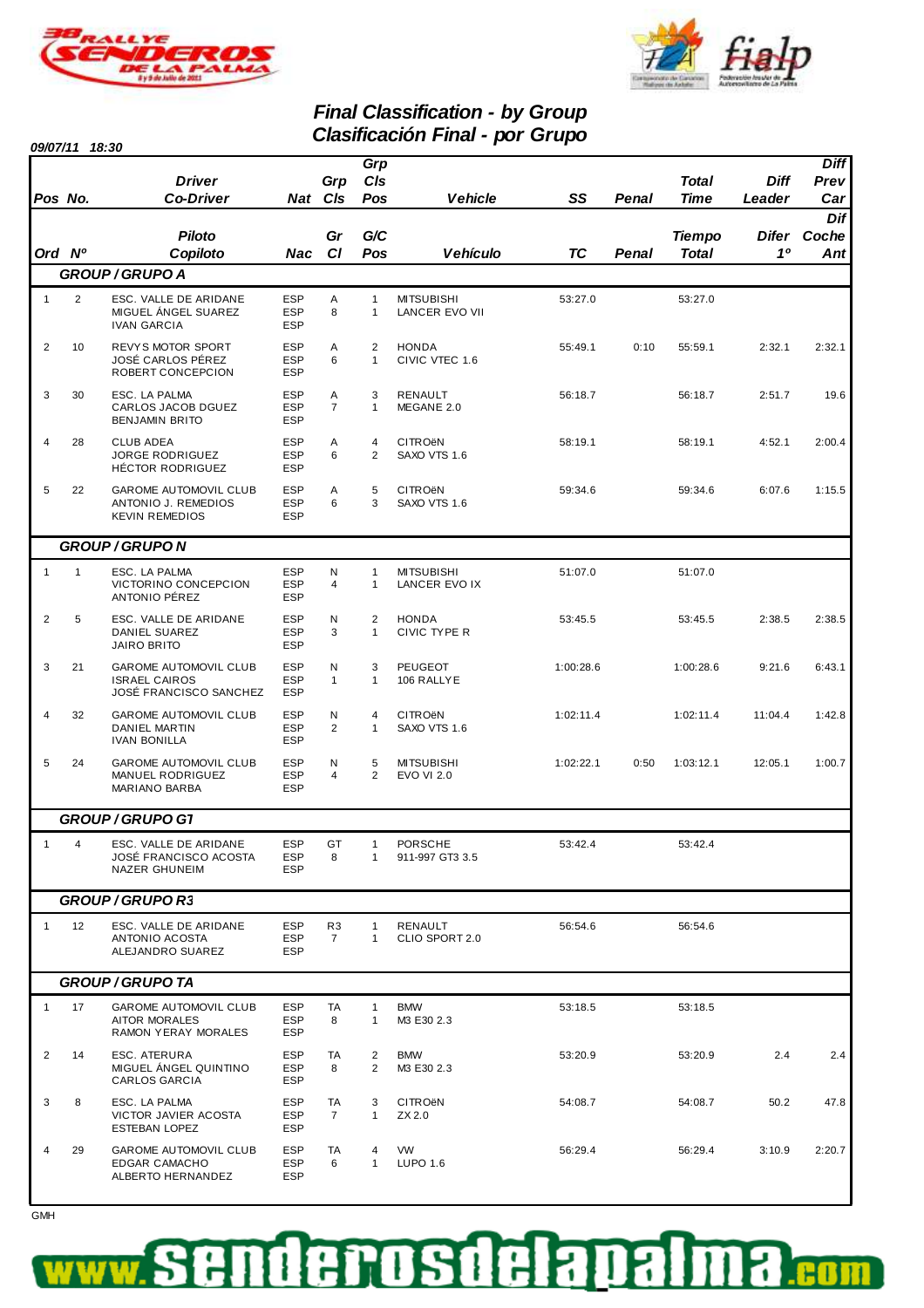



### **Final Classification - by Group Clasificación Final - por Grupo**

**09/07/11 18:30**

**GMH** 

|                |    | <b>Driver</b>                                                                      |                                        | Grp                         | Grp<br>CIs         |                                                |           |       | <b>Total</b>  | <b>Diff</b> | <b>Diff</b><br>Prev |
|----------------|----|------------------------------------------------------------------------------------|----------------------------------------|-----------------------------|--------------------|------------------------------------------------|-----------|-------|---------------|-------------|---------------------|
| Pos No.        |    | <b>Co-Driver</b>                                                                   | Nat CIs                                |                             | Pos                | <b>Vehicle</b>                                 | SS        | Penal | Time          | Leader      | Car                 |
|                |    |                                                                                    |                                        |                             |                    |                                                |           |       |               |             | Dif                 |
|                |    | <b>Piloto</b>                                                                      |                                        | Gr                          | G/C                |                                                |           |       | <b>Tiempo</b> | Difer       | Coche               |
| Ord Nº         |    | Copiloto                                                                           | Nac                                    | <b>CI</b>                   | Pos                | <b>Vehículo</b>                                | ТC        | Penal | <b>Total</b>  | 10          | Ant                 |
| 5              | 9  | ESC. VALLE DE ARIDANE<br><b>JUAN LORENZO FERNANDEZ</b><br><b>MANUEL MARTIN</b>     | <b>ESP</b><br><b>ESP</b><br><b>ESP</b> | <b>TA</b><br>5              | 5                  | <b>CITRO<sub>ëN</sub></b><br><b>AX GTI 1.4</b> | 57:20.7   |       | 57:20.7       | 4:02.2      | 51.3                |
| 6              | 27 | ESC. LA PALMA<br><b>SERGIO ACOSTA</b><br><b>ZEBENSUI MATEO</b>                     | <b>ESP</b><br><b>ESP</b><br><b>ESP</b> | <b>TA</b><br>8              | 6<br>3             | <b>RENAULT</b><br>5 GT TURBO 1.4               | 59:04.0   |       | 59:04.0       | 5:45.5      | 1:43.3              |
| $\overline{7}$ | 34 | <b>GAROME AUTOMOVIL CLUB</b><br><b>CESAR LUIS RODRIGUEZ</b><br><b>ALBERTO LEON</b> | <b>ESP</b><br><b>ESP</b><br><b>ESP</b> | <b>TA</b><br>6              | 2                  | <b>HYUNDAI</b><br>GETZ 1.6                     | 59:17.6   |       | 59:17.6       | 5:59.1      | 13.6                |
| 8              | 25 | ESC. LA PALMA<br>JOSÉ ALEJANDRO PALMERO<br><b>ECHENTIVE RGUEZ</b>                  | <b>ESP</b><br><b>ESP</b><br><b>ESP</b> | <b>TA</b><br>8              | 8<br>4             | <b>BMW</b><br>3251 2.5                         | 59:52.9   |       | 59:52.9       | 6:34.4      | 35.3                |
| 9              | 23 | <b>GAROME AUTOMOVIL CLUB</b><br>ANIBAL DIAZ<br>LUIS VENTURA                        | <b>ESP</b><br><b>ESP</b><br><b>ESP</b> | <b>TA</b><br>$\overline{7}$ | 9<br>$\mathcal{P}$ | <b>GOLF</b><br>II GTI 1.8                      | 1:00:57.3 |       | 1:00:57.3     | 7:38.8      | 1:04.4              |
| 10             | 26 | ESC. VALLE DE ARIDANE<br>PEDRO RAMON PLASENCIA<br>FRANCISCO RAMON SANCHEZ          | <b>ESP</b><br><b>ESP</b><br><b>ESP</b> | <b>TA</b><br>6              | 10<br>3            | OPEL<br>CORSA 1.6                              | 1:02:29.5 |       | 1:02:29.5     | 9:11.0      | 1:32.2              |

#### denosdela Da 3 .eo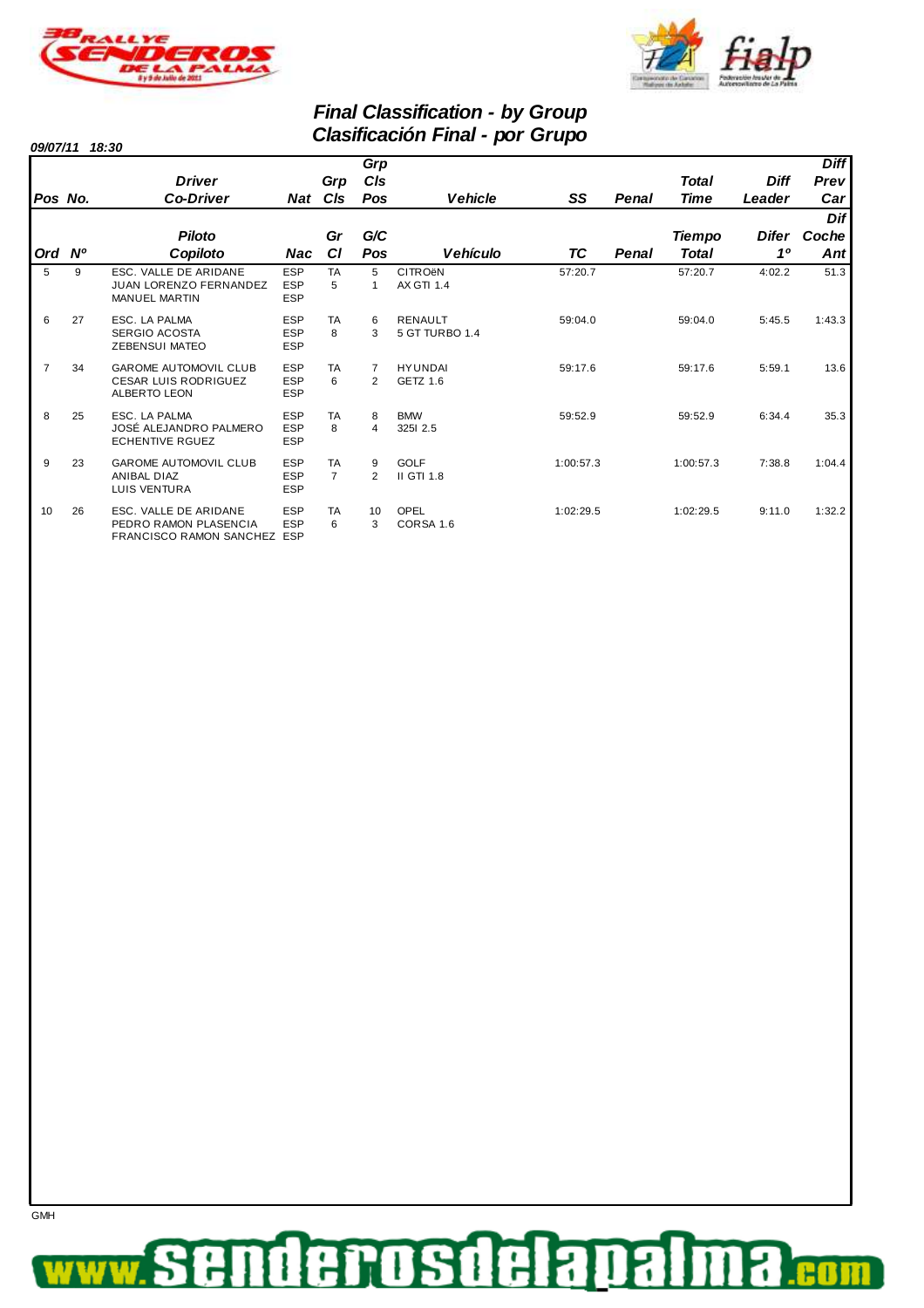



### **Final Classification - by Class Clasificación Final - por Clase**

|                | 09/07/11 18:30 |                                                                                |                                        |                      |                              | Gasiliyayiyii Filial - pul Giast          |           |              |                               |                       |                            |
|----------------|----------------|--------------------------------------------------------------------------------|----------------------------------------|----------------------|------------------------------|-------------------------------------------|-----------|--------------|-------------------------------|-----------------------|----------------------------|
| Pos No.        |                | <b>Driver</b><br><b>Co-Driver</b>                                              |                                        | Grp<br>Nat Cls       | Grp<br>C/s<br>Pos            | <b>Vehicle</b>                            | SS        | Penal        | <b>Total</b><br>Time          | <b>Diff</b><br>Leader | <b>Diff</b><br>Prev<br>Car |
| Ord Nº         |                | <b>Piloto</b><br>Copiloto                                                      | Nac                                    | Gr<br><b>CI</b>      | G/C<br>Pos                   | <b>Vehículo</b>                           | <b>TC</b> | <b>Penal</b> | <b>Tiempo</b><br><b>Total</b> | Difer<br>10           | Dif<br>Coche<br>Ant        |
|                |                | CLASS/CLASE 1                                                                  |                                        |                      |                              |                                           |           |              |                               |                       |                            |
| $\mathbf{1}$   | 21             | GAROME AUTOMOVIL CLUB<br><b>ISRAEL CAIROS</b><br><b>JOSÉ FRANCISCO SANCHEZ</b> | <b>ESP</b><br><b>ESP</b><br><b>ESP</b> | N<br>$\mathbf{1}$    | $\mathbf{1}$<br>1            | PEUGEOT<br>106 RALLYE                     | 1:00:28.6 |              | 1:00:28.6                     |                       |                            |
|                |                | CLASS/CLASE 2                                                                  |                                        |                      |                              |                                           |           |              |                               |                       |                            |
| $\mathbf{1}$   | 32             | GAROME AUTOMOVIL CLUB<br><b>DANIEL MARTIN</b><br><b>IVAN BONILLA</b>           | <b>ESP</b><br><b>ESP</b><br><b>ESP</b> | N<br>$\overline{2}$  | $\mathbf{1}$<br>1            | <b>CITRO<sub>ë</sub>N</b><br>SAXO VTS 1.6 | 1:02:11.4 |              | 1:02:11.4                     |                       |                            |
|                |                | CLASS/CLASE 3                                                                  |                                        |                      |                              |                                           |           |              |                               |                       |                            |
| $\mathbf{1}$   | 5              | ESC. VALLE DE ARIDANE<br>DANIEL SUAREZ<br><b>JAIRO BRITO</b>                   | <b>ESP</b><br><b>ESP</b><br><b>ESP</b> | N<br>3               | $\mathbf{1}$<br>$\mathbf{1}$ | <b>HONDA</b><br>CIVIC TYPE R              | 53:45.5   |              | 53:45.5                       |                       |                            |
|                |                | <b>CLASS/CLASE 4</b>                                                           |                                        |                      |                              |                                           |           |              |                               |                       |                            |
| $\mathbf{1}$   | $\mathbf{1}$   | ESC. LA PALMA<br>VICTORINO CONCEPCION<br>ANTONIO PÉREZ                         | <b>ESP</b><br><b>ESP</b><br><b>ESP</b> | N<br>4               | $\mathbf{1}$<br>1            | <b>MITSUBISHI</b><br>LANCER EVO IX        | 51:07.0   |              | 51:07.0                       |                       |                            |
| 2              | 24             | <b>GAROME AUTOMOVIL CLUB</b><br>MANUEL RODRIGUEZ<br>MARIANO BARBA              | <b>ESP</b><br><b>ESP</b><br><b>ESP</b> | N<br>4               | $\overline{c}$<br>2          | <b>MITSUBISHI</b><br><b>EVO VI 2.0</b>    | 1:02:22.1 | 0:50         | 1:03:12.1                     | 12:05.1               | 12:05.1                    |
|                |                | CLASS/CLASE 5                                                                  |                                        |                      |                              |                                           |           |              |                               |                       |                            |
| $\mathbf{1}$   | 9              | ESC. VALLE DE ARIDANE<br>JUAN LORENZO FERNANDEZ<br><b>MANUEL MARTIN</b>        | <b>ESP</b><br><b>ESP</b><br><b>ESP</b> | TA<br>5              | $\mathbf{1}$<br>1            | <b>CITRO<sub>ë</sub>N</b><br>AX GTI 1.4   | 57:20.7   |              | 57:20.7                       |                       |                            |
|                |                | CLASS/CLASE 6                                                                  |                                        |                      |                              |                                           |           |              |                               |                       |                            |
| $\mathbf{1}$   | 10             | REVYS MOTOR SPORT<br>JOSÉ CARLOS PÉREZ<br>ROBERT CONCEPCION                    | <b>ESP</b><br><b>ESP</b><br><b>ESP</b> | Α<br>6               | $\mathbf{1}$<br>1            | <b>HONDA</b><br>CIVIC VTEC 1.6            | 55:49.1   | 0:10         | 55:59.1                       |                       |                            |
| 2              | 29             | <b>GAROME AUTOMOVIL CLUB</b><br><b>EDGAR CAMACHO</b><br>ALBERTO HERNANDEZ      | <b>ESP</b><br><b>ESP</b><br><b>ESP</b> | TA<br>6              | 1<br>$\overline{2}$          | VW<br>LUPO 1.6                            | 56:29.4   |              | 56:29.4                       | 30.3                  | 30.3                       |
| 3              | 28             | <b>CLUB ADEA</b><br>JORGE RODRIGUEZ<br><b>HÉCTOR RODRIGUEZ</b>                 | <b>ESP</b><br><b>ESP</b><br><b>ESP</b> | Α<br>6               | $\overline{c}$<br>3          | <b>CITRO<sub>ë</sub>N</b><br>SAXO VTS 1.6 | 58:19.1   |              | 58:19.1                       | 2:20.0                | 1:49.7                     |
| $\overline{4}$ | 34             | GAROME AUTOMOVIL CLUB<br>CESAR LUIS RODRIGUEZ<br>ALBERTO LEON                  | <b>ESP</b><br><b>ESP</b><br><b>ESP</b> | TA<br>6              | 2<br>4                       | HYUNDAI<br>GETZ 1.6                       | 59:17.6   |              | 59:17.6                       | 3:18.5                | 58.5                       |
| 5              | 22             | <b>GAROME AUTOMOVIL CLUB</b><br>ANTONIO J. REMEDIOS<br><b>KEVIN REMEDIOS</b>   | <b>ESP</b><br><b>ESP</b><br><b>ESP</b> | A<br>6               | 3<br>5                       | <b>CITRO<sub>ë</sub>N</b><br>SAXO VTS 1.6 | 59:34.6   |              | 59:34.6                       | 3:35.5                | 17.0                       |
| 6              | 26             | ESC. VALLE DE ARIDANE<br>PEDRO RAMON PLASENCIA<br>FRANCISCO RAMON SANCHEZ ESP  | <b>ESP</b><br><b>ESP</b>               | TA<br>6              | 3<br>6                       | OPEL<br>CORSA 1.6                         | 1:02:29.5 |              | 1:02:29.5                     | 6:30.4                | 2:54.9                     |
|                |                | CLASS/CLASE 7                                                                  |                                        |                      |                              |                                           |           |              |                               |                       |                            |
| $\mathbf{1}$   | 8              | ESC. LA PALMA<br>VICTOR JAVIER ACOSTA<br><b>ESTEBAN LOPEZ</b>                  | <b>ESP</b><br><b>ESP</b><br><b>ESP</b> | TA<br>$\overline{7}$ | $\mathbf{1}$<br>$\mathbf{1}$ | <b>CITRO<sub>ë</sub>N</b><br>ZX 2.0       | 54:08.7   |              | 54:08.7                       |                       |                            |
| $\overline{2}$ | 30             | ESC. LA PALMA<br>CARLOS JACOB DGUEZ<br><b>BENJAMIN BRITO</b>                   | <b>ESP</b><br><b>ESP</b><br><b>ESP</b> | A<br>$\overline{7}$  | $\mathbf{1}$<br>2            | RENAULT<br>MEGANE 2.0                     | 56:18.7   |              | 56:18.7                       | 2:10.0                | 2:10.0                     |

derosdela

3

D

F

**.eo** 

**GMH**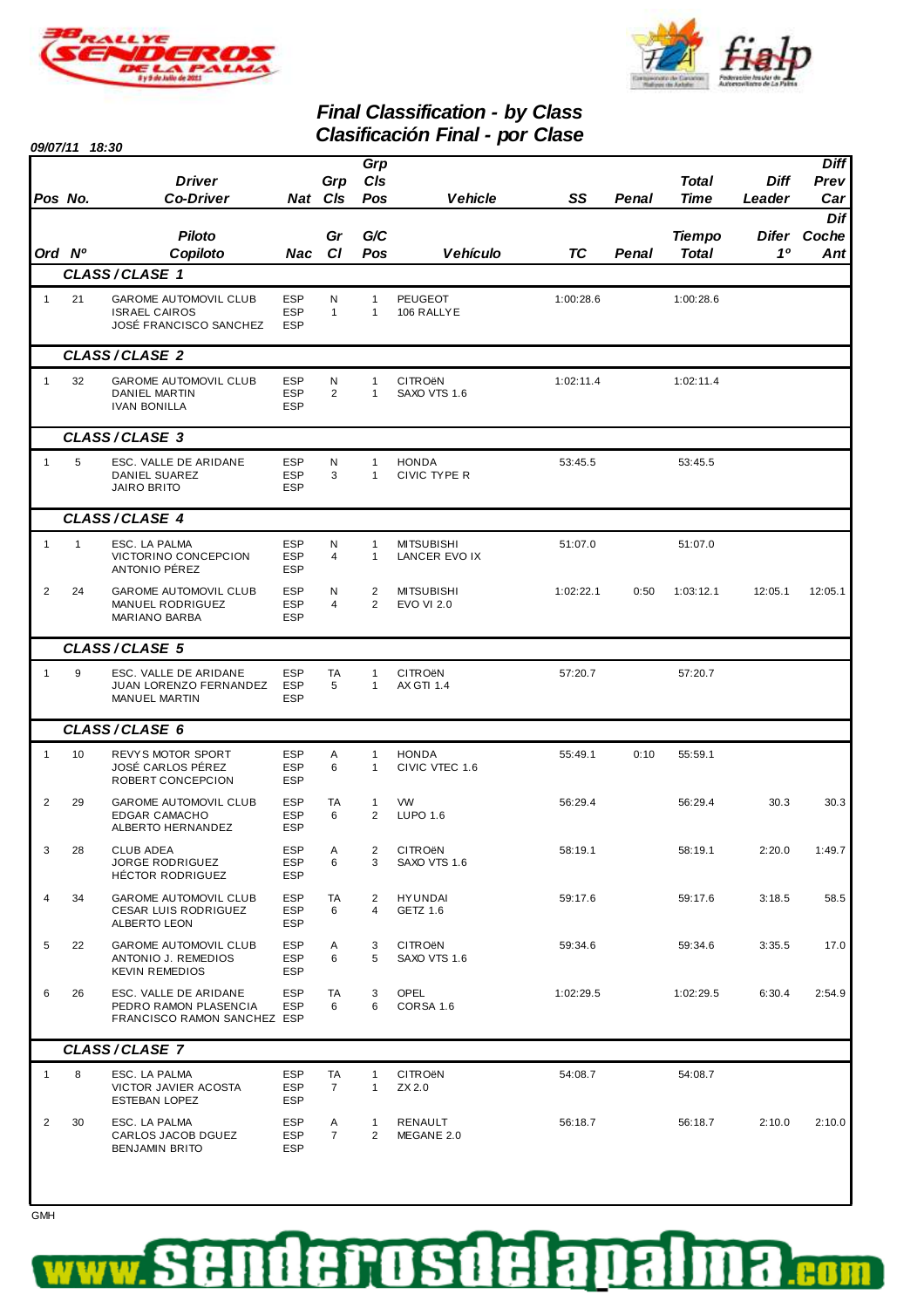



### **Final Classification - by Class Clasificación Final - por Clase**

**09/07/11 18:30**

**GMH** 

|              |    |                                                                                    |                                        |                                  | Grp                          |                                            |           |       |               |                | <b>Diff</b> |
|--------------|----|------------------------------------------------------------------------------------|----------------------------------------|----------------------------------|------------------------------|--------------------------------------------|-----------|-------|---------------|----------------|-------------|
|              |    | <b>Driver</b>                                                                      |                                        | Grp                              | CIs                          |                                            |           |       | <b>Total</b>  | <b>Diff</b>    | Prev        |
| Pos No.      |    | <b>Co-Driver</b>                                                                   | Nat                                    | CIs                              | Pos                          | <b>Vehicle</b>                             | SS        | Penal | <b>Time</b>   | Leader         | Car         |
|              |    |                                                                                    |                                        |                                  |                              |                                            |           |       |               |                | Dif         |
|              |    | <b>Piloto</b>                                                                      |                                        | Gr                               | G/C                          |                                            |           |       | <b>Tiempo</b> | Difer          | Coche       |
| Ord Nº       |    | Copiloto                                                                           | <b>Nac</b>                             | <b>CI</b>                        | Pos                          | <b>Vehículo</b>                            | <b>TC</b> | Penal | <b>Total</b>  | 1 <sup>0</sup> | Ant         |
| 3            | 12 | ESC. VALLE DE ARIDANE<br><b>ANTONIO ACOSTA</b><br>ALEJANDRO SUAREZ                 | <b>ESP</b><br><b>ESP</b><br><b>ESP</b> | R <sub>3</sub><br>$\overline{7}$ | $\mathbf{1}$<br>3            | <b>RENAULT</b><br>CLIO SPORT 2.0           | 56:54.6   |       | 56:54.6       | 2:45.9         | 35.9        |
| 4            | 23 | <b>GAROME AUTOMOVIL CLUB</b><br><b>ANIBAL DIAZ</b><br><b>LUIS VENTURA</b>          | <b>ESP</b><br><b>ESP</b><br><b>ESP</b> | <b>TA</b><br>$\overline{7}$      | 2<br>$\overline{\mathbf{A}}$ | <b>GOLF</b><br>II GTI 1.8                  | 1:00:57.3 |       | 1:00:57.3     | 6:48.6         | 4:02.7      |
|              |    | CLASS/CLASE 8                                                                      |                                        |                                  |                              |                                            |           |       |               |                |             |
| $\mathbf{1}$ | 17 | <b>GAROME AUTOMOVIL CLUB</b><br><b>AITOR MORALES</b><br><b>RAMON YERAY MORALES</b> | <b>ESP</b><br><b>ESP</b><br><b>ESP</b> | <b>TA</b><br>8                   | $\mathbf{1}$<br>$\mathbf{1}$ | <b>BMW</b><br>M3 E30 2.3                   | 53:18.5   |       | 53:18.5       |                |             |
| 2            | 14 | <b>ESC. ATERURA</b><br>MIGUEL ÁNGEL QUINTINO<br><b>CARLOS GARCIA</b>               | <b>ESP</b><br><b>ESP</b><br><b>ESP</b> | <b>TA</b><br>8                   | $\overline{2}$<br>2          | <b>BMW</b><br>M3 E30 2.3                   | 53:20.9   |       | 53:20.9       | 2.4            | 2.4         |
| 3            | 2  | ESC. VALLE DE ARIDANE<br>MIGUEL ÁNGEL SUAREZ<br><b>IVAN GARCIA</b>                 | <b>ESP</b><br><b>ESP</b><br><b>ESP</b> | A<br>8                           | $\mathbf{1}$<br>3            | <b>MITSUBISHI</b><br><b>LANCER EVO VII</b> | 53:27.0   |       | 53:27.0       | 8.5            | 6.1         |
| 4            | 4  | ESC. VALLE DE ARIDANE<br>JOSÉ FRANCISCO ACOSTA<br><b>NAZER GHUNEIM</b>             | <b>ESP</b><br><b>ESP</b><br><b>ESP</b> | GT<br>8                          | 1<br>$\overline{4}$          | <b>PORSCHE</b><br>911-997 GT3 3.5          | 53:42.4   |       | 53:42.4       | 23.9           | 15.4        |
| 5            | 27 | ESC. LA PALMA<br>SERGIO ACOSTA<br><b>ZEBENSUI MATEO</b>                            | <b>ESP</b><br><b>ESP</b><br><b>ESP</b> | TA<br>8                          | 3<br>5                       | <b>RENAULT</b><br>5 GT TURBO 1.4           | 59:04.0   |       | 59:04.0       | 5:45.5         | 5:21.6      |
| 6            | 25 | ESC. LA PALMA<br>JOSÉ ALEJANDRO PALMERO<br><b>ECHENTIVE RGUEZ</b>                  | <b>ESP</b><br><b>ESP</b><br><b>ESP</b> | TA<br>8                          | 4<br>6                       | <b>BMW</b><br>3251 2.5                     | 59:52.9   |       | 59:52.9       | 6:34.4         | 48.9        |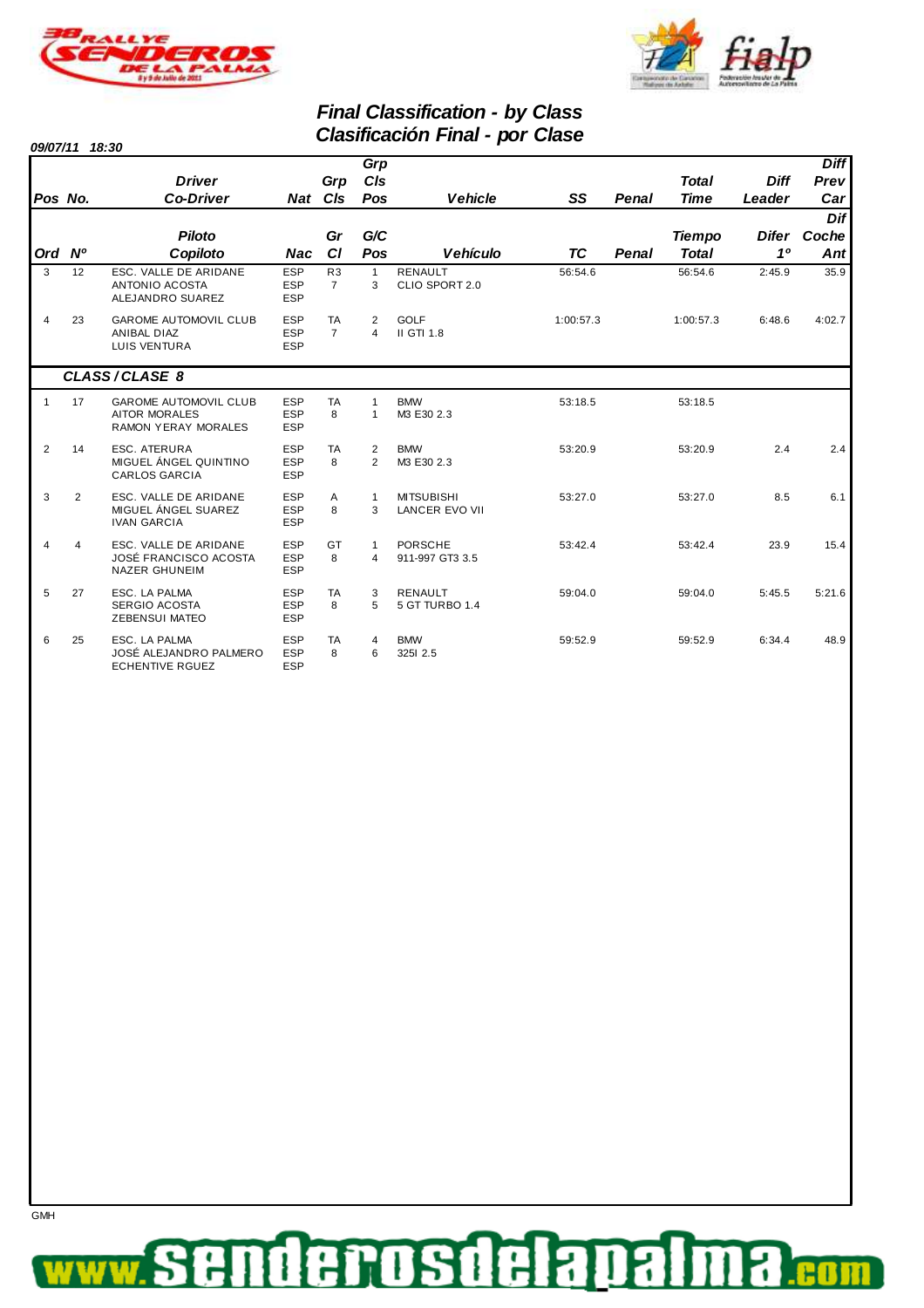



ı

**08/07/11 18:00**

#### **Official list of Crews authorised to Start Lista Oficial de Autorizados a tomar la Salida**

| Ord            | No.            | <b>Entrant</b>               | <b>Nat</b> | <b>Driver</b><br>Co-Driver                             | Nat                      | Vehicle                                        | Grp<br><b>CIs</b>                | Seed | Start<br>Time |
|----------------|----------------|------------------------------|------------|--------------------------------------------------------|--------------------------|------------------------------------------------|----------------------------------|------|---------------|
| Ord            | N°             | <b>Concursante</b>           | Nac        | <b>Piloto</b><br>Copiloto                              | Nac                      | <b>Vehiculo</b>                                | Gr<br>C1                         | Prio | Salida        |
| $\mathbf{1}$   | $\mathbf{1}$   | ESC. LA PALMA                | <b>ESP</b> | VICTORINO CONCEPCION<br>ANTONIO PÉREZ                  | <b>ESP</b><br><b>ESP</b> | <b>MITSUBISHI</b><br>LANCER EVO IX             | N<br>4                           |      | 19:10:00      |
| $\overline{2}$ | 2              | ESC. VALLE DE ARIDANE        | <b>ESP</b> | MIGUEL ÁNGEL SUAREZ<br><b>IVAN GARCIA</b>              | <b>ESP</b><br><b>ESP</b> | <b>MITSUBISHI</b><br><b>LANCER EVO VII</b>     | Α<br>8                           |      | 19:11:00      |
| 3              | 3              | <b>CLUB ADEA</b>             | <b>ESP</b> | <b>EDGAR MORALES</b><br>ABIAN GONZALEZ                 | <b>ESP</b><br><b>ESP</b> | <b>MITSUBISHI</b><br><b>LANCER EVO VI</b>      | Α<br>8                           |      | 19:12:00      |
| 4              | 4              | ESC. VALLE DE ARIDANE        | <b>ESP</b> | JOSÉ FRANCISCO ACOSTA<br><b>NAZER GHUNEIM</b>          | <b>ESP</b><br><b>ESP</b> | <b>PORSCHE</b><br>911-997 GT3 3.5              | GT<br>8                          |      | 19:13:00      |
| 5              | 5              | ESC. VALLE DE ARIDANE        | <b>ESP</b> | DANIEL SUAREZ<br><b>JAIRO BRITO</b>                    | <b>ESP</b><br><b>ESP</b> | <b>HONDA</b><br>CIVIC TYPE R                   | Ν<br>3                           |      | 19:14:00      |
| 6              | 6              | ESC. LA PALMA                | <b>ESP</b> | FRANCISCO SANTANA<br>PEDRO QUESADA                     | <b>ESP</b><br><b>ESP</b> | OPEL<br>CORSA 1.6                              | Α<br>6                           |      | 19:15:00      |
| $\overline{7}$ | $\overline{7}$ | <b>GAROME AUTOMOVIL CLUB</b> | <b>ESP</b> | <b>MOISÉS RODRIGUEZ</b><br>JONATHAN GONZALEZ           | <b>ESP</b><br><b>ESP</b> | <b>FORD</b><br>SIERRA COSWORTH                 | TA<br>8                          |      | 19:16:00      |
| 8              | 8              | ESC. LA PALMA                | <b>ESP</b> | VICTOR JAVIER ACOSTA<br><b>ESTEBAN LOPEZ</b>           | <b>ESP</b><br><b>ESP</b> | <b>CITRO<sub>ëN</sub></b><br>ZX 2.0            | TA<br>$\overline{7}$             |      | 19:17:00      |
| 9              | 9              | ESC. VALLE DE ARIDANE        | <b>ESP</b> | JUAN LORENZO FERNANDEZ ESP<br><b>MANUEL MARTIN</b>     | <b>ESP</b>               | <b>CITRO<sub>ë</sub>N</b><br><b>AX GTI 1.4</b> | TA<br>5                          |      | 19:18:00      |
| 10             | 10             | REVYS MOTOR SPORT            | <b>ESP</b> | JOSÉ CARLOS PÉREZ<br>ROBERT CONCEPCION                 | <b>ESP</b><br><b>ESP</b> | <b>HONDA</b><br>CIVIC VTEC 1.6                 | Α<br>6                           |      | 19:19:00      |
| 11             | 11             | GAROME AUTOMOVIL CLUB        | <b>ESP</b> | MARIO CAMACHO<br>LUCIA CONCEPCION                      | <b>ESP</b><br><b>ESP</b> | RENAULT<br>CLIO SPORT 2.0                      | Ν<br>3                           |      | 19:20:00      |
| 12             | 12             | ESC. VALLE DE ARIDANE        | <b>ESP</b> | ANTONIO ACOSTA<br>ALEJANDRO SUAREZ                     | <b>ESP</b><br><b>ESP</b> | RENAULT<br>CLIO SPORT 2.0                      | R <sub>3</sub><br>$\overline{7}$ |      | 19:21:00      |
| 13             | 14             | ESC. ATERURA                 | <b>ESP</b> | MIGUEL ANGEL QUINTINO<br><b>CARLOS GARCIA</b>          | <b>ESP</b><br><b>ESP</b> | <b>BMW</b><br>M3 E30 2.3                       | TA<br>8                          |      | 19:22:00      |
| 14             | 15             | ESC. LA PALMA                | <b>ESP</b> | PEDRO R. CONCEPCION<br>PAOLA CONCEPCION                | <b>ESP</b><br><b>ESP</b> | RENAULT<br><b>CLIO V6 3.0</b>                  | GT<br>8                          |      | 19:23:00      |
| 15             | 16             | ESC. LA PALMA                | <b>ESP</b> | GUADALBERTO L. ESPINOSA ESP<br>JUAN JOSÉ ESPINOSA      | <b>ESP</b>               | <b>BMW</b><br>M3 E30 2.5                       | TA<br>8                          |      | 19:24:00      |
| 16             | 17             | <b>GAROME AUTOMOVIL CLUB</b> | <b>ESP</b> | <b>AITOR MORALES</b><br>RAMON YERAY MORALES            | <b>ESP</b><br><b>ESP</b> | <b>BMW</b><br>M3 E30 2.3                       | TA<br>8                          |      | 19:25:00      |
| 17             | 18             | ESC. LA PALMA                | <b>ESP</b> | <b>JULIAN GONZALEZ</b><br>YERAI MARICHAL               | <b>ESP</b><br><b>ESP</b> | <b>CITRO<sub>ëN</sub></b><br>SAXO VTS 1.6      | Α<br>6                           |      | 19:26:00      |
| 18             | 19             | <b>GAROME AUTOMOVIL CLUB</b> | <b>ESP</b> | JOSÉ ARTILES FERNANDEZ<br>PATRICIA FERNANDEZ           | <b>ESP</b><br><b>ESP</b> | <b>FORD</b><br>SIERRA COSWORTH                 | TA<br>8                          |      | 19:27:00      |
| 19             | 20             | ESC. LA PALMA                | <b>ESP</b> | JOSÉ IVAN PÉREZ<br><b>HÉCTOR CASTILLO</b>              | <b>ESP</b><br><b>ESP</b> | <b>PEUGEOT</b><br>205 GTI 1.3                  | TA<br>5                          |      | 19:28:00      |
| 20             | 21             | GAROME AUTOMOVIL CLUB        | <b>ESP</b> | <b>ISRAEL CAIROS</b><br>JOSÉ FRANCISCO SANCHEZ ESP     | <b>ESP</b>               | <b>PEUGEOT</b><br>106 RALLYE                   | Ν<br>1                           |      | 19:29:00      |
| 21             | 22             | GAROME AUTOMOVIL CLUB        | <b>ESP</b> | ANTONIO J. REMEDIOS<br><b>KEVIN REMEDIOS</b>           | <b>ESP</b><br><b>ESP</b> | <b>CITRO<sub>ëN</sub></b><br>SAXO VTS 1.6      | Α<br>6                           |      | 19:30:00      |
| 22             | 23             | GAROME AUTOMOVIL CLUB        | <b>ESP</b> | ANIBAL DIAZ<br>LUIS VENTURA                            | <b>ESP</b><br><b>ESP</b> | <b>GOLF</b><br>II GTI 1.8                      | TA<br>$\overline{7}$             |      | 19:31:00      |
| 23             | 24             | <b>GAROME AUTOMOVIL CLUB</b> | <b>ESP</b> | MANUEL RODRIGUEZ<br>MARIANO BARBA                      | <b>ESP</b><br><b>ESP</b> | <b>MITSUBISHI</b><br><b>EVO VI 2.0</b>         | N<br>4                           |      | 19:32:00      |
| 24             | 25             | ESC. LA PALMA                | <b>ESP</b> | JOSÉ ALEJANDRO PALMERO ESP<br><b>ECHENTIVE RGUEZ</b>   | <b>ESP</b>               | <b>BMW</b><br>3251 2.5                         | TA<br>8                          |      | 19:33:00      |
| 25             | 26             | ESC. VALLE DE ARIDANE        | <b>ESP</b> | PEDRO RAMON PLASENCIA ESP<br>FRANCISCO RAMON SANCHEESP |                          | <b>OPEL</b><br>CORSA 1.6                       | TA<br>6                          |      | 19:34:00      |
| 26             | 27             | ESC. LA PALMA                | <b>ESP</b> | SERGIO ACOSTA<br>ZEBENSUI MATEO                        | ESP<br><b>ESP</b>        | RENAULT<br>5 GT TURBO 1.4                      | TA<br>8                          |      | 19:35:00      |
| 27             | 28             | CLUB ADEA                    | <b>ESP</b> | <b>JORGE RODRIGUEZ</b><br>HÉCTOR RODRIGUEZ             | <b>ESP</b><br><b>ESP</b> | <b>CITRO<sub>ëN</sub></b><br>SAXO VTS 1.6      | Α<br>6                           |      | 19:36:00      |
| 28             | 29             | GAROME AUTOMOVIL CLUB        | <b>ESP</b> | EDGAR CAMACHO<br>ALBERTO HERNANDEZ                     | <b>ESP</b><br><b>ESP</b> | <b>VW</b><br>LUPO 1.6                          | TA<br>6                          |      | 19:37:00      |

#### **GMH**

#### denosdela ₹ Da P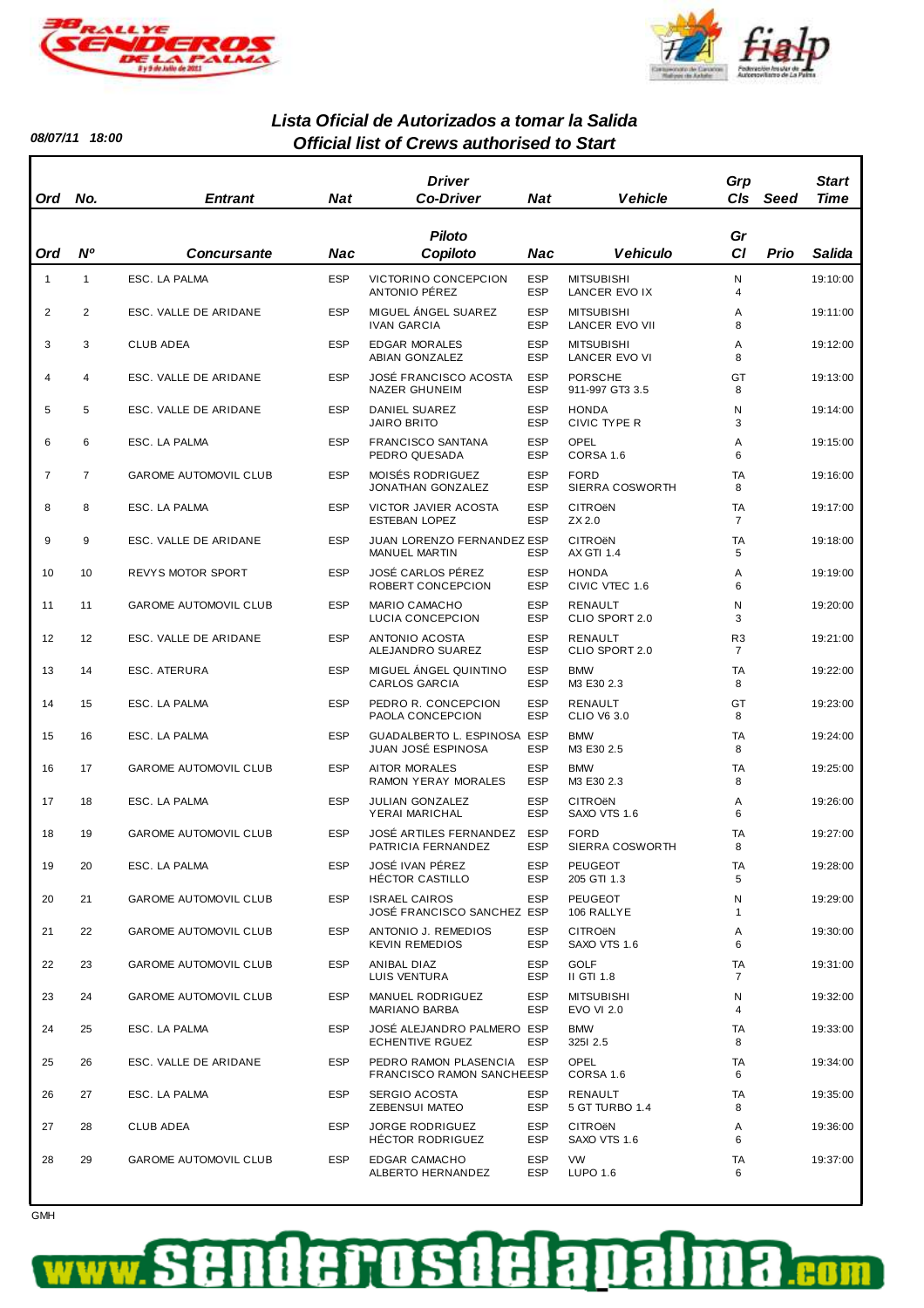



**08/07/11 18:00**

**GMH** 

#### **Official list of Crews authorised to Start Lista Oficial de Autorizados a tomar la Salida**

| Ord | No.         | <b>Entrant</b>               | <b>Nat</b> | <b>Driver</b><br><b>Co-Driver</b>                  | <b>Nat</b>               | <b>Vehicle</b>                            | Grp<br><b>CIs</b>   | Seed | <b>Start</b><br>Time |
|-----|-------------|------------------------------|------------|----------------------------------------------------|--------------------------|-------------------------------------------|---------------------|------|----------------------|
| Ord | $N^{\rm o}$ | <b>Concursante</b>           | Nac        | <b>Piloto</b><br>Copiloto                          | Nac                      | Vehiculo                                  | Gr<br><b>CI</b>     | Prio | Salida               |
| 29  | 30          | ESC. LA PALMA                | <b>ESP</b> | <b>CARLOS JACOB DGUEZ</b><br><b>BENJAMIN BRITO</b> | <b>ESP</b><br><b>ESP</b> | <b>RENAULT</b><br>MEGANE 2.0              | A<br>7              |      | 19:38:00             |
| 30  | 31          | <b>GAROME AUTOMOVIL CLUB</b> | <b>ESP</b> | AYOZE PÉREZ<br>CARLOS ALEXIS MARTIN                | <b>ESP</b><br><b>ESP</b> | <b>CITRO<sub>ëN</sub></b><br>AX GTI 1.4   | <b>TA</b><br>5      |      | 19:39:00             |
| 31  | 32          | <b>GAROME AUTOMOVIL CLUB</b> | <b>ESP</b> | <b>DANIEL MARTIN</b><br><b>IVAN BONILLA</b>        | <b>ESP</b><br><b>ESP</b> | <b>CITRO<sub>ëN</sub></b><br>SAXO VTS 1.6 | N<br>$\overline{2}$ |      | 19:40:00             |
| 32  | 33          | ESC. VALLE DE ARIDANE        | <b>ESP</b> | LUIS MIGUEL ACOSTA<br><b>JAIRO RODRIGUEZ</b>       | <b>ESP</b><br><b>ESP</b> | <b>HYUNDAI</b><br><b>GETZ 1.6</b>         | <b>TA</b><br>6      |      | 19:41:00             |
| 33  | 34          | <b>GAROME AUTOMOVIL CLUB</b> | <b>ESP</b> | <b>CESAR LUIS RODRIGUEZ</b><br><b>ALBERTO LEON</b> | <b>ESP</b><br><b>ESP</b> | <b>HYUNDAI</b><br>GETZ 1.6                | <b>TA</b><br>6      |      | 19:42:00             |
| 34  | 35          | ESC. VALLE DE ARIDANE        | <b>ESP</b> | PEDRO DE RABAGO<br>CARLOS GUSTAVO BARRETO          | <b>ESP</b><br>ESP        | <b>PEUGEOT</b><br>206 GTI 2.0             | A<br>7              |      | 19:43:00             |
| 35  | 36          | ESC. LA PALMA                | <b>ESP</b> | EDUARDO HENRIQUEZ<br>JONATHAN FELIPE GARCIA        | <b>ESP</b><br><b>ESP</b> | <b>TOY OTA</b><br>STARLET 1.3             | H<br>5              |      | 19:44:00             |

A las 18:00 horas del día 8 de Julio de 2011 Firmado el Director de Carrera / Signed the Clerk of the Course JULIO GARCIA DC-346-C

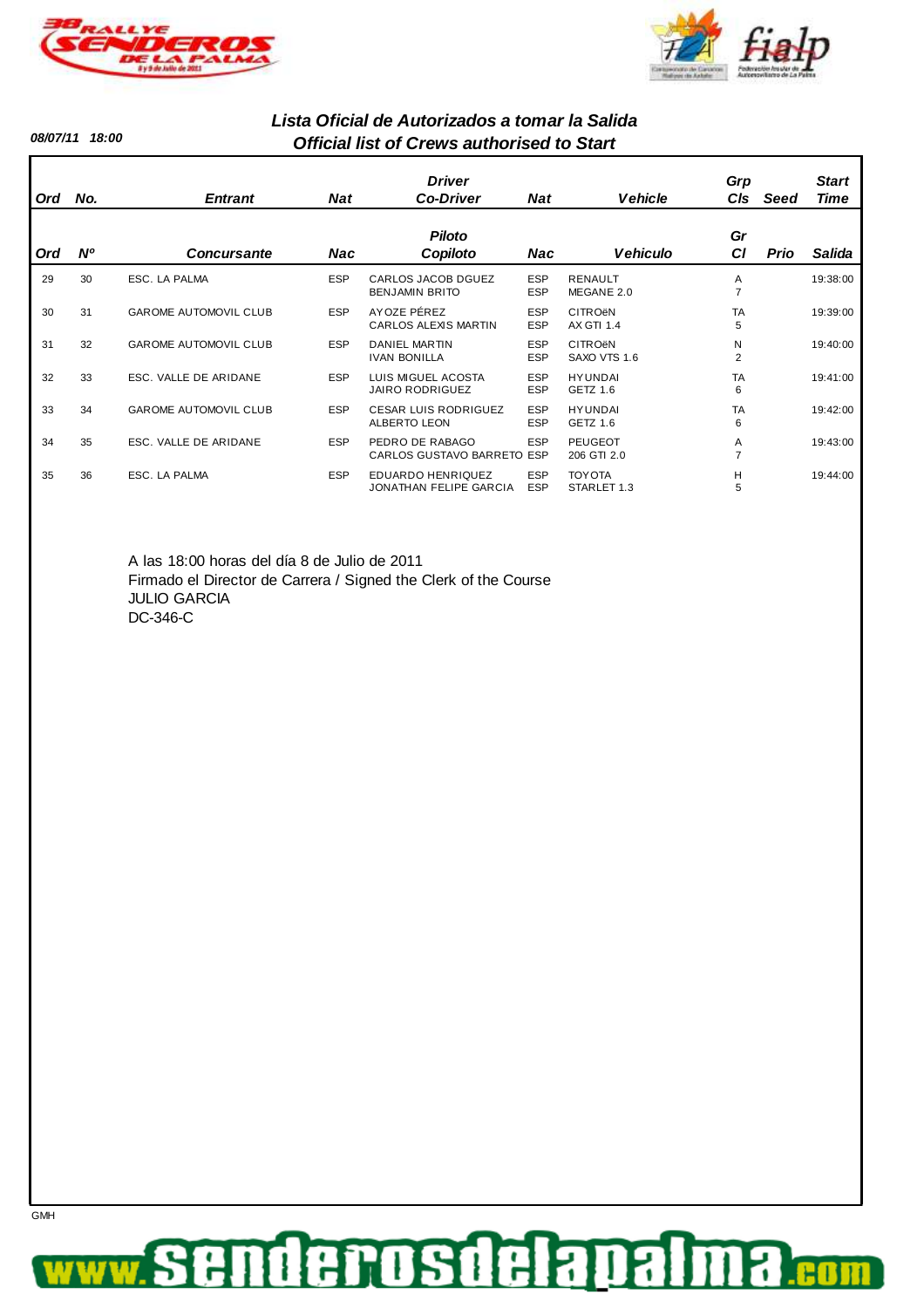

# **TC 1 Las Angustias 3.20 Km**



#### **08/07/2011 21:01 Special Stage Times / Tiempos del Tramo**

|                |                |                            |           | Group |                           |         |        | Diff         | Prev    |
|----------------|----------------|----------------------------|-----------|-------|---------------------------|---------|--------|--------------|---------|
| Pos No.        |                | <i>Driver / Co-Driver</i>  | Nat       | Class | Vehicle                   | SS      | Km/h   | Leader       | Car     |
|                |                |                            |           | Grupo |                           |         |        | <b>Difer</b> | Coche   |
| Ord Nº         |                | Piloto / Copiloto          | Nac       | Clase | <b>Vehículo</b>           | ТC      | Km/h   | 10           | Ant     |
| 1              | 4              | <b>ACOSTA / GHUNEIM</b>    | ESP / ESP | GT/8  | PORSCHE 911-997 GT3 3.5   | 1:54.7  | 100,44 |              |         |
| 2              | $\overline{2}$ | SUAREZ / GARCIA            | ESP / ESP | A/8   | MITSUBISHI LANCER EVO VII | 1:57.2  | 98,29  | 2.5          | 2.5     |
| 3              | $\mathbf{1}$   | CONCEPCION / PÉREZ         | ESP / ESP | N/4   | MITSUBISHI LANCER EVO IX  | 1:58.3  | 97,38  | 3.6          | 1.1     |
| $\overline{4}$ | 3              | MORALES / GONZALEZ         | ESP / ESP | A/8   | MITSUBISHI LANCER EVO VI  | 1:58.5  | 97,22  | 3.8          | 0.2     |
| 5              | 17             | <b>MORALES / MORALES</b>   | ESP / ESP | TA/8  | BMW M3 E30 2.3            | 2:05.1  | 92,09  | 10.4         | 6.6     |
| 6              | 5              | SUAREZ / BRITO             | ESP / ESP | N/3   | HONDA CIVIC TYPE R        | 2:05.4  | 91,87  | 10.7         | 0.3     |
| $\overline{7}$ | 8              | <b>ACOSTA / LOPEZ</b>      | ESP / ESP | TA/7  | CITROËN ZX 2.0            | 2:07.9  | 90,07  | 13.2         | 2.5     |
| 8              | 11             | CAMACHO / CONCEPCION       | ESP / ESP | N/3   | RENAULT CLIO SPORT 2.0    | 2:08.9  | 89,37  | 14.2         | 1.0     |
| 9              | $\overline{7}$ | RODRIGUEZ / GONZALEZ       | ESP / ESP | TA/8  | FORD SIERRA COSWORTH      | 2:10.5  | 88,28  | 15.8         | 1.6     |
| 10             | 10             | PÉREZ / CONCEPCION         | ESP / ESP | A/6   | HONDA CIVIC VTEC 1.6      | 2:10.9  | 88,01  | 16.2         | 0.4     |
| 11             | 14             | QUINTINO / GARCIA          | ESP / ESP | TA/8  | BMW M3 E30 2.3            | 2:11.9  | 87,34  | 17.2         | 1.0     |
| 12             | 29             | CAMACHO / HERNANDEZ        | ESP / ESP | TA/6  | VW LUPO 1.6               | 2:12.2  | 87,14  | 17.5         | 0.3     |
| 13             | 30             | DGUEZ / BRITO              | ESP / ESP | A/7   | <b>RENAULT MEGANE 2.0</b> | 2:12.3  | 87,07  | 17.6         | 0.1     |
| 14             | 18             | <b>GONZALEZ / MARICHAL</b> | ESP / ESP | A/6   | CITROËN SAXO VTS 1.6      | 2:12.4  | 87,01  | 17.7         | 0.1     |
| 15             | 27             | <b>ACOSTA / MATEO</b>      | ESP / ESP | TA/8  | RENAULT 5 GT TURBO 1.4    | 2:14.6  | 85,59  | 19.9         | 2.2     |
| 16             | 33             | <b>ACOSTA / RODRIGUEZ</b>  | ESP / ESP | TA/6  | HYUNDAI GETZ 1.6          | 2:17.0  | 84,09  | 22.3         | 2.4     |
| 17             | 9              | FERNANDEZ / MARTIN         | ESP / ESP | TA/5  | CITROËN AX GTI 1.4        | 2:18.4  | 83,24  | 23.7         | 1.4     |
| 18             | 35             | RABAGO / BARRETO           | ESP / ESP | A/7   | PEUGEOT 206 GTI 2.0       | 2:19.3  | 82,70  | 24.6         | 0.9     |
| 19             | 20             | PÉREZ / CASTILLO           | ESP / ESP | TA/5  | PEUGEOT 205 GTI 1.3       | 2:20.5  | 81,99  | 25.8         | 1.2     |
| 20             | 34             | RODRIGUEZ / LEON           | ESP / ESP | TA/6  | <b>HYUNDAI GETZ 1.6</b>   | 2:21.8  | 81,24  | 27.1         | 1.3     |
| 21             | 22             | <b>REMEDIOS / REMEDIOS</b> | ESP / ESP | A/6   | CITROËN SAXO VTS 1.6      | 2:22.6  | 80,79  | 27.9         | 0.8     |
| 22             | 23             | DIAZ / VENTURA             | ESP / ESP | TA/7  | GOLF II GTI 1.8           | 2:22.6  | 80,79  | 27.9         | 0.0     |
| 23             | 28             | RODRIGUEZ / RODRIGUEZ      | ESP / ESP | A/6   | CITROËN SAXO VTS 1.6      | 2:23.1  | 80,50  | 28.4         | 0.5     |
| 24             | 32             | <b>MARTIN / BONILLA</b>    | ESP / ESP | N/2   | CITROËN SAXO VTS 1.6      | 2:23.4  | 80,33  | 28.7         | 0.3     |
| 25             | 21             | CAIROS / SANCHEZ           | ESP / ESP | N/1   | PEUGEOT 106 RALLYE        | 2:24.0  | 80,00  | 29.3         | 0.6     |
| 26             | 36             | HENRIQUEZ / GARCIA         | ESP / ESP | H/5   | TOYOTA STARLET 1.3        | 2:26.8  | 78,47  | 32.1         | 2.8     |
| 27             | 26             | PLASENCIA / SANCHEZ        | ESP / ESP | TA/6  | OPEL CORSA 1.6            | 2:27.8  | 77,94  | 33.1         | 1.0     |
| 28             | 25             | PALMERO / RGUEZ            | ESP / ESP | TA/8  | BMW 325I 2.5              | 2:31.6  | 75,99  | 36.9         | 3.8     |
| 29             | 19             | FERNANDEZ / FERNANDEZ      | ESP / ESP | TA/8  | FORD SIERRA COSWORTH      | 2:36.3  | 73,70  | 41.6         | 4.7     |
| 30             | 6              | SANTANA / QUESADA          | ESP / ESP | A/6   | OPEL CORSA 1.6            | 2:36.9  | 73,42  | 42.2         | 0.6     |
| 31             | 31             | PÊREZ / MARTIN             | ESP / ESP | TA/5  | CITROEN AX GTI 1.4        | 2:39.3  | 72,32  | 44.6         | 2.4     |
| 32             | 12             | <b>ACOSTA / SUAREZ</b>     | ESP / ESP | R3/7  | RENAULT CLIO SPORT 2.0    | 2:39.5  | 72,23  | 44.8         | 0.2     |
| 33             | 24             | RODRIGUEZ / BARBA          | ESP / ESP | N/4   | MITSUBISHI EVO VI 2.0     | 2:49.7  | 67,88  | 55.0         | 10.2    |
| 34             | 16             | ESPINOSA / ESPINOSA        | ESP / ESP | TA/8  | BMW M3 E30 2.5            | 15:33.6 | 12,34  | 13:38.9      | 12:43.9 |
|                |                |                            |           |       |                           |         |        |              |         |

#### **RETIREMENTS - RETIRADOS**

15 R CONCEPCION / CONCEPCION ESP / ESP GT/8 RENAULT CLIO V6 3.0 AVERIA

Œ

derosa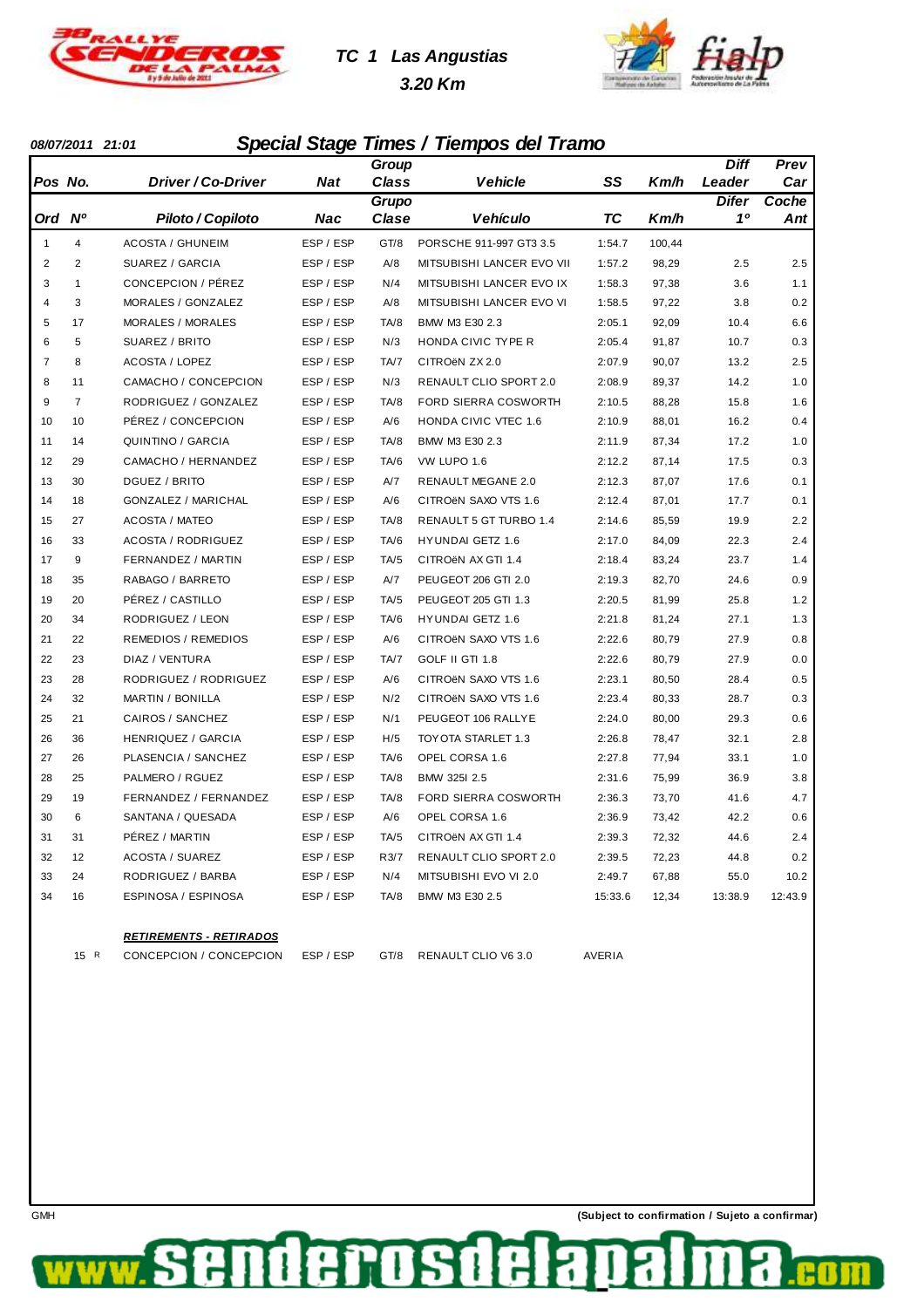

# **TC 2 Las Angustias 3.20 Km**



### **08/07/2011 21:44 Special Stage Times / Tiempos del Tramo**

|                         |                |                                |           | Group |                             |        |        | <b>Diff</b>  | Prev  |
|-------------------------|----------------|--------------------------------|-----------|-------|-----------------------------|--------|--------|--------------|-------|
| Pos No.                 |                | Driver / Co-Driver             | Nat       | Class | <b>Vehicle</b>              | SS     | Km/h   | Leader       | Car   |
|                         |                |                                |           | Grupo |                             |        |        | <b>Difer</b> | Coche |
| Ord Nº                  |                | Piloto / Copiloto              | Nac       | Clase | Vehículo                    | ТC     | Km/h   | 10           | Ant   |
| 1                       | $\overline{2}$ | SUAREZ / GARCIA                | ESP / ESP | A/8   | MITSUBISHI LANCER EVO VII   | 1:55.2 | 100,00 |              |       |
| $\overline{\mathbf{c}}$ | $\overline{4}$ | <b>ACOSTA / GHUNEIM</b>        | ESP / ESP | GT/8  | PORSCHE 911-997 GT3 3.5     | 1:55.7 | 99,57  | 0.5          | 0.5   |
| 3                       | 3              | MORALES / GONZALEZ             | ESP / ESP | A/8   | MITSUBISHI LANCER EVO VI    | 1:55.8 | 99,48  | 0.6          | 0.1   |
| 4                       | $\mathbf{1}$   | CONCEPCION / PÉREZ             | ESP / ESP | N/4   | MITSUBISHI LANCER EVO IX    | 1:57.4 | 98,13  | 2.2          | 1.6   |
| 5                       | 5              | SUAREZ / BRITO                 | ESP / ESP | N/3   | HONDA CIVIC TYPE R          | 2:02.9 | 93,73  | 7.7          | 5.5   |
| 6                       | 17             | <b>MORALES / MORALES</b>       | ESP / ESP | TA/8  | BMW M3 E30 2.3              | 2:04.2 | 92,75  | 9.0          | 1.3   |
| $\overline{7}$          | 8              | <b>ACOSTA / LOPEZ</b>          | ESP / ESP | TA/7  | CITROËN ZX 2.0              | 2:05.7 | 91,65  | 10.5         | 1.5   |
| 8                       | 11             | CAMACHO / CONCEPCION           | ESP / ESP | N/3   | RENAULT CLIO SPORT 2.0      | 2:06.0 | 91,43  | 10.8         | 0.3   |
| 9                       | $\overline{7}$ | RODRIGUEZ / GONZALEZ           | ESP / ESP | TA/8  | FORD SIERRA COSWORTH        | 2:08.3 | 89,79  | 13.1         | 2.3   |
| 10                      | 10             | PÉREZ / CONCEPCION             | ESP / ESP | A/6   | <b>HONDA CIVIC VTEC 1.6</b> | 2:09.1 | 89,23  | 13.9         | 0.8   |
| 11                      | 12             | <b>ACOSTA / SUAREZ</b>         | ESP / ESP | R3/7  | RENAULT CLIO SPORT 2.0      | 2:09.3 | 89,10  | 14.1         | 0.2   |
| 12                      | 14             | QUINTINO / GARCIA              | ESP / ESP | TA/8  | BMW M3 E30 2.3              | 2:09.5 | 88,96  | 14.3         | 0.2   |
| 13                      | 30             | DGUEZ / BRITO                  | ESP / ESP | A/7   | <b>RENAULT MEGANE 2.0</b>   | 2:10.2 | 88,48  | 15.0         | 0.7   |
| 14                      | 16             | ESPINOSA / ESPINOSA            | ESP / ESP | TA/8  | BMW M3 E30 2.5              | 2:10.7 | 88,14  | 15.5         | 0.5   |
| 15                      | 18             | <b>GONZALEZ / MARICHAL</b>     | ESP / ESP | A/6   | CITROËN SAXO VTS 1.6        | 2:11.4 | 87,67  | 16.2         | 0.7   |
| 16                      | 27             | <b>ACOSTA / MATEO</b>          | ESP / ESP | TA/8  | RENAULT 5 GT TURBO 1.4      | 2:11.4 | 87,67  | 16.2         | 0.0   |
| 17                      | 9              | FERNANDEZ / MARTIN             | ESP / ESP | TA/5  | CITROËN AX GTI 1.4          | 2:13.0 | 86,62  | 17.8         | 1.6   |
| 18                      | 15 R           | CONCEPCION / CONCEPCION        | ESP / ESP | GT/8  | <b>RENAULT CLIO V6 3.0</b>  | 2:16.2 | 84,58  | 21.0         | 3.2   |
| 19                      | 33             | <b>ACOSTA / RODRIGUEZ</b>      | ESP / ESP | TA/6  | <b>HYUNDAI GETZ 1.6</b>     | 2:16.7 | 84,27  | 21.5         | 0.5   |
| 20                      | 24             | RODRIGUEZ / BARBA              | ESP / ESP | N/4   | MITSUBISHI EVO VI 2.0       | 2:18.6 | 83,12  | 23.4         | 1.9   |
| 21                      | 20             | PÉREZ / CASTILLO               | ESP / ESP | TA/5  | PEUGEOT 205 GTI 1.3         | 2:18.7 | 83,06  | 23.5         | 0.1   |
| 22                      | 28             | RODRIGUEZ / RODRIGUEZ          | ESP / ESP | A/6   | CITROËN SAXO VTS 1.6        | 2:19.0 | 82,88  | 23.8         | 0.3   |
| 23                      | 32             | <b>MARTIN / BONILLA</b>        | ESP / ESP | N/2   | CITROËN SAXO VTS 1.6        | 2:19.4 | 82,64  | 24.2         | 0.4   |
| 24                      | 34             | RODRIGUEZ / LEON               | ESP / ESP | TA/6  | <b>HYUNDAI GETZ 1.6</b>     | 2:20.2 | 82,17  | 25.0         | 0.8   |
| 25                      | 23             | DIAZ / VENTURA                 | ESP / ESP | TA/7  | GOLF II GTI 1.8             | 2:20.7 | 81,88  | 25.5         | 0.5   |
| 26                      | 22             | <b>REMEDIOS / REMEDIOS</b>     | ESP / ESP | A/6   | CITROËN SAXO VTS 1.6        | 2:21.8 | 81,24  | 26.6         | 1.1   |
| 27                      | 29             | CAMACHO / HERNANDEZ            | ESP / ESP | TA/6  | VW LUPO 1.6                 | 2:22.8 | 80,67  | 27.6         | 1.0   |
| 28                      | 21             | CAIROS / SANCHEZ               | ESP / ESP | N/1   | PEUGEOT 106 RALLYE          | 2:23.6 | 80,22  | 28.4         | 0.8   |
| 29                      | 26             | PLASENCIA / SANCHEZ            | ESP / ESP | TA/6  | OPEL CORSA 1.6              | 2:26.1 | 78,85  | 30.9         | 2.5   |
| 30                      | 36             | HENRIQUEZ / GARCIA             | ESP / ESP | H/5   | TOYOTA STARLET 1.3          | 2:26.9 | 78,42  | 31.7         | 0.8   |
| 31                      | 25             | PALMERO / RGUEZ                | ESP / ESP | TA/8  | BMW 325I 2.5                | 2:27.8 | 77,94  | 32.6         | 0.9   |
| 32                      | 31             | PÉREZ / MARTIN                 | ESP / ESP | TA/5  | CITROËN AX GTI 1.4          | 2:36.5 | 73,61  | 41.3         | 8.7   |
|                         |                |                                |           |       |                             |        |        |              |       |
|                         |                | <b>RETIREMENTS - RETIRADOS</b> |           |       |                             |        |        |              |       |

| - 6 | SANTANA / QUESADA     | ESP / ESP | A/6 OPEL CORSA 1.6        | AVERIA       |
|-----|-----------------------|-----------|---------------------------|--------------|
| 19  | FERNANDEZ / FERNANDEZ | ESP / ESP | TA/8 FORD SIERRA COSWORTH | ABANDONO     |
| 35  | RABAGO / BARRETO      | ESP / ESP | A/7 PEUGEOT 206 GTI 2.0   | SALIDA CTRA. |

de

**10S1** 

f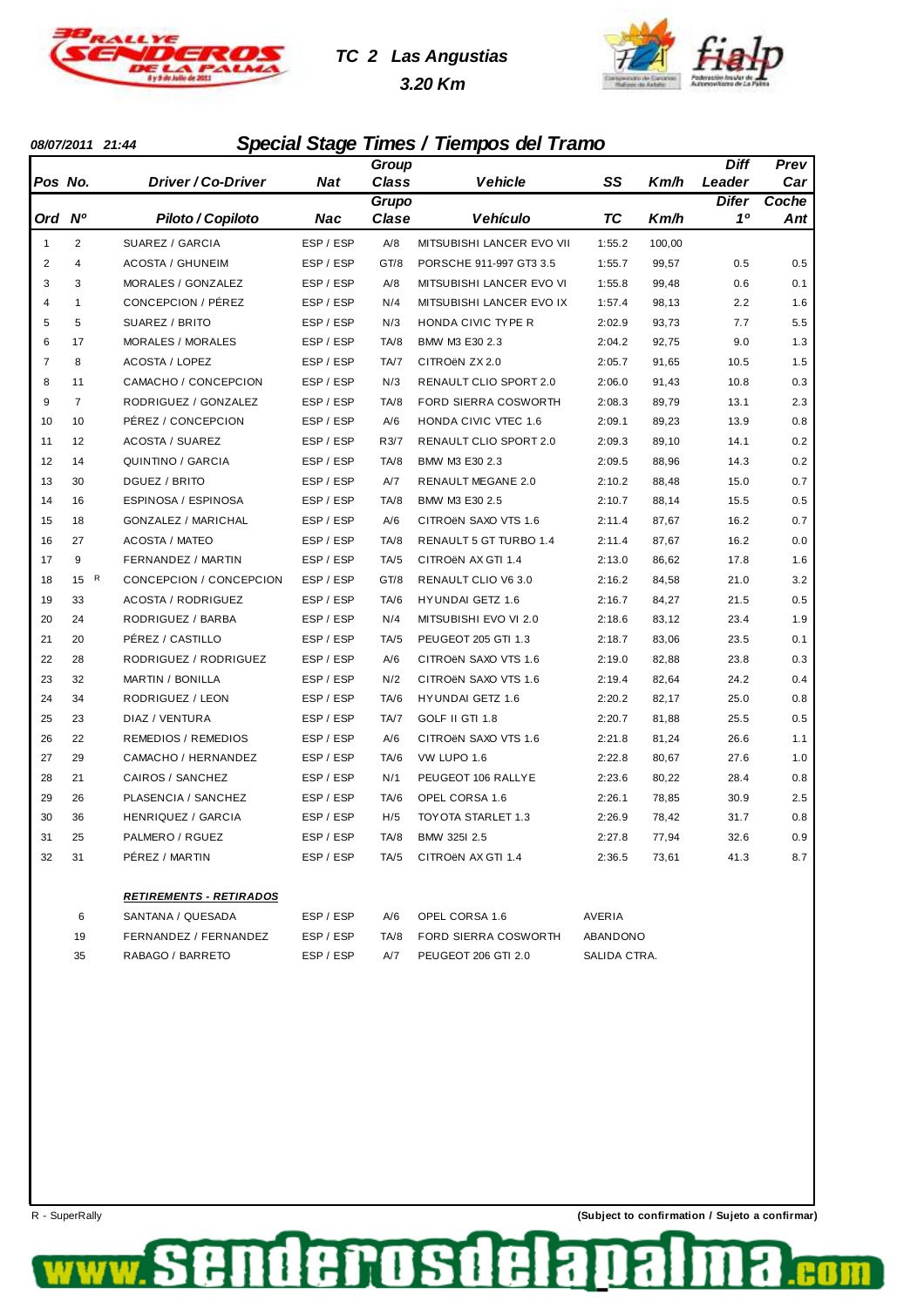



### **Unofficial Classification after SS-2 08/07/11 Clasificación Oficiosa después del TC-2**

|                |                | <b>Driver</b>                                                                 |                                        | Grp                  | Grp<br>CIs                     |                                                |      |        |       | Total         | Diff         | <b>Diff</b><br>Prev |
|----------------|----------------|-------------------------------------------------------------------------------|----------------------------------------|----------------------|--------------------------------|------------------------------------------------|------|--------|-------|---------------|--------------|---------------------|
| Pos No.        |                | <b>Co-Driver</b>                                                              | Nat                                    | Cls                  | Pos                            | Vehicle                                        | Seed | SS     | Penal | <b>Time</b>   | Leader       | Car                 |
|                |                |                                                                               |                                        |                      |                                |                                                |      |        |       |               |              | Dif                 |
|                |                | <b>Piloto</b>                                                                 |                                        | Gr                   | G/C                            |                                                |      |        |       | <b>Tiempo</b> | <b>Difer</b> | Coche               |
| Ord Nº         |                | Copiloto                                                                      | Nac                                    | <b>CI</b>            | Pos                            | <b>Vehículo</b>                                | Prio | ТC     | Penal | Total         | 10           | Ant                 |
| $\mathbf{1}$   | 4              | ESC. VALLE DE ARIDANE<br><b>JOSÉ FRANCISCO ACOSTA</b><br><b>NAZER GHUNEIM</b> | <b>ESP</b><br><b>ESP</b><br><b>ESP</b> | GT<br>8              | $\mathbf{1}$<br>1              | <b>PORSCHE</b><br>911-997 GT3 3.5              |      | 3:50.4 |       | 3:50.4        |              |                     |
| $\overline{2}$ | $\overline{2}$ | ESC. VALLE DE ARIDANE<br>MIGUEL ANGEL SUAREZ<br><b>IVAN GARCIA</b>            | <b>ESP</b><br><b>ESP</b><br><b>ESP</b> | Α<br>8               | $\mathbf{1}$<br>2              | <b>MITSUBISHI</b><br>LANCER EVO VII            |      | 3:52.4 |       | 3:52.4        | 2.0          | 2.0                 |
| 3              | 3              | <b>CLUB ADEA</b><br><b>EDGAR MORALES</b><br><b>ABIAN GONZALEZ</b>             | <b>ESP</b><br>ESP<br><b>ESP</b>        | Α<br>8               | 2<br>3                         | <b>MITSUBISHI</b><br>LANCER EVO VI             |      | 3:54.3 |       | 3:54.3        | 3.9          | 1.9                 |
| $\overline{4}$ | $\mathbf{1}$   | ESC. LA PALMA<br>VICTORINO CONCEPCION<br>ANTONIO PÉREZ                        | <b>ESP</b><br><b>ESP</b><br>ESP        | N<br>$\overline{4}$  | $\mathbf{1}$<br>$\mathbf{1}$   | <b>MITSUBISHI</b><br>LANCER EVO IX             |      | 3:55.7 |       | 3:55.7        | 5.3          | 1.4                 |
| 5              | 5              | ESC. VALLE DE ARIDANE<br><b>DANIEL SUAREZ</b><br><b>JAIRO BRITO</b>           | <b>ESP</b><br><b>ESP</b><br><b>ESP</b> | N<br>3               | 2<br>$\mathbf{1}$              | <b>HONDA</b><br>CIVIC TYPE R                   |      | 4:08.3 |       | 4:08.3        | 17.9         | 12.6                |
| 6              | 17             | <b>GAROME AUTOMOVIL CLUB</b><br><b>AITOR MORALES</b><br>RAMON YERAY MORALES   | <b>ESP</b><br><b>ESP</b><br><b>ESP</b> | TA<br>8              | $\mathbf{1}$<br>$\overline{4}$ | <b>BMW</b><br>M3 E30 2.3                       |      | 4:09.3 |       | 4:09.3        | 18.9         | 1.0                 |
| $\overline{7}$ | 8              | ESC. LA PALMA<br>VICTOR JAVIER ACOSTA<br><b>ESTEBAN LOPEZ</b>                 | <b>ESP</b><br><b>ESP</b><br><b>ESP</b> | TA<br>$\overline{7}$ | $\overline{2}$<br>$\mathbf{1}$ | <b>CITRO<sub>ë</sub>N</b><br>ZX 2.0            |      | 4:13.6 |       | 4:13.6        | 23.2         | 4.3                 |
| 8              | 11             | <b>GAROME AUTOMOVIL CLUB</b><br><b>MARIO CAMACHO</b><br>LUCIA CONCEPCION      | <b>ESP</b><br><b>ESP</b><br><b>ESP</b> | N<br>3               | 3<br>$\overline{2}$            | RENAULT<br>CLIO SPORT 2.0                      |      | 4:14.9 |       | 4:14.9        | 24.5         | 1.3                 |
| 9              | $\overline{7}$ | <b>GAROME AUTOMOVIL CLUB</b><br>MOISÉS RODRIGUEZ<br>JONATHAN GONZALEZ         | <b>ESP</b><br><b>ESP</b><br><b>ESP</b> | TA<br>8              | 3<br>5                         | <b>FORD</b><br>SIERRA COSWORTH                 |      | 4:18.8 |       | 4:18.8        | 28.4         | 3.9                 |
| 10             | 10             | <b>REVYS MOTOR SPORT</b><br>JOSÉ CARLOS PÉREZ<br>ROBERT CONCEPCION            | <b>ESP</b><br><b>ESP</b><br><b>ESP</b> | Α<br>6               | 3<br>$\mathbf{1}$              | <b>HONDA</b><br>CIVIC VTEC 1.6                 |      | 4:20.0 |       | 4:20.0        | 29.6         | 1.2                 |
| 11             | 14             | ESC. ATERURA<br>MIGUEL ÁNGEL QUINTINO<br><b>CARLOS GARCIA</b>                 | <b>ESP</b><br><b>ESP</b><br><b>ESP</b> | TA<br>8              | $\overline{4}$<br>6            | <b>BMW</b><br>M3 E30 2.3                       |      | 4:21.4 |       | 4:21.4        | 31.0         | 1.4                 |
| 12             | 30             | ESC. LA PALMA<br>CARLOS JACOB DGUEZ<br><b>BENJAMIN BRITO</b>                  | <b>ESP</b><br><b>ESP</b><br>ESP        | Α<br>$\overline{7}$  | 4<br>2                         | <b>RENAULT</b><br>MEGANE 2.0                   |      | 4:22.5 |       | 4:22.5        | 32.1         | 1.1                 |
| 13             | 18             | ESC. LA PALMA<br><b>JULIAN GONZALEZ</b><br>YERAI MARICHAL                     | <b>ESP</b><br><b>ESP</b><br><b>ESP</b> | Α<br>6               | 5<br>2                         | <b>CITRO<sub>ë</sub>N</b><br>SAXO VTS 1.6      |      | 4:23.8 |       | 4:23.8        | 33.4         | 1.3                 |
| 14             | 27             | ESC. LA PALMA<br>SERGIO ACOSTA<br><b>ZEBENSUI MATEO</b>                       | <b>ESP</b><br>ESP<br>ESP               | TA<br>8              | 5<br>7                         | RENAULT<br>5 GT TURBO 1.4                      |      | 4:26.0 |       | 4:26.0        | 35.6         | 2.2                 |
| 15             | 9              | ESC. VALLE DE ARIDANE<br>JUAN LORENZO FERNANDEZ<br>MANUEL MARTIN              | <b>ESP</b><br>ESP<br><b>ESP</b>        | TA<br>5              | 6<br>$\mathbf{1}$              | <b>CITRO<sub>ëN</sub></b><br><b>AX GTI 1.4</b> |      | 4:31.4 |       | 4:31.4        | 41.0         | 5.4                 |
| 16             | 33             | ESC. VALLE DE ARIDANE<br>LUIS MIGUEL ACOSTA<br><b>JAIRO RODRIGUEZ</b>         | <b>ESP</b><br><b>ESP</b><br>ESP        | TA<br>6              | 7<br>3                         | <b>HYUNDAI</b><br>GETZ 1.6                     |      | 4:33.7 |       | 4:33.7        | 43.3         | 2.3                 |
| 17             | 29             | <b>GAROME AUTOMOVIL CLUB</b><br><b>EDGAR CAMACHO</b><br>ALBERTO HERNANDEZ     | <b>ESP</b><br><b>ESP</b><br><b>ESP</b> | TA<br>6              | 8<br>4                         | <b>VW</b><br>LUPO 1.6                          |      | 4:35.0 |       | 4:35.0        | 44.6         | 1.3                 |
| 18             | 34             | <b>GAROME AUTOMOVIL CLUB</b><br><b>CESAR LUIS RODRIGUEZ</b><br>ALBERTO LEON   | <b>ESP</b><br><b>ESP</b><br><b>ESP</b> | TA<br>6              | 9<br>5                         | <b>HYUNDAI</b><br>GETZ 1.6                     |      | 4:42.0 |       | 4:42.0        | 51.6         | 7.0                 |
| 19             | 28             | <b>CLUB ADEA</b><br>JORGE RODRIGUEZ<br>HÉCTOR RODRIGUEZ                       | <b>ESP</b><br><b>ESP</b><br><b>ESP</b> | A<br>6               | 6<br>6                         | <b>CITRO<sub>ë</sub>N</b><br>SAXO VTS 1.6      |      | 4:42.1 |       | 4:42.1        | 51.7         | 0.1                 |
| 20             | 32             | <b>GAROME AUTOMOVIL CLUB</b><br>DANIEL MARTIN<br>IVAN BONILLA                 | <b>ESP</b><br><b>ESP</b><br>ESP        | N<br>2               | 4<br>$\mathbf{1}$              | <b>CITRO<sub>ë</sub>N</b><br>SAXO VTS 1.6      |      | 4:42.8 |       | 4:42.8        | 52.4         | 0.7                 |
| 21             | 23             | <b>GAROME AUTOMOVIL CLUB</b><br>ANIBAL DIAZ<br>LUIS VENTURA                   | <b>ESP</b><br>ESP<br><b>ESP</b>        | TA<br>$\overline{7}$ | 10<br>3                        | <b>GOLF</b><br>II GTI 1.8                      |      | 4:43.3 |       | 4:43.3        | 52.9         | 0.5                 |

R - SuperRally

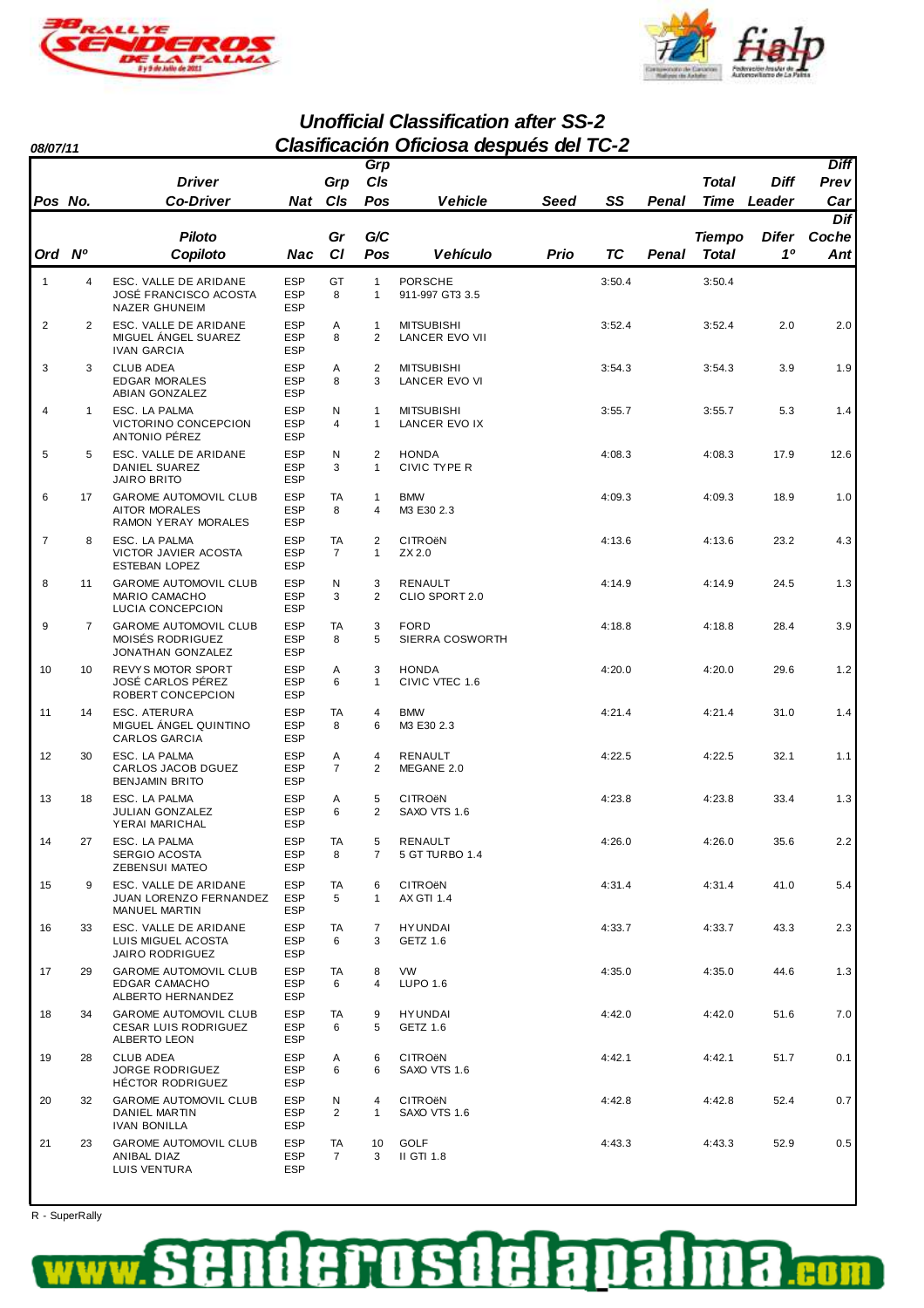



**Unofficial Classification after SS-2 08/07/11 Clasificación Oficiosa después del TC-2**

|         |    |                                                                                       |                                        |                                  | Grp                              |                                                |             |         |       |               |              | <b>Diff</b> |
|---------|----|---------------------------------------------------------------------------------------|----------------------------------------|----------------------------------|----------------------------------|------------------------------------------------|-------------|---------|-------|---------------|--------------|-------------|
|         |    | <b>Driver</b>                                                                         |                                        | Grp                              | CIs                              |                                                |             |         |       | <b>Total</b>  | <b>Diff</b>  | Prev        |
| Pos No. |    | <b>Co-Driver</b>                                                                      | <b>Nat</b>                             | C/s                              | Pos                              | <b>Vehicle</b>                                 | Seed        | SS      | Penal | <b>Time</b>   | Leader       | Car         |
|         |    |                                                                                       |                                        |                                  |                                  |                                                |             |         |       |               |              | Dif         |
|         |    | <b>Piloto</b>                                                                         |                                        | Gr                               | G/C                              |                                                |             |         |       | <b>Tiempo</b> | <b>Difer</b> | Coche       |
| Ord Nº  |    | Copiloto                                                                              | <b>Nac</b>                             | CI                               | Pos                              | <b>Vehículo</b>                                | <b>Prio</b> | TC      | Penal | <b>Total</b>  | 10           | Ant         |
| 22      | 22 | <b>GAROME AUTOMOVIL CLUB</b><br>ANTONIO J. REMEDIOS<br><b>KEVIN REMEDIOS</b>          | <b>ESP</b><br><b>ESP</b><br><b>ESP</b> | A<br>6                           | $\overline{7}$<br>$\overline{7}$ | <b>CITROËN</b><br>SAXO VTS 1.6                 |             | 4:44.4  |       | 4:44.4        | 54.0         | 1.1         |
| 23      | 21 | <b>GAROME AUTOMOVIL CLUB</b><br><b>ISRAEL CAIROS</b><br><b>JOSÉ FRANCISCO SANCHEZ</b> | <b>ESP</b><br><b>ESP</b><br><b>ESP</b> | N<br>$\mathbf{1}$                | 5<br>$\mathbf{1}$                | <b>PEUGEOT</b><br>106 RALLYE                   |             | 4:47.6  |       | 4:47.6        | 57.2         | 3.2         |
| 24      | 12 | ESC. VALLE DE ARIDANE<br><b>ANTONIO ACOSTA</b><br>ALEJANDRO SUAREZ                    | <b>ESP</b><br><b>ESP</b><br><b>ESP</b> | R <sub>3</sub><br>$\overline{7}$ | $\mathbf{1}$<br>$\overline{4}$   | <b>RENAULT</b><br>CLIO SPORT 2.0               |             | 4:48.8  |       | 4:48.8        | 58.4         | 1.2         |
| 25      | 36 | ESC. LA PALMA<br><b>EDUARDO HENRIQUEZ</b><br>JONATHAN FELIPE GARCIA                   | <b>ESP</b><br><b>ESP</b><br><b>ESP</b> | н<br>5                           | $\mathbf{1}$<br>2                | <b>TOY OTA</b><br>STARLET 1.3                  |             | 4:53.7  |       | 4:53.7        | 1:03.3       | 4.9         |
| 26      | 26 | ESC. VALLE DE ARIDANE<br>PEDRO RAMON PLASENCIA<br>FRANCISCO RAMON SANCHEZ ESP         | <b>ESP</b><br><b>ESP</b>               | <b>TA</b><br>6                   | 11<br>8                          | <b>OPEL</b><br>CORSA 1.6                       |             | 4:53.9  |       | 4:53.9        | 1:03.5       | 0.2         |
| 27      | 25 | ESC. LA PALMA<br>JOSÉ ALEJANDRO PALMERO<br><b>ECHENTIVE RGUEZ</b>                     | <b>ESP</b><br><b>ESP</b><br><b>ESP</b> | TA<br>8                          | 12<br>8                          | <b>BMW</b><br>3251 2.5                         |             | 4:59.4  |       | 4:59.4        | 1:09.0       | 5.5         |
| 28      | 31 | <b>GAROME AUTOMOVIL CLUB</b><br>AYOZE PÉREZ<br>CARLOS ALEXIS MARTIN                   | <b>ESP</b><br><b>ESP</b><br><b>ESP</b> | <b>TA</b><br>5                   | 13<br>3                          | <b>CITRO<sub>ë</sub>N</b><br><b>AX GTI 1.4</b> |             | 5:15.8  |       | 5:15.8        | 1:25.4       | 16.4        |
| 29      | 20 | ESC. LA PALMA<br>JOSÉ IVAN PÉREZ<br><b>HÉCTOR CASTILLO</b>                            | <b>ESP</b><br><b>ESP</b><br><b>ESP</b> | <b>TA</b><br>5                   | 14<br>4                          | <b>PEUGEOT</b><br>205 GTI 1.3                  |             | 4:39.2  | 1:00  | 5:39.2        | 1:48.8       | 23.4        |
| 30      | 24 | <b>GAROME AUTOMOVIL CLUB</b><br><b>MANUEL RODRIGUEZ</b><br>MARIANO BARBA              | <b>ESP</b><br><b>ESP</b><br><b>ESP</b> | N<br>$\overline{4}$              | 6<br>2                           | <b>MITSUBISHI</b><br><b>EVO VI 2.0</b>         |             | 5:08.3  | 0:50  | 5:58.3        | 2:07.9       | 19.1        |
| 31      | 16 | ESC. LA PALMA<br>GUADALBERTO L. ESPINOSA<br>JUAN JOSÉ ESPINOSA                        | <b>ESP</b><br><b>ESP</b><br><b>ESP</b> | <b>TA</b><br>8                   | 15<br>9                          | <b>BMW</b><br>M3 E30 2.5                       |             | 17:44.3 | 0:40  | 18:24.3       | 14:33.9      | 12:26.0     |

R - SuperRally

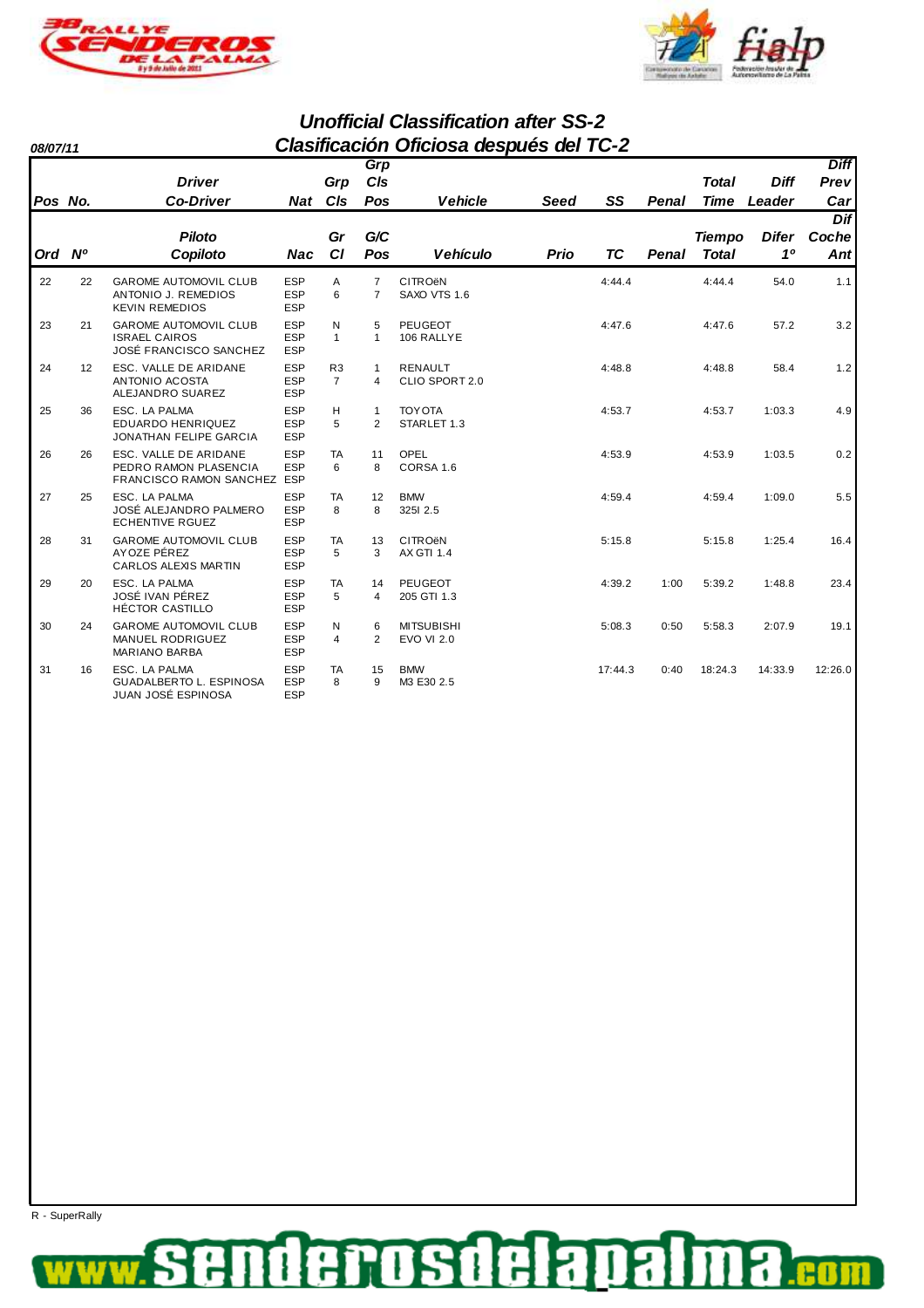

# **TC 3 Puntagorda 6.07 Km**



### **09/07/2011 11:16 Special Stage Times / Tiempos del Tramo**

|                |                |                                 |            | Group        |                               |              |       | <b>Diff</b>    | Prev   |
|----------------|----------------|---------------------------------|------------|--------------|-------------------------------|--------------|-------|----------------|--------|
| Pos No.        |                | Driver / Co-Driver              | <b>Nat</b> | <b>Class</b> | <b>Vehicle</b>                | SS           | Km/h  | Leader         | Car    |
|                |                |                                 |            | Grupo        |                               |              |       | Difer          | Coche  |
| Ord Nº         |                | Piloto / Copiloto               | Nac        | Clase        | <b>Vehículo</b>               | ТC           | Km/h  | 1 <sup>0</sup> | Ant    |
| $\mathbf{1}$   | $\mathbf{1}$   | CONCEPCION / PÉREZ              | ESP / ESP  | N/4          | MITSUBISHI LANCER EVO IX      | 4:21.7       | 83,50 |                |        |
| $\overline{2}$ | $\overline{2}$ | SUAREZ / GARCIA                 | ESP / ESP  | A/8          | MITSUBISHI LANCER EVO VII     | 4:23.8       | 82,84 | 2.1            | 2.1    |
| 3              | 3              | MORALES / GONZALEZ              | ESP / ESP  | A/8          | MITSUBISHI LANCER EVO VI      | 4:26.2       | 82,09 | 4.5            | 2.4    |
| $\overline{4}$ | 17             | <b>MORALES / MORALES</b>        | ESP / ESP  | TA/8         | BMW M3 E30 2.3                | 4:34.1       | 79,72 | 12.4           | 7.9    |
| 5              | 14             | QUINTINO / GARCIA               | ESP / ESP  | TA/8         | BMW M3 E30 2.3                | 4:39.0       | 78,32 | 17.3           | 4.9    |
| 6              | 8              | <b>ACOSTA / LOPEZ</b>           | ESP / ESP  | TA/7         | CITROEN ZX 2.0                | 4:39.7       | 78,13 | 18.0           | 0.7    |
| $\overline{7}$ | 5              | SUAREZ / BRITO                  | ESP / ESP  | N/3          | HONDA CIVIC TYPE R            | 4:45.8       | 76,46 | 24.1           | 6.1    |
| 8              | 15 R           | CONCEPCION / CONCEPCION         | ESP / ESP  | GT/8         | RENAULT CLIO V6 3.0           | 4:46.3       | 76,33 | 24.6           | 0.5    |
| 9              | 29             | CAMACHO / HERNANDEZ             | ESP / ESP  | TA/6         | VW LUPO 1.6                   | 4:50.1       | 75,33 | 28.4           | 3.8    |
| 10             | 10             | PÉREZ / CONCEPCION              | ESP / ESP  | A/6          | <b>HONDA CIVIC VTEC 1.6</b>   | 4:51.4       | 74,99 | 29.7           | 1.3    |
| 11             | 18             | GONZALEZ / MARICHAL             | ESP / ESP  | A/6          | CITROËN SAXO VTS 1.6          | 4:52.1       | 74,81 | 30.4           | 0.7    |
| 12             | 30             | DGUEZ / BRITO                   | ESP / ESP  | A/7          | <b>RENAULT MEGANE 2.0</b>     | 4:52.8       | 74,63 | 31.1           | 0.7    |
| 13             | 16             | ESPINOSA / ESPINOSA             | ESP / ESP  | TA/8         | BMW M3 E30 2.5                | 4:57.1       | 73,55 | 35.4           | 4.3    |
| 14             | 20             | PÉREZ / CASTILLO                | ESP / ESP  | TA/5         | PEUGEOT 205 GTI 1.3           | 4:58.5       | 73,21 | 36.8           | 1.4    |
| 15             | 31             | PÉREZ / MARTIN                  | ESP / ESP  | TA/5         | CITROËN AX GTI 1.4            | 4:59.0       | 73,08 | 37.3           | 0.5    |
| 16             | 9              | FERNANDEZ / MARTIN              | ESP / ESP  | TA/5         | CITROËN AX GTI 1.4            | 4:59.8       | 72,89 | 38.1           | 0.8    |
| 17             | 12             | <b>ACOSTA / SUAREZ</b>          | ESP / ESP  | R3/7         | <b>RENAULT CLIO SPORT 2.0</b> | 4:59.9       | 72,86 | 38.2           | 0.1    |
| 18             | $\overline{7}$ | RODRIGUEZ / GONZALEZ            | ESP / ESP  | TA/8         | FORD SIERRA COSWORTH          | 5:03.8       | 71,93 | 42.1           | 3.9    |
| 19             | 33             | <b>ACOSTA / RODRIGUEZ</b>       | ESP / ESP  | TA/6         | <b>HYUNDAI GETZ 1.6</b>       | 5:05.9       | 71,44 | 44.2           | 2.1    |
| 20             | 22             | REMEDIOS / REMEDIOS             | ESP / ESP  | A/6          | CITROËN SAXO VTS 1.6          | 5:06.9       | 71,20 | 45.2           | 1.0    |
| 21             | 34             | RODRIGUEZ / LEON                | ESP / ESP  | TA/6         | HYUNDAI GETZ 1.6              | 5:08.7       | 70,79 | 47.0           | 1.8    |
| 22             | 28             | RODRIGUEZ / RODRIGUEZ           | ESP / ESP  | A/6          | CITROËN SAXO VTS 1.6          | 5:15.8       | 69,20 | 54.1           | 7.1    |
| 23             | 21             | CAIROS / SANCHEZ                | ESP / ESP  | N/1          | PEUGEOT 106 RALLYE            | 5:16.6       | 69,02 | 54.9           | 0.8    |
| 24             | 23             | DIAZ / VENTURA                  | ESP / ESP  | TA/7         | GOLF II GTI 1.8               | 5:16.8       | 68,98 | 55.1           | 0.2    |
| 25             | 24             | RODRIGUEZ / BARBA               | ESP / ESP  | N/4          | MITSUBISHI EVO VI 2.0         | 5:18.6       | 68,59 | 56.9           | 1.8    |
| 26             | 32             | MARTIN / BONILLA                | ESP / ESP  | N/2          | CITROËN SAXO VTS 1.6          | 5:20.9       | 68,10 | 59.2           | 2.3    |
| 27             | 19 R           | FERNANDEZ / FERNANDEZ           | ESP / ESP  | TA/8         | FORD SIERRA COSWORTH          | 5:21.0       | 68,07 | 59.3           | 0.1    |
| 28             | 25             | PALMERO / RGUEZ                 | ESP / ESP  | TA/8         | BMW 325I 2.5                  | 5:23.6       | 67,53 | 1:01.9         | 2.6    |
| 29             | 27             | <b>ACOSTA / MATEO</b>           | ESP / ESP  | TA/8         | RENAULT 5 GT TURBO 1.4        | 5:24.1       | 67,42 | 1:02.4         | 0.5    |
| 30             | 26             | PLASENCIA / SANCHEZ             | ESP / ESP  | TA/6         | OPEL CORSA 1.6                | 5:25.7       | 67,09 | 1:04.0         | 1.6    |
| 31             | 36             | <b>HENRIQUEZ / GARCIA</b>       | ESP / ESP  | H/5          | TOYOTA STARLET 1.3            | 5:28.6       | 66,50 | 1:06.9         | 2.9    |
| 32             | 35 R           | RABAGO / BARRETO                | ESP / ESP  | A/7          | PEUGEOT 206 GTI 2.0           | 5:41.6       | 63,97 | 1:19.9         | 13.0   |
| 33             | $\overline{4}$ | <b>ACOSTA / GHUNEIM</b>         | ESP / ESP  | GT/8         | PORSCHE 911-997 GT3 3.5       | 6:53.2       | 52,88 | 2:31.5         | 1:11.6 |
|                |                | <u> RETIREMENTS - RETIRADOS</u> |            |              |                               |              |       |                |        |
|                | 11             | CAMACHO / CONCEPCION            | ESP / ESP  | N/3          | <b>RENAULT CLIO SPORT 2.0</b> | SALIDA CTRA. |       |                |        |

rosd

f

de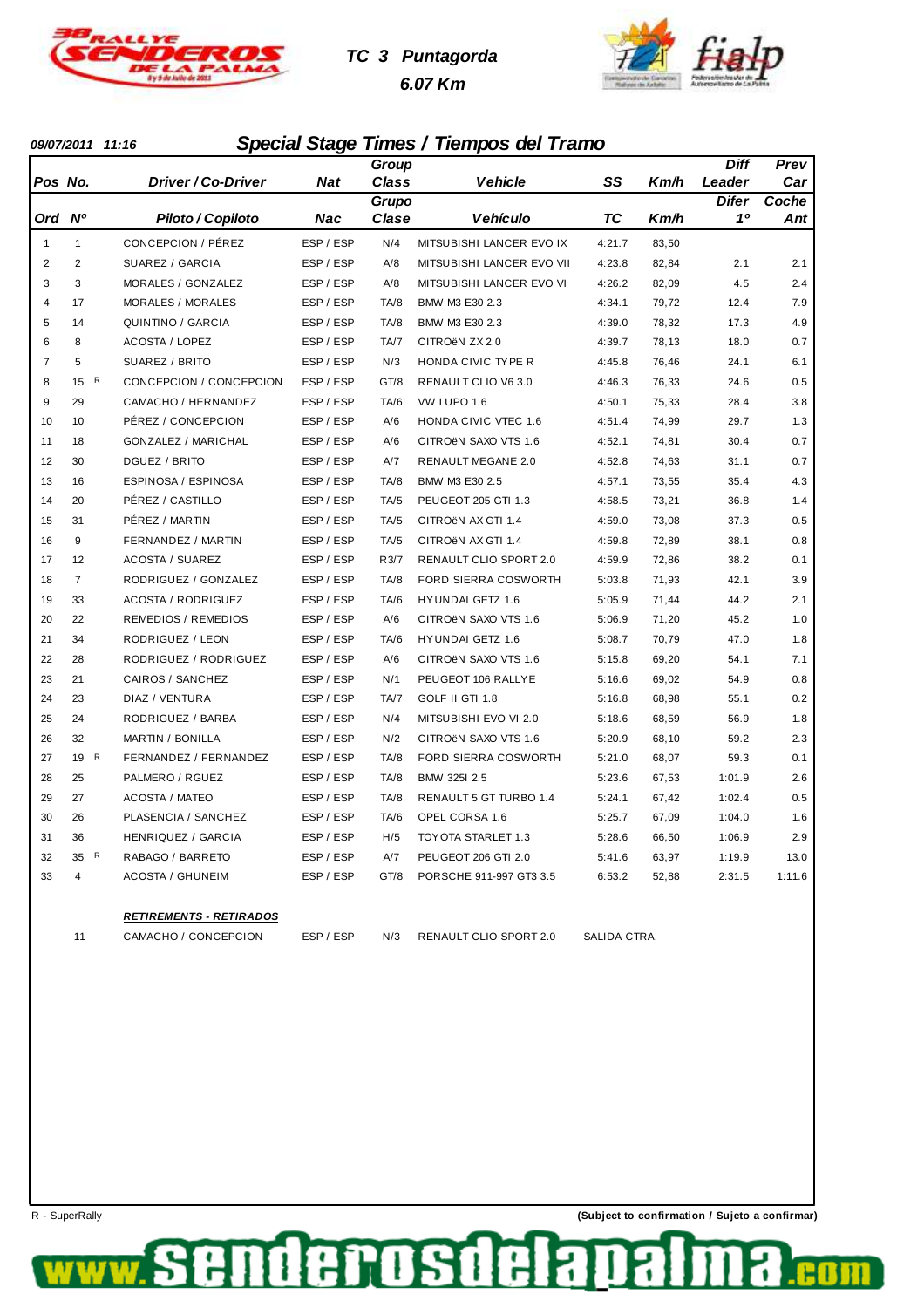

# **TC 4 La Punta**

 **7.30 Km**



#### **09/07/2011 11:36 Special Stage Times / Tiempos del Tramo**

|                |                |                                  |           | Group |                           |        |       | Diff         | Prev  |
|----------------|----------------|----------------------------------|-----------|-------|---------------------------|--------|-------|--------------|-------|
| Pos No.        |                | <i><b>Driver / Co-Driver</b></i> | Nat       | Class | <b>Vehicle</b>            | SS     | Km/h  | Leader       | Car   |
|                |                |                                  |           | Grupo |                           |        |       | <b>Difer</b> | Coche |
| Ord            | <b>N°</b>      | Piloto / Copiloto                | Nac       | Clase | <b>Vehículo</b>           | ТC     | Km/h  | 10           | Ant   |
| $\mathbf{1}$   | 1              | CONCEPCION / PÉREZ               | ESP / ESP | N/4   | MITSUBISHI LANCER EVO IX  | 4:50.1 | 90,59 |              |       |
| $\overline{2}$ | 4              | <b>ACOSTA / GHUNEIM</b>          | ESP / ESP | GT/8  | PORSCHE 911-997 GT3 3.5   | 4:51.9 | 90,03 | 1.8          | 1.8   |
| 3              | 2              | SUAREZ / GARCIA                  | ESP / ESP | A/8   | MITSUBISHI LANCER EVO VII | 4:55.4 | 88,96 | 5.3          | 3.5   |
| $\overline{4}$ | 3              | MORALES / GONZALEZ               | ESP / ESP | A/8   | MITSUBISHI LANCER EVO VI  | 4:59.8 | 87,66 | 9.7          | 4.4   |
| 5              | 14             | QUINTINO / GARCIA                | ESP / ESP | TA/8  | BMW M3 E30 2.3            | 5:00.4 | 87,48 | 10.3         | 0.6   |
| 6              | 17             | <b>MORALES / MORALES</b>         | ESP / ESP | TA/8  | BMW M3 E30 2.3            | 5:02.6 | 86,85 | 12.5         | 2.2   |
| $\overline{7}$ | 8              | <b>ACOSTA / LOPEZ</b>            | ESP / ESP | TA/7  | CITROËN ZX 2.0            | 5:05.4 | 86,05 | 15.3         | 2.8   |
| 8              | 5              | SUAREZ / BRITO                   | ESP / ESP | N/3   | HONDA CIVIC TYPE R        | 5:06.9 | 85,63 | 16.8         | 1.5   |
| 9              | 15 R           | CONCEPCION / CONCEPCION          | ESP / ESP | GT/8  | RENAULT CLIO V6 3.0       | 5:13.5 | 83,83 | 23.4         | 6.6   |
| 10             | 30             | DGUEZ / BRITO                    | ESP / ESP | A/7   | RENAULT MEGANE 2.0        | 5:14.4 | 83,59 | 24.3         | 0.9   |
| 11             | 10             | PÉREZ / CONCEPCION               | ESP / ESP | A/6   | HONDA CIVIC VTEC 1.6      | 5:20.1 | 82,10 | 30.0         | 5.7   |
| 12             | 29             | CAMACHO / HERNANDEZ              | ESP / ESP | TA/6  | VW LUPO 1.6               | 5:21.2 | 81,82 | 31.1         | 1.1   |
| 13             | 9              | FERNANDEZ / MARTIN               | ESP / ESP | TA/5  | CITROËN AX GTI 1.4        | 5:22.2 | 81,56 | 32.1         | 1.0   |
| 14             | 12             | <b>ACOSTA / SUAREZ</b>           | ESP / ESP | R3/7  | RENAULT CLIO SPORT 2.0    | 5:24.9 | 80,89 | 34.8         | 2.7   |
| 15             | 28             | RODRIGUEZ / RODRIGUEZ            | ESP / ESP | A/6   | CITROËN SAXO VTS 1.6      | 5:27.2 | 80,32 | 37.1         | 2.3   |
| 16             | 27             | <b>ACOSTA / MATEO</b>            | ESP / ESP | TA/8  | RENAULT 5 GT TURBO 1.4    | 5:28.5 | 80,00 | 38.4         | 1.3   |
| 17             | 20             | PÉREZ / CASTILLO                 | ESP / ESP | TA/5  | PEUGEOT 205 GTI 1.3       | 5:30.6 | 79,49 | 40.5         | 2.1   |
| 18             | 18             | <b>GONZALEZ / MARICHAL</b>       | ESP / ESP | A/6   | CITROËN SAXO VTS 1.6      | 5:30.9 | 79,42 | 40.8         | 0.3   |
| 19             | 31             | PÉREZ / MARTIN                   | ESP / ESP | TA/5  | CITROEN AX GTI 1.4        | 5:35.3 | 78,38 | 45.2         | 4.4   |
| 20             | $\overline{7}$ | RODRIGUEZ / GONZALEZ             | ESP / ESP | TA/8  | FORD SIERRA COSWORTH      | 5:35.9 | 78,24 | 45.8         | 0.6   |
| 21             | 22             | <b>REMEDIOS / REMEDIOS</b>       | ESP / ESP | A/6   | CITROËN SAXO VTS 1.6      | 5:36.5 | 78,10 | 46.4         | 0.6   |
| 22             | 21             | CAIROS / SANCHEZ                 | ESP / ESP | N/1   | PEUGEOT 106 RALLYE        | 5:40.7 | 77,14 | 50.6         | 4.2   |
| 23             | 33             | <b>ACOSTA / RODRIGUEZ</b>        | ESP / ESP | TA/6  | <b>HYUNDAI GETZ 1.6</b>   | 5:42.3 | 76,77 | 52.2         | 1.6   |
| 24             | 25             | PALMERO / RGUEZ                  | ESP / ESP | TA/8  | BMW 325I 2.5              | 5:44.1 | 76,37 | 54.0         | 1.8   |
| 25             | 23             | DIAZ / VENTURA                   | ESP / ESP | TA/7  | GOLF II GTI 1.8           | 5:44.4 | 76,31 | 54.3         | 0.3   |
| 26             | 34             | RODRIGUEZ / LEON                 | ESP / ESP | TA/6  | <b>HYUNDAI GETZ 1.6</b>   | 5:46.6 | 75,82 | 56.5         | 2.2   |
| 27             | 19 R           | FERNANDEZ / FERNANDEZ            | ESP / ESP | TA/8  | FORD SIERRA COSWORTH      | 5:48.5 | 75,41 | 58.4         | 1.9   |
| 28             | 36             | <b>HENRIQUEZ / GARCIA</b>        | ESP / ESP | H/5   | TOYOTA STARLET 1.3        | 5:49.5 | 75,19 | 59.4         | 1.0   |
| 29             | 32             | <b>MARTIN / BONILLA</b>          | ESP / ESP | N/2   | CITROËN SAXO VTS 1.6      | 5:49.7 | 75,15 | 59.6         | 0.2   |
| 30             | 35 R           | RABAGO / BARRETO                 | ESP / ESP | A/7   | PEUGEOT 206 GTI 2.0       | 5:52.5 | 74,55 | 1:02.4       | 2.8   |
| 31             | 24             | RODRIGUEZ / BARBA                | ESP / ESP | N/4   | MITSUBISHI EVO VI 2.0     | 5:53.1 | 74,43 | 1:03.0       | 0.6   |
| 32             | 26             | PLASENCIA / SANCHEZ              | ESP / ESP | TA/6  | OPEL CORSA 1.6            | 6:02.3 | 72,54 | 1:12.2       | 9.2   |
|                |                |                                  |           |       |                           |        |       |              |       |

#### **RETIREMENTS - RETIRADOS**

16 ESPINOSA / ESPINOSA ESP / ESP TA/8 BMW M3 E30 2.5 ABAND. ENLACE

denosd

f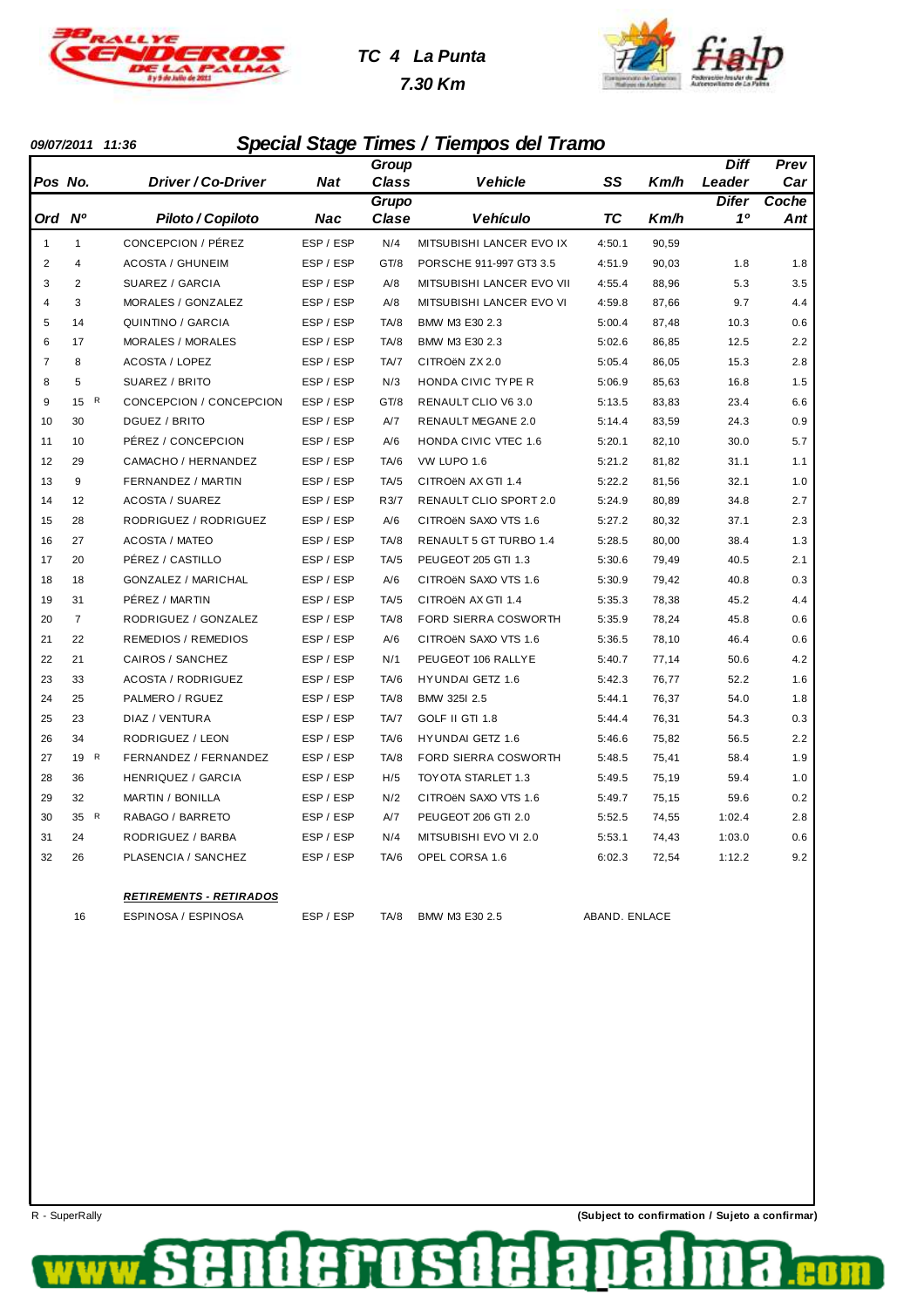

**TC 5 Garome-Biestra-LasTricia 8.60 Km**



#### **09/07/2011 12:13 Special Stage Times / Tiempos del Tramo**

|                |                    |                            |           | Group        |                             |           |       | Diff         | Prev  |
|----------------|--------------------|----------------------------|-----------|--------------|-----------------------------|-----------|-------|--------------|-------|
| Pos No.        |                    | Driver / Co-Driver         | Nat       | <b>Class</b> | <b>Vehicle</b>              | SS        | Km/h  | Leader       | Car   |
|                |                    |                            |           | <b>Grupo</b> |                             |           |       | <b>Difer</b> | Coche |
| Ord            | N <sup>o</sup>     | Piloto / Copiloto          | Nac       | Clase        | <b>Vehículo</b>             | <b>TC</b> | Km/h  | 10           | Ant   |
| 1              | $\mathbf{1}$       | CONCEPCION / PÉREZ         | ESP / ESP | N/4          | MITSUBISHI LANCER EVO IX    | 6:31.4    | 79,10 |              |       |
| $\overline{2}$ | 4                  | <b>ACOSTA / GHUNEIM</b>    | ESP / ESP | GT/8         | PORSCHE 911-997 GT3 3.5     | 6:33.7    | 78,64 | 2.3          | 2.3   |
| 3              | $\overline{2}$     | SUAREZ / GARCIA            | ESP / ESP | A/8          | MITSUBISHI LANCER EVO VII   | 6:41.7    | 77,07 | 10.3         | 8.0   |
| $\overline{4}$ | 14                 | <b>QUINTINO / GARCIA</b>   | ESP / ESP | TA/8         | BMW M3 E30 2.3              | 6:48.0    | 75,88 | 16.6         | 6.3   |
| 5              | 3                  | MORALES / GONZALEZ         | ESP / ESP | A/8          | MITSUBISHI LANCER EVO VI    | 6:51.8    | 75,18 | 20.4         | 3.8   |
| 6              | 5                  | SUAREZ / BRITO             | ESP / ESP | N/3          | HONDA CIVIC TYPE R          | 6:52.3    | 75,09 | 20.9         | 0.5   |
| $\overline{7}$ | 17                 | MORALES / MORALES          | ESP / ESP | TA/8         | BMW M3 E30 2.3              | 6:54.1    | 74,76 | 22.7         | 1.8   |
| 8              | 8                  | <b>ACOSTA / LOPEZ</b>      | ESP / ESP | TA/7         | CITROËN ZX 2.0              | 6:57.2    | 74,21 | 25.8         | 3.1   |
| 9              | $\mathsf{R}$<br>15 | CONCEPCION / CONCEPCION    | ESP / ESP | GT/8         | RENAULT CLIO V6 3.0         | 7:01.3    | 73,49 | 29.9         | 4.1   |
| 10             | 10                 | PÉREZ / CONCEPCION         | ESP / ESP | A/6          | <b>HONDA CIVIC VTEC 1.6</b> | 7:09.1    | 72,15 | 37.7         | 7.8   |
| 11             | 30                 | DGUEZ / BRITO              | ESP / ESP | A/7          | <b>RENAULT MEGANE 2.0</b>   | 7:11.1    | 71,82 | 39.7         | 2.0   |
| 12             | 29                 | CAMACHO / HERNANDEZ        | ESP / ESP | TA/6         | VW LUPO 1.6                 | 7:12.8    | 71,53 | 41.4         | 1.7   |
| 13             | 18                 | <b>GONZALEZ / MARICHAL</b> | ESP / ESP | A/6          | CITROËN SAXO VTS 1.6        | 7:15.5    | 71,09 | 44.1         | 2.7   |
| 14             | 28                 | RODRIGUEZ / RODRIGUEZ      | ESP / ESP | A/6          | CITROËN SAXO VTS 1.6        | 7:19.8    | 70,40 | 48.4         | 4.3   |
| 15             | 20                 | PÉREZ / CASTILLO           | ESP / ESP | TA/5         | PEUGEOT 205 GTI 1.3         | 7:22.3    | 70,00 | 50.9         | 2.5   |
| 16             | 12                 | <b>ACOSTA / SUAREZ</b>     | ESP / ESP | R3/7         | RENAULT CLIO SPORT 2.0      | 7:23.0    | 69,89 | 51.6         | 0.7   |
| 17             | 9                  | FERNANDEZ / MARTIN         | ESP / ESP | TA/5         | CITROEN AX GTI 1.4          | 7:24.7    | 69,62 | 53.3         | 1.7   |
| 18             | 31                 | PÉREZ / MARTIN             | ESP / ESP | TA/5         | CITROEN AX GTI 1.4          | 7:24.9    | 69,59 | 53.5         | 0.2   |
| 19             | 22                 | <b>REMEDIOS / REMEDIOS</b> | ESP / ESP | A/6          | CITROËN SAXO VTS 1.6        | 7:27.2    | 69,23 | 55.8         | 2.3   |
| 20             | 34                 | RODRIGUEZ / LEON           | ESP / ESP | TA/6         | HYUNDAI GETZ 1.6            | 7:27.3    | 69,22 | 55.9         | 0.1   |
| 21             | 33                 | <b>ACOSTA / RODRIGUEZ</b>  | ESP / ESP | TA/6         | <b>HYUNDAI GETZ 1.6</b>     | 7:33.8    | 68,22 | 1:02.4       | 6.5   |
| 22             | 27                 | <b>ACOSTA / MATEO</b>      | ESP / ESP | TA/8         | RENAULT 5 GT TURBO 1.4      | 7:36.2    | 67,86 | 1:04.8       | 2.4   |
| 23             | 21                 | CAIROS / SANCHEZ           | ESP / ESP | N/1          | PEUGEOT 106 RALLYE          | 7:38.2    | 67,57 | 1:06.8       | 2.0   |
| 24             | 25                 | PALMERO / RGUEZ            | ESP / ESP | TA/8         | BMW 325I 2.5                | 7:40.8    | 67,19 | 1:09.4       | 2.6   |
| 25             | 32                 | <b>MARTIN / BONILLA</b>    | ESP / ESP | N/2          | CITROËN SAXO VTS 1.6        | 7:42.3    | 66,97 | 1:10.9       | 1.5   |
| 26             | 36                 | <b>HENRIQUEZ / GARCIA</b>  | ESP / ESP | H/5          | TOYOTA STARLET 1.3          | 7:44.8    | 66,61 | 1:13.4       | 2.5   |
| 27             | 23                 | DIAZ / VENTURA             | ESP / ESP | TA/7         | GOLF II GTI 1.8             | 7:47.1    | 66,28 | 1:15.7       | 2.3   |
| 28             | 26                 | PLASENCIA / SANCHEZ        | ESP / ESP | TA/6         | OPEL CORSA 1.6              | 7:50.2    | 65,84 | 1:18.8       | 3.1   |
| 29             | 19 R               | FERNANDEZ / FERNANDEZ      | ESP / ESP | TA/8         | FORD SIERRA COSWORTH        | 7:50.8    | 65,76 | 1:19.4       | 0.6   |
| 30             | 24                 | RODRIGUEZ / BARBA          | ESP / ESP | N/4          | MITSUBISHI EVO VI 2.0       | 7:53.3    | 65,41 | 1:21.9       | 2.5   |
| 31             | R<br>35            | RABAGO / BARRETO           | ESP / ESP | A/7          | PEUGEOT 206 GTI 2.0         | 8:13.3    | 62,76 | 1:41.9       | 20.0  |
|                |                    |                            |           |              |                             |           |       |              |       |

#### **RETIREMENTS - RETIRADOS**



derosde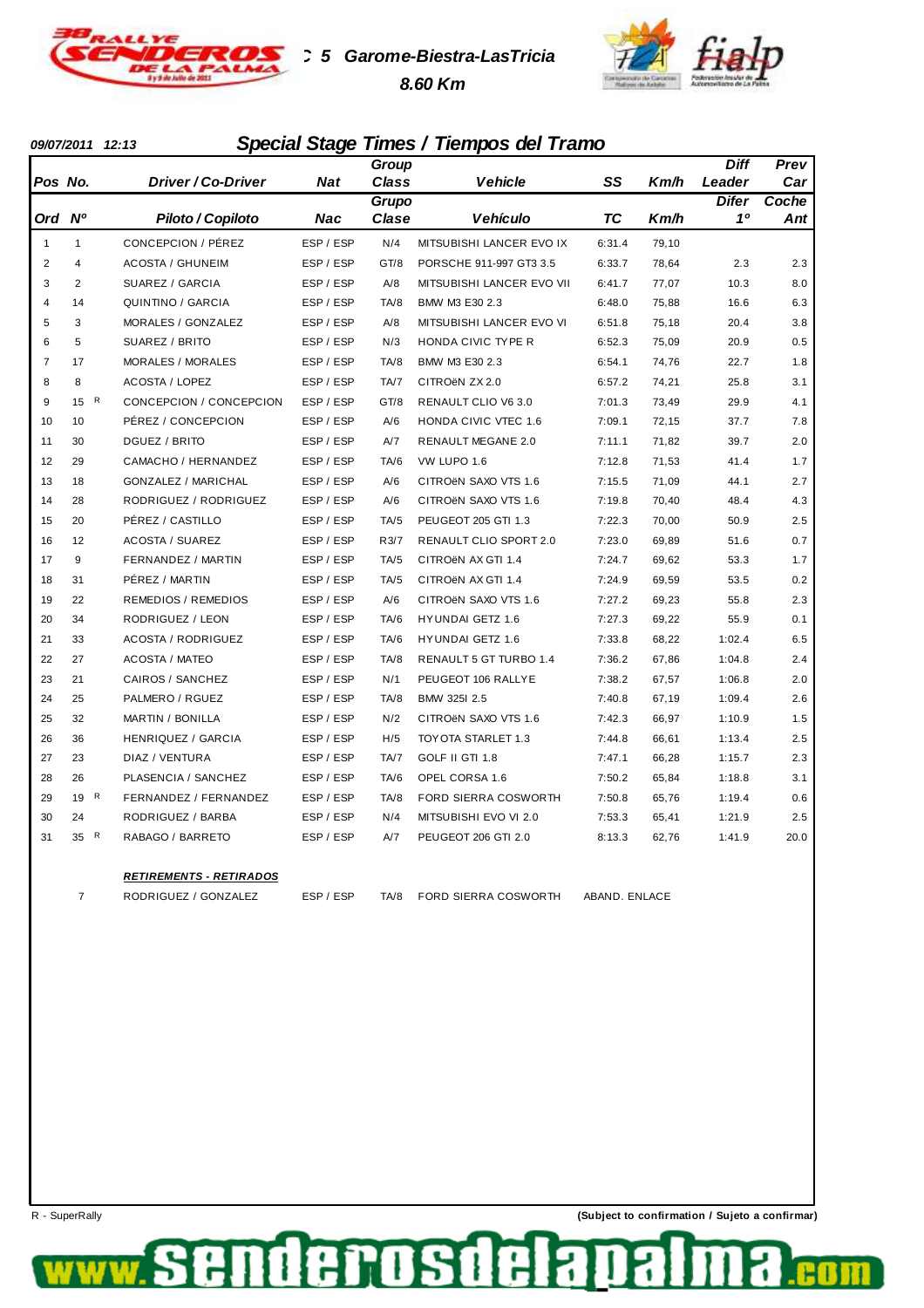



**Unofficial Classification after SS-5 09/07/11 Clasificación Oficiosa después del TC-5**

|                |                   |                                                                                |                                        |                      | Grp                          |                                                |      |           |       |               |              | <b>Diff</b> |
|----------------|-------------------|--------------------------------------------------------------------------------|----------------------------------------|----------------------|------------------------------|------------------------------------------------|------|-----------|-------|---------------|--------------|-------------|
|                |                   | <b>Driver</b>                                                                  |                                        | Grp                  | CIs                          |                                                |      |           |       | Total         | Diff         | Prev        |
| Pos No.        |                   | <b>Co-Driver</b>                                                               | Nat                                    | CIs                  | Pos                          | Vehicle                                        | Seed | SS        | Penal | Time          | Leader       | Car         |
|                |                   |                                                                                |                                        |                      |                              |                                                |      |           |       |               |              | Dif         |
|                |                   | <b>Piloto</b>                                                                  |                                        | Gr                   | G/C                          |                                                |      |           |       | <b>Tiempo</b> | <b>Difer</b> | Coche       |
| Ord Nº         |                   | Copiloto                                                                       | Nac                                    | <b>CI</b>            | Pos                          | <b>Vehículo</b>                                | Prio | <b>TC</b> | Penal | Total         | 10           | Antl        |
| $\mathbf{1}$   | $\mathbf{1}$      | ESC. LA PALMA                                                                  | <b>ESP</b>                             | N                    | $\mathbf{1}$                 | <b>MITSUBISHI</b>                              |      | 24:00.5   |       | 24:00.5       |              |             |
|                |                   | VICTORINO CONCEPCION<br>ANTONIO PÉREZ                                          | <b>ESP</b><br><b>ESP</b>               | 4                    | $\mathbf{1}$                 | LANCER EVO IX                                  |      |           |       |               |              |             |
| $\overline{2}$ | 2                 | ESC. VALLE DE ARIDANE<br>MIGUEL ANGEL SUAREZ<br><b>IVAN GARCIA</b>             | <b>ESP</b><br><b>ESP</b><br><b>ESP</b> | Α<br>8               | $\mathbf{1}$<br>$\mathbf{1}$ | <b>MITSUBISHI</b><br><b>LANCER EVO VII</b>     |      | 24:15.0   |       | 24:15.0       | 14.5         | 14.5        |
| 3              | 3                 | <b>CLUB ADEA</b><br><b>EDGAR MORALES</b><br>ABIAN GONZALEZ                     | <b>ESP</b><br><b>ESP</b><br><b>ESP</b> | Α<br>8               | $\overline{2}$<br>2          | <b>MITSUBISHI</b><br>LANCER EVO VI             |      | 24:35.0   |       | 24:35.0       | 34.5         | 20.0        |
| $\overline{4}$ | 17                | <b>GAROME AUTOMOVIL CLUB</b><br><b>AITOR MORALES</b><br>RAMON YERAY MORALES    | <b>ESP</b><br><b>ESP</b><br><b>ESP</b> | TA<br>8              | $\mathbf{1}$<br>3            | <b>BMW</b><br>M3 E30 2.3                       |      | 25:06.9   |       | 25:06.9       | 1:06.4       | 31.9        |
| 5              | 14                | ESC. ATERURA<br>MIGUEL ANGEL QUINTINO<br>CARLOS GARCIA                         | <b>ESP</b><br><b>ESP</b><br><b>ESP</b> | TA<br>8              | 2<br>$\overline{4}$          | <b>BMW</b><br>M3 E30 2.3                       |      | 25:19.1   |       | 25:19.1       | 1:18.6       | 12.2        |
| 6              | 5                 | ESC. VALLE DE ARIDANE<br><b>DANIEL SUAREZ</b><br>JAIRO BRITO                   | <b>ESP</b><br><b>ESP</b><br><b>ESP</b> | N<br>3               | 2<br>$\mathbf{1}$            | <b>HONDA</b><br>CIVIC TYPE R                   |      | 25:26.6   |       | 25:26.6       | 1:26.1       | 7.5         |
| $\overline{7}$ | 8                 | ESC. LA PALMA<br>VICTOR JAVIER ACOSTA<br><b>ESTEBAN LOPEZ</b>                  | <b>ESP</b><br><b>ESP</b><br><b>ESP</b> | TA<br>$\overline{7}$ | 3<br>$\mathbf{1}$            | <b>CITRO<sub>ëN</sub></b><br>ZX 2.0            |      | 25:32.6   |       | 25:32.6       | 1:32.1       | 6.0         |
| 8              | 10                | REVYS MOTOR SPORT<br>JOSÉ CARLOS PÉREZ<br>ROBERT CONCEPCION                    | <b>ESP</b><br><b>ESP</b><br><b>ESP</b> | Α<br>6               | 3<br>$\mathbf{1}$            | <b>HONDA</b><br>CIVIC VTEC 1.6                 |      | 26:24.9   |       | 26:24.9       | 2:24.4       | 52.3        |
| 9              | 4                 | ESC. VALLE DE ARIDANE<br>JOSÉ FRANCISCO ACOSTA<br><b>NAZER GHUNEIM</b>         | <b>ESP</b><br><b>ESP</b><br><b>ESP</b> | GT<br>8              | $\mathbf{1}$<br>5            | <b>PORSCHE</b><br>911-997 GT3 3.5              |      | 26:31.5   |       | 26:31.5       | 2:31.0       | 6.6         |
| 10             | 30                | ESC. LA PALMA<br>CARLOS JACOB DGUEZ<br><b>BENJAMIN BRITO</b>                   | <b>ESP</b><br><b>ESP</b><br><b>ESP</b> | Α<br>$\overline{7}$  | $\overline{4}$<br>2          | RENAULT<br>MEGANE 2.0                          |      | 26:32.0   |       | 26:32.0       | 2:31.5       | 0.5         |
| 11             | 29                | <b>GAROME AUTOMOVIL CLUB</b><br><b>EDGAR CAMACHO</b><br>ALBERTO HERNANDEZ      | <b>ESP</b><br><b>ESP</b><br><b>ESP</b> | TA<br>6              | 4<br>2                       | <b>VW</b><br><b>LUPO 1.6</b>                   |      | 26:48.0   |       | 26:48.0       | 2:47.5       | 16.0        |
| 12             | 9                 | ESC. VALLE DE ARIDANE<br><b>JUAN LORENZO FERNANDEZ</b><br>MANUEL MARTIN        | <b>ESP</b><br><b>ESP</b><br><b>ESP</b> | TA<br>5              | 5<br>1                       | <b>CITRO<sub>ëN</sub></b><br><b>AX GTI 1.4</b> |      | 27:08.5   |       | 27:08.5       | 3:08.0       | 20.5        |
| 13             | $12 \overline{ }$ | ESC. VALLE DE ARIDANE<br>ANTONIO ACOSTA<br>ALEJANDRO SUAREZ                    | <b>ESP</b><br><b>ESP</b><br><b>ESP</b> | R3<br>$\overline{7}$ | $\mathbf{1}$<br>3            | RENAULT<br>CLIO SPORT 2.0                      |      | 27:20.9   |       | 27:20.9       | 3:20.4       | 12.4        |
| 14             | 28                | <b>CLUB ADEA</b><br><b>JORGE RODRIGUEZ</b><br>HÉCTOR RODRIGUEZ                 | <b>ESP</b><br>ESP<br><b>ESP</b>        | Α<br>6               | 5<br>3                       | <b>CITRO<sub>ë</sub>N</b><br>SAXO VTS 1.6      |      | 27:44.9   |       | 27:44.9       | 3:44.4       | 24.0        |
| 15             | 27                | ESC. LA PALMA<br>SERGIO ACOSTA<br>ZEBENSUI MATEO                               | <b>ESP</b><br><b>ESP</b><br><b>ESP</b> | TA<br>8              | 6<br>6                       | RENAULT<br>5 GT TURBO 1.4                      |      | 27:54.8   |       | 27:54.8       | 3:54.3       | 9.9         |
| 16             | 22                | <b>GAROME AUTOMOVIL CLUB</b><br>ANTONIO J. REMEDIOS<br><b>KEVIN REMEDIOS</b>   | <b>ESP</b><br><b>ESP</b><br><b>ESP</b> | Α<br>6               | 6<br>$\overline{4}$          | <b>CITRO<sub>ë</sub>N</b><br>SAXO VTS 1.6      |      | 27:59.9   |       | 27:59.9       | 3:59.4       | 5.1         |
| 17             | 31                | <b>GAROME AUTOMOVIL CLUB</b><br>AYOZE PÊREZ<br>CARLOS ALEXIS MARTIN            | <b>ESP</b><br><b>ESP</b><br><b>ESP</b> | TA<br>5              | 7<br>2                       | <b>CITRO<sub>ë</sub>N</b><br>AX GTI 1.4        |      | 28:03.8   |       | 28:03.8       | 4:03.3       | 3.9         |
| 18             | 34                | <b>GAROME AUTOMOVIL CLUB</b><br><b>CESAR LUIS RODRIGUEZ</b><br>ALBERTO LEON    | <b>ESP</b><br><b>ESP</b><br><b>ESP</b> | TA<br>6              | 8<br>5                       | <b>HYUNDAI</b><br>GETZ 1.6                     |      | 28:10.8   |       | 28:10.8       | 4:10.3       | 7.0         |
| 19             | 20                | ESC. LA PALMA<br>JOSÉ IVAN PÉREZ<br>HÉCTOR CASTILLO                            | <b>ESP</b><br><b>ESP</b><br><b>ESP</b> | TA<br>5              | 9<br>3                       | PEUGEOT<br>205 GTI 1.3                         |      | 27:28.2   | 1:00  | 28:28.2       | 4:27.7       | 17.4        |
| 20             | 21                | <b>GAROME AUTOMOVIL CLUB</b><br><b>ISRAEL CAIROS</b><br>JOSÉ FRANCISCO SANCHEZ | <b>ESP</b><br><b>ESP</b><br><b>ESP</b> | N<br>$\mathbf{1}$    | 3<br>$\mathbf{1}$            | PEUGEOT<br>106 RALLYE                          |      | 28:33.8   |       | 28:33.8       | 4:33.3       | 5.6         |
| 21             | 23                | <b>GAROME AUTOMOVIL CLUB</b><br>ANIBAL DIAZ<br>LUIS VENTURA                    | <b>ESP</b><br>ESP<br><b>ESP</b>        | TA<br>$\overline{7}$ | 10<br>4                      | <b>GOLF</b><br><b>II GTI 1.8</b>               |      | 28:44.1   |       | 28:44.1       | 4:43.6       | 10.3        |

R - SuperRally

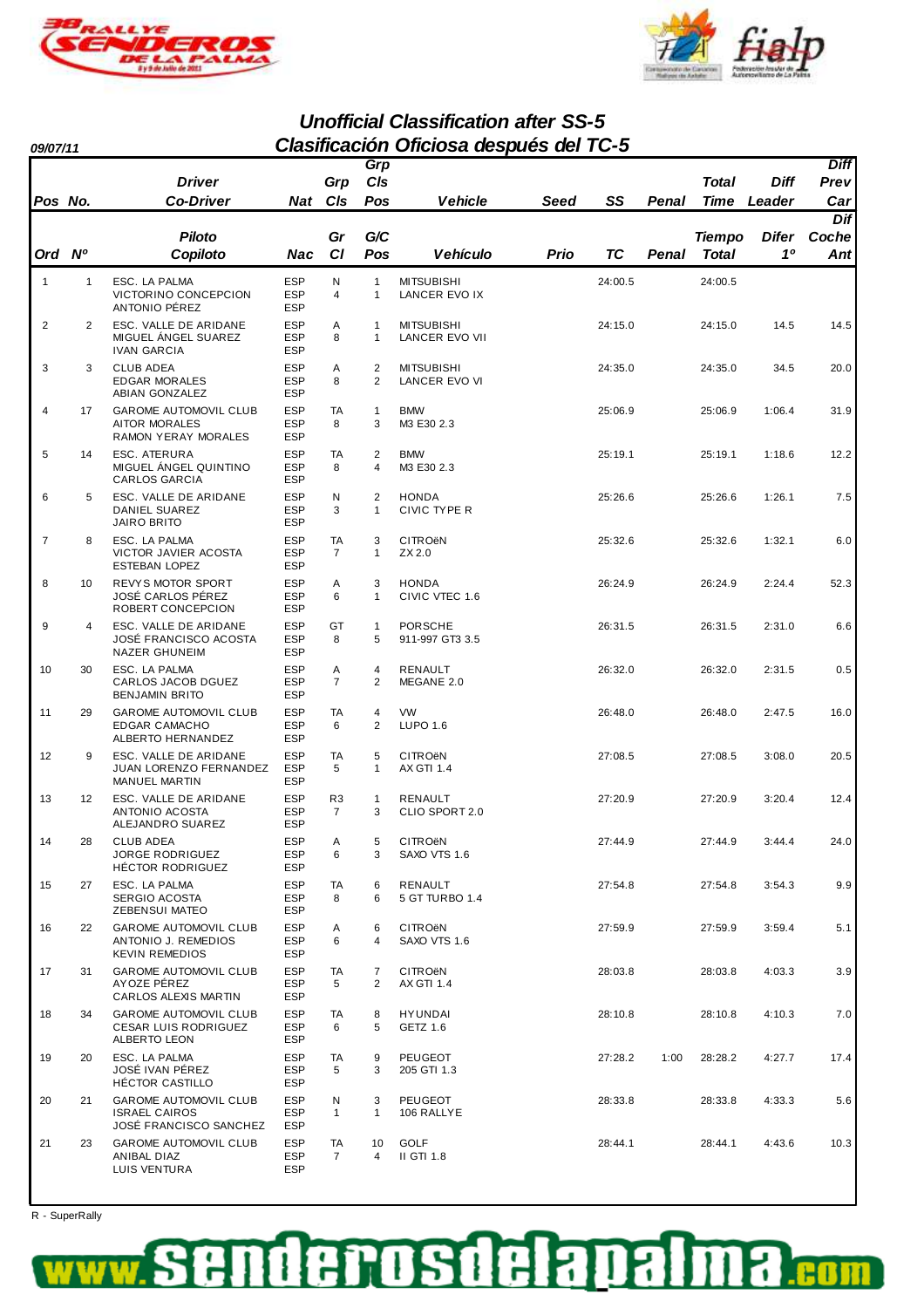



|          |           |                                                                                  |                                        |                |                      | <b>Unofficial Classification after SS-5</b> |      |         |       |               |             |             |
|----------|-----------|----------------------------------------------------------------------------------|----------------------------------------|----------------|----------------------|---------------------------------------------|------|---------|-------|---------------|-------------|-------------|
| 09/07/11 |           |                                                                                  |                                        |                |                      | Clasificación Oficiosa después del TC-5     |      |         |       |               |             |             |
|          |           |                                                                                  |                                        |                | Grp                  |                                             |      |         |       |               |             | <b>Diff</b> |
|          |           | <b>Driver</b>                                                                    |                                        | Grp            | CIs                  |                                             |      |         |       | Total         | <b>Diff</b> | Prev        |
| Pos No.  |           | <b>Co-Driver</b>                                                                 | Nat                                    | <b>CIs</b>     | Pos                  | <b>Vehicle</b>                              | Seed | SS      | Penal | Time          | Leader      | Car         |
|          |           |                                                                                  |                                        |                |                      |                                             |      |         |       |               |             | Dif         |
|          |           | <b>Piloto</b>                                                                    |                                        | Gr             | G/C                  |                                             |      |         |       | <b>Tiempo</b> | Difer       | Coche       |
| Ord      | <b>N°</b> | Copiloto                                                                         | Nac                                    | <b>CI</b>      | Pos                  | <b>Vehículo</b>                             | Prio | ТC      | Penal | Total         | 10          | Ant         |
| 22       | 32        | <b>GAROME AUTOMOVIL CLUB</b><br><b>DANIEL MARTIN</b><br><b>IVAN BONILLA</b>      | <b>ESP</b><br><b>ESP</b><br><b>ESP</b> | N<br>2         | 4                    | <b>CITRO<sub>ë</sub>N</b><br>SAXO VTS 1.6   |      | 28:45.1 |       | 28:45.1       | 4:44.6      | 1.0         |
| 23       | 25        | ESC. LA PALMA<br>JOSÉ ALEJANDRO PALMERO<br><b>ECHENTIVE RGUEZ</b>                | <b>ESP</b><br><b>ESP</b><br><b>ESP</b> | <b>TA</b><br>8 | 11<br>$\overline{7}$ | <b>BMW</b><br>3251 2.5                      |      | 28:54.7 |       | 28:54.7       | 4:54.2      | 9.6         |
| 24       | 36        | ESC. LA PALMA<br><b>EDUARDO HENRIQUEZ</b><br><b>JONATHAN FELIPE GARCIA</b>       | <b>ESP</b><br><b>ESP</b><br><b>ESP</b> | н<br>5         | 4                    | <b>TOY OTA</b><br>STARLET 1.3               |      | 29:15.5 |       | 29:15.5       | 5:15.0      | 20.8        |
| 25       | 26        | ESC. VALLE DE ARIDANE<br>PEDRO RAMON PLASENCIA<br><b>FRANCISCO RAMON SANCHEZ</b> | <b>ESP</b><br>ESP<br><b>ESP</b>        | TA<br>6        | 12<br>6              | OPEL<br>CORSA 1.6                           |      | 29:31.6 |       | 29:31.6       | 5:31.1      | 16.1        |
| 26       | 24        | <b>GAROME AUTOMOVIL CLUB</b><br><b>MANUEL RODRIGUEZ</b><br><b>MARIANO BARBA</b>  | <b>ESP</b><br><b>ESP</b><br><b>ESP</b> | N<br>4         | 5<br>$\overline{2}$  | <b>MITSUBISHI</b><br><b>EVO VI 2.0</b>      |      | 29:18.3 | 0:50  | 30:08.3       | 6:07.8      | 36.7        |

R - SuperRally

#### derosdelapal 3 ş **.com**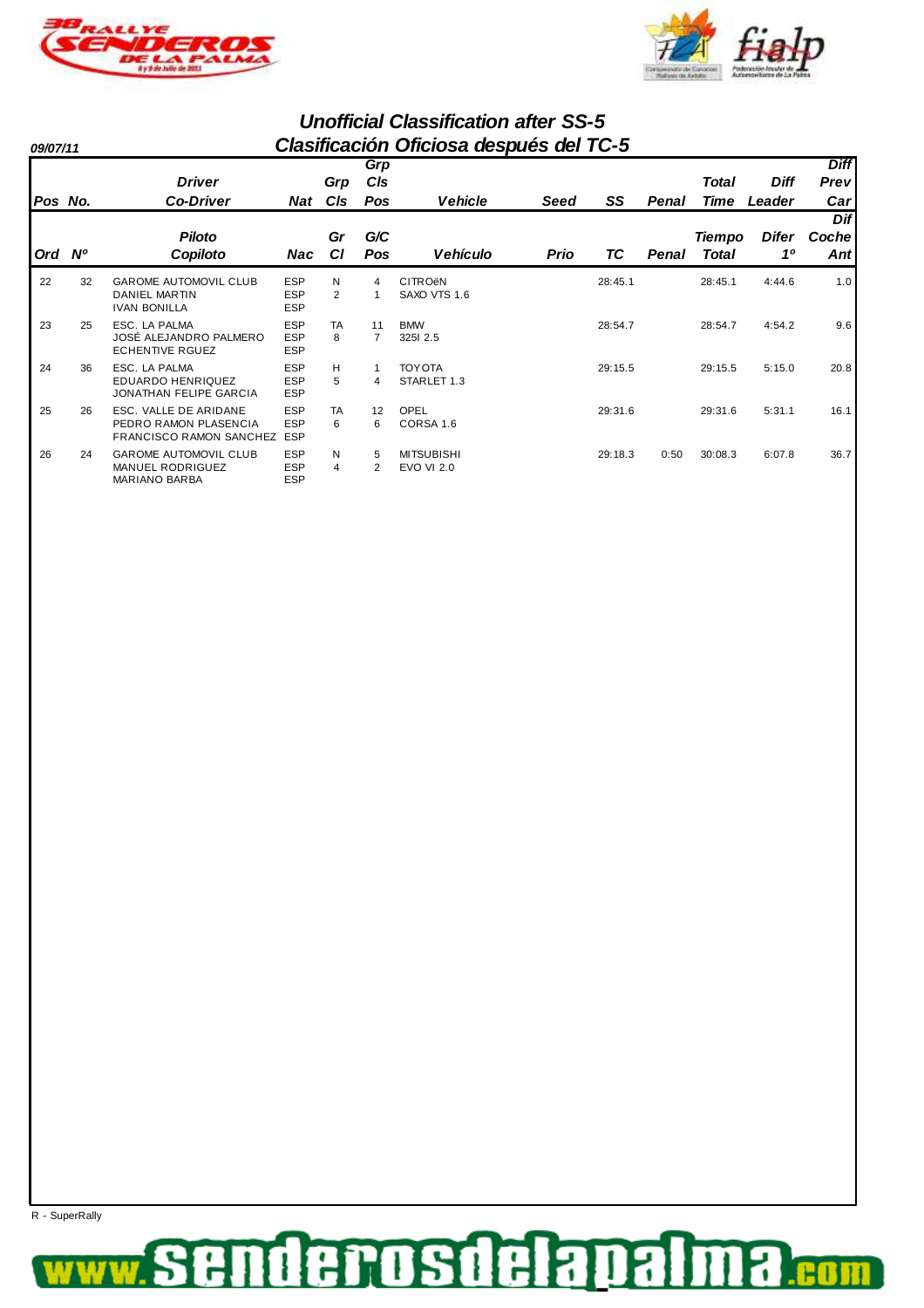

# **TC 6 Puntagorda 6.07 Km**



### **09/07/2011 13:26 Special Stage Times / Tiempos del Tramo**

|                |                |                                  |           | Group        |                           |               |       | <b>Diff</b>  | Prev  |
|----------------|----------------|----------------------------------|-----------|--------------|---------------------------|---------------|-------|--------------|-------|
| Pos No.        |                | <i><b>Driver / Co-Driver</b></i> | Nat       | <b>Class</b> | Vehicle                   | SS            | Km/h  | Leader       | Car   |
|                |                |                                  |           | Grupo        |                           |               |       | <b>Difer</b> | Coche |
| Ord Nº         |                | Piloto / Copiloto                | Nac       | Clase        | <b>Vehículo</b>           | ТC            | Km/h  | 10           | Ant   |
| 1              | $\mathbf{1}$   | CONCEPCION / PÉREZ               | ESP / ESP | N/4          | MITSUBISHI LANCER EVO IX  | 4:21.6        | 83,53 |              |       |
| $\overline{2}$ | $\overline{2}$ | SUAREZ / GARCIA                  | ESP / ESP | A/8          | MITSUBISHI LANCER EVO VII | 4:21.7        | 83,50 | 0.1          | 0.1   |
| 3              | 4              | <b>ACOSTA / GHUNEIM</b>          | ESP / ESP | GT/8         | PORSCHE 911-997 GT3 3.5   | 4:22.3        | 83,31 | 0.7          | 0.6   |
| 4              | 3              | MORALES / GONZALEZ               | ESP / ESP | A/8          | MITSUBISHI LANCER EVO VI  | 4:22.9        | 83,12 | 1.3          | 0.6   |
| 5              | 17             | <b>MORALES / MORALES</b>         | ESP / ESP | TA/8         | BMW M3 E30 2.3            | 4:26.8        | 81,90 | 5.2          | 3.9   |
| 6              | 14             | QUINTINO / GARCIA                | ESP / ESP | TA/8         | BMW M3 E30 2.3            | 4:30.3        | 80,84 | 8.7          | 3.5   |
| $\overline{7}$ | 5              | SUAREZ / BRITO                   | ESP / ESP | N/3          | HONDA CIVIC TYPE R        | 4:33.3        | 79,96 | 11.7         | 3.0   |
| 8              | 8              | <b>ACOSTA / LOPEZ</b>            | ESP / ESP | TA/7         | CITROËN ZX 2.0            | 4:36.7        | 78,97 | 15.1         | 3.4   |
| 9              | R<br>15        | CONCEPCION / CONCEPCION          | ESP / ESP | GT/8         | RENAULT CLIO V6 3.0       | 4:37.7        | 78,69 | 16.1         | 1.0   |
| 10             | 10             | PÉREZ / CONCEPCION               | ESP / ESP | A/6          | HONDA CIVIC VTEC 1.6      | 4:44.3        | 76,86 | 22.7         | 6.6   |
| 11             | 12             | <b>ACOSTA / SUAREZ</b>           | ESP / ESP | R3/7         | RENAULT CLIO SPORT 2.0    | 4:44.3        | 76,86 | 22.7         | 0.0   |
| 12             | 31             | PÉREZ / MARTIN                   | ESP / ESP | TA/5         | CITROËN AX GTI 1.4        | 4:48.8        | 75,66 | 27.2         | 4.5   |
| 13             | 29             | CAMACHO / HERNANDEZ              | ESP / ESP | TA/6         | VW LUPO 1.6               | 4:48.9        | 75,64 | 27.3         | 0.1   |
| 14             | 9              | FERNANDEZ / MARTIN               | ESP / ESP | TA/5         | CITROEN AX GTI 1.4        | 4:50.4        | 75,25 | 28.8         | 1.5   |
| 15             | 30             | DGUEZ / BRITO                    | ESP / ESP | A/7          | RENAULT MEGANE 2.0        | 4:51.2        | 75,04 | 29.6         | 0.8   |
| 16             | 20             | PÉREZ / CASTILLO                 | ESP / ESP | TA/5         | PEUGEOT 205 GTI 1.3       | 4:57.6        | 73,43 | 36.0         | 6.4   |
| 17             | 27             | <b>ACOSTA / MATEO</b>            | ESP / ESP | TA/8         | RENAULT 5 GT TURBO 1.4    | 5:00.0        | 72,84 | 38.4         | 2.4   |
| 18             | 28             | RODRIGUEZ / RODRIGUEZ            | ESP / ESP | A/6          | CITROËN SAXO VTS 1.6      | 5:00.0        | 72,84 | 38.4         | 0.0   |
| 19             | 22             | <b>REMEDIOS / REMEDIOS</b>       | ESP / ESP | A/6          | CITROËN SAXO VTS 1.6      | 5:04.9        | 71,67 | 43.3         | 4.9   |
| 20             | 24             | RODRIGUEZ / BARBA                | ESP / ESP | N/4          | MITSUBISHI EVO VI 2.0     | 5:05.0        | 71,65 | 43.4         | 0.1   |
| 21             | 34             | RODRIGUEZ / LEON                 | ESP / ESP | TA/6         | <b>HYUNDAI GETZ 1.6</b>   | 5:06.2        | 71,37 | 44.6         | 1.2   |
| 22             | 25             | PALMERO / RGUEZ                  | ESP / ESP | TA/8         | BMW 325I 2.5              | 5:06.8        | 71,23 | 45.2         | 0.6   |
| 23             | 32             | <b>MARTIN / BONILLA</b>          | ESP / ESP | N/2          | CITROËN SAXO VTS 1.6      | 5:09.4        | 70,63 | 47.8         | 2.6   |
| 24             | 19 R           | FERNANDEZ / FERNANDEZ            | ESP / ESP | TA/8         | FORD SIERRA COSWORTH      | 5:09.5        | 70,60 | 47.9         | 0.1   |
| 25             | 21             | CAIROS / SANCHEZ                 | ESP / ESP | N/1          | PEUGEOT 106 RALLYE        | 5:10.7        | 70,33 | 49.1         | 1.2   |
| 26             | 23             | DIAZ / VENTURA                   | ESP / ESP | TA/7         | GOLF II GTI 1.8           | 5:12.5        | 69,93 | 50.9         | 1.8   |
| 27             | 36             | <b>HENRIQUEZ / GARCIA</b>        | ESP / ESP | H/5          | TOYOTA STARLET 1.3        | 5:18.9        | 68,52 | 57.3         | 6.4   |
| 28             | 26             | PLASENCIA / SANCHEZ              | ESP / ESP | TA/6         | OPEL CORSA 1.6            | 5:19.5        | 68,39 | 57.9         | 0.6   |
| 29             | 35 R           | RABAGO / BARRETO                 | ESP / ESP | A/7          | PEUGEOT 206 GTI 2.0       | 5:23.5        | 67,55 | 1:01.9       | 4.0   |
|                |                |                                  |           |              |                           |               |       |              |       |
|                |                | <b>RETIREMENTS - RETIRADOS</b>   |           |              |                           |               |       |              |       |
|                | 18             | <b>GONZALEZ / MARICHAL</b>       | ESP / ESP | A/6          | CITROËN SAXO VTS 1.6      | ABAND. ENLACE |       |              |       |
|                | 33             | <b>ACOSTA / RODRIGUEZ</b>        | ESP / ESP | TA/6         | <b>HYUNDAI GETZ 1.6</b>   | SALIDA CTRA.  |       |              |       |

rosd

G

de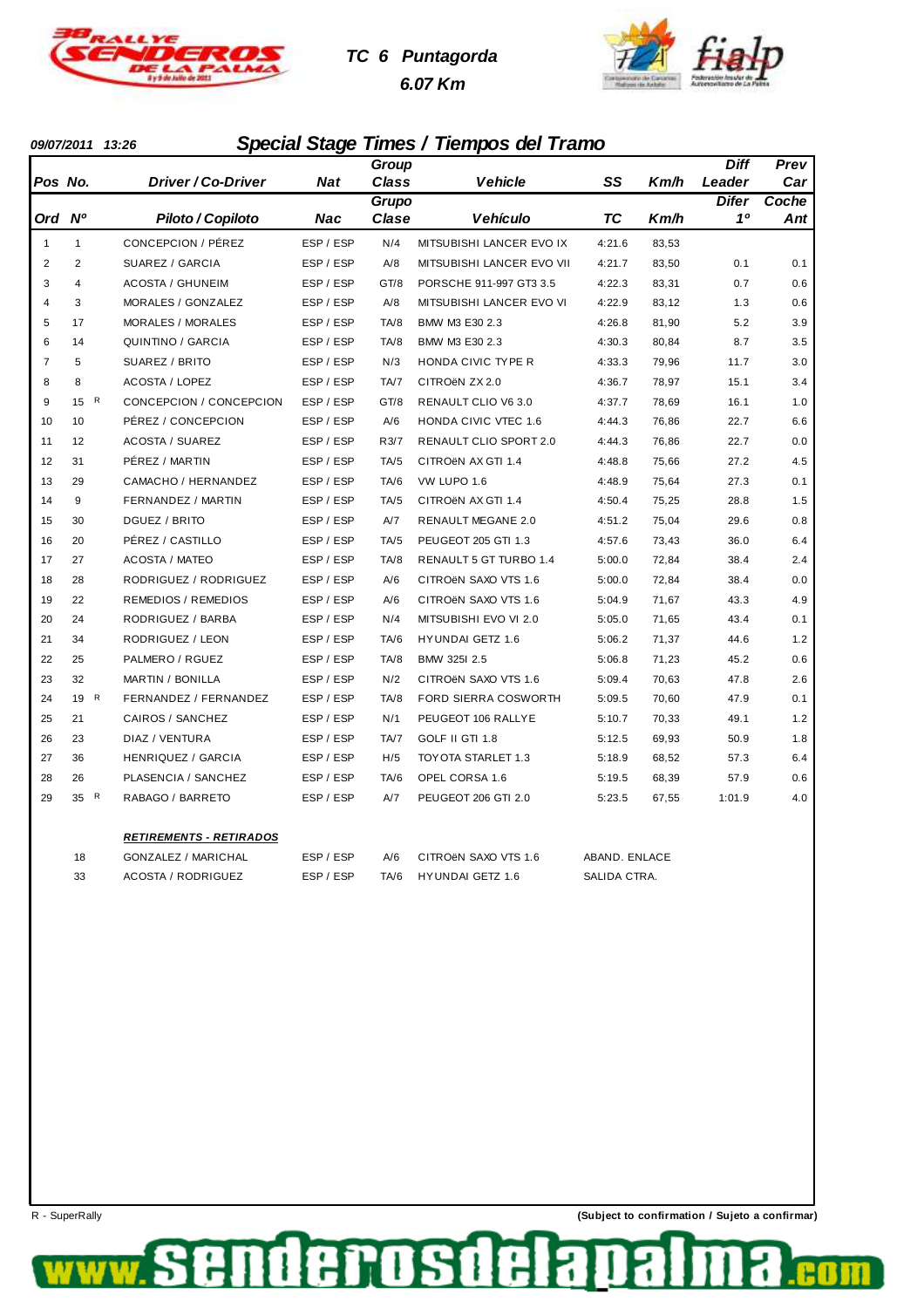

# **TC 7 La Punta**

 **7.30 Km**



### **09/07/2011 14:02 Special Stage Times / Tiempos del Tramo**

|                |              |                            |            | Group |                               |        |       | <b>Diff</b>  | Prev  |
|----------------|--------------|----------------------------|------------|-------|-------------------------------|--------|-------|--------------|-------|
| Pos No.        |              | Driver / Co-Driver         | <b>Nat</b> | Class | <b>Vehicle</b>                | SS     | Km/h  | Leader       | Car   |
|                |              |                            |            | Grupo |                               |        |       | <b>Difer</b> | Coche |
| Ord Nº         |              | Piloto / Copiloto          | <b>Nac</b> | Clase | <b>Vehículo</b>               | TC     | Km/h  | 10           | Ant   |
| $\mathbf{1}$   | 4            | <b>ACOSTA / GHUNEIM</b>    | ESP / ESP  | GT/8  | PORSCHE 911-997 GT3 3.5       | 4:47.9 | 91,28 |              |       |
| $\overline{2}$ | 3            | MORALES / GONZALEZ         | ESP / ESP  | A/8   | MITSUBISHI LANCER EVO VI      | 4:49.9 | 90,65 | 2.0          | 2.0   |
| 3              | $\mathbf{1}$ | CONCEPCION / PÉREZ         | ESP / ESP  | N/4   | MITSUBISHI LANCER EVO IX      | 4:52.2 | 89,94 | 4.3          | 2.3   |
| $\overline{4}$ | 17           | <b>MORALES / MORALES</b>   | ESP / ESP  | TA/8  | BMW M3 E30 2.3                | 4:59.6 | 87,72 | 11.7         | 7.4   |
| 5              | 14           | QUINTINO / GARCIA          | ESP / ESP  | TA/8  | BMW M3 E30 2.3                | 4:59.9 | 87,63 | 12.0         | 0.3   |
| 6              | 5            | SUAREZ / BRITO             | ESP / ESP  | N/3   | HONDA CIVIC TYPE R            | 5:00.8 | 87,37 | 12.9         | 0.9   |
| $\overline{7}$ | 8            | <b>ACOSTA / LOPEZ</b>      | ESP / ESP  | TA/7  | CITROËN ZX 2.0                | 5:01.3 | 87,22 | 13.4         | 0.5   |
| 8              | 15 R         | CONCEPCION / CONCEPCION    | ESP / ESP  | GT/8  | RENAULT CLIO V6 3.0           | 5:03.0 | 86,73 | 15.1         | 1.7   |
| 9              | 10           | PÉREZ / CONCEPCION         | ESP / ESP  | A/6   | <b>HONDA CIVIC VTEC 1.6</b>   | 5:10.0 | 84,77 | 22.1         | 7.0   |
| 10             | 12           | <b>ACOSTA / SUAREZ</b>     | ESP / ESP  | R3/7  | <b>RENAULT CLIO SPORT 2.0</b> | 5:14.4 | 83,59 | 26.5         | 4.4   |
| 11             | 30           | DGUEZ / BRITO              | ESP / ESP  | A/7   | <b>RENAULT MEGANE 2.0</b>     | 5:15.2 | 83,38 | 27.3         | 0.8   |
| 12             | 29           | CAMACHO / HERNANDEZ        | ESP / ESP  | TA/6  | VW LUPO 1.6                   | 5:17.2 | 82,85 | 29.3         | 2.0   |
| 13             | 9            | FERNANDEZ / MARTIN         | ESP / ESP  | TA/5  | CITROËN AX GTI 1.4            | 5:17.7 | 82,72 | 29.8         | 0.5   |
| 14             | 31           | PÉREZ / MARTIN             | ESP / ESP  | TA/5  | CITROËN AX GTI 1.4            | 5:22.6 | 81,46 | 34.7         | 4.9   |
| 15             | 2            | SUAREZ / GARCIA            | ESP / ESP  | A/8   | MITSUBISHI LANCER EVO VII     | 5:24.8 | 80,91 | 36.9         | 2.2   |
| 16             | 27           | <b>ACOSTA / MATEO</b>      | ESP / ESP  | TA/8  | RENAULT 5 GT TURBO 1.4        | 5:25.5 | 80,74 | 37.6         | 0.7   |
| 17             | 25           | PALMERO / RGUEZ            | ESP / ESP  | TA/8  | BMW 325I 2.5                  | 5:27.5 | 80,24 | 39.6         | 2.0   |
| 18             | 20           | PÉREZ / CASTILLO           | ESP / ESP  | TA/5  | PEUGEOT 205 GTI 1.3           | 5:27.7 | 80,20 | 39.8         | 0.2   |
| 19             | 28           | RODRIGUEZ / RODRIGUEZ      | ESP / ESP  | A/6   | CITROËN SAXO VTS 1.6          | 5:31.5 | 79,28 | 43.6         | 3.8   |
| 20             | 22           | <b>REMEDIOS / REMEDIOS</b> | ESP / ESP  | A/6   | CITROËN SAXO VTS 1.6          | 5:34.0 | 78,68 | 46.1         | 2.5   |
| 21             | 34           | RODRIGUEZ / LEON           | ESP / ESP  | TA/6  | <b>HYUNDAI GETZ 1.6</b>       | 5:34.9 | 78,47 | 47.0         | 0.9   |
| 22             | 21           | CAIROS / SANCHEZ           | ESP / ESP  | N/1   | PEUGEOT 106 RALLYE            | 5:37.8 | 77,80 | 49.9         | 2.9   |
| 23             | 32           | <b>MARTIN / BONILLA</b>    | ESP / ESP  | N/2   | CITROËN SAXO VTS 1.6          | 5:40.5 | 77,18 | 52.6         | 2.7   |
| 24             | 19 R         | FERNANDEZ / FERNANDEZ      | ESP / ESP  | TA/8  | FORD SIERRA COSWORTH          | 5:41.2 | 77,02 | 53.3         | 0.7   |
| 25             | 23           | DIAZ / VENTURA             | ESP / ESP  | TA/7  | GOLF II GTI 1.8               | 5:45.0 | 76,17 | 57.1         | 3.8   |
| 26             | 36           | HENRIQUEZ / GARCIA         | ESP / ESP  | H/5   | TOYOTA STARLET 1.3            | 5:45.8 | 76,00 | 57.9         | 0.8   |
| 27             | 24           | RODRIGUEZ / BARBA          | ESP / ESP  | N/4   | MITSUBISHI EVO VI 2.0         | 5:50.6 | 74,96 | 1:02.7       | 4.8   |
| 28             | 26           | PLASENCIA / SANCHEZ        | ESP / ESP  | TA/6  | OPEL CORSA 1.6                | 5:54.8 | 74,07 | 1:06.9       | 4.2   |
| 29             | 35<br>R      | RABAGO / BARRETO           | ESP / ESP  | A/7   | PEUGEOT 206 GTI 2.0           | 5:55.5 | 73,92 | 1:07.6       | 0.7   |

**POSLE** 

de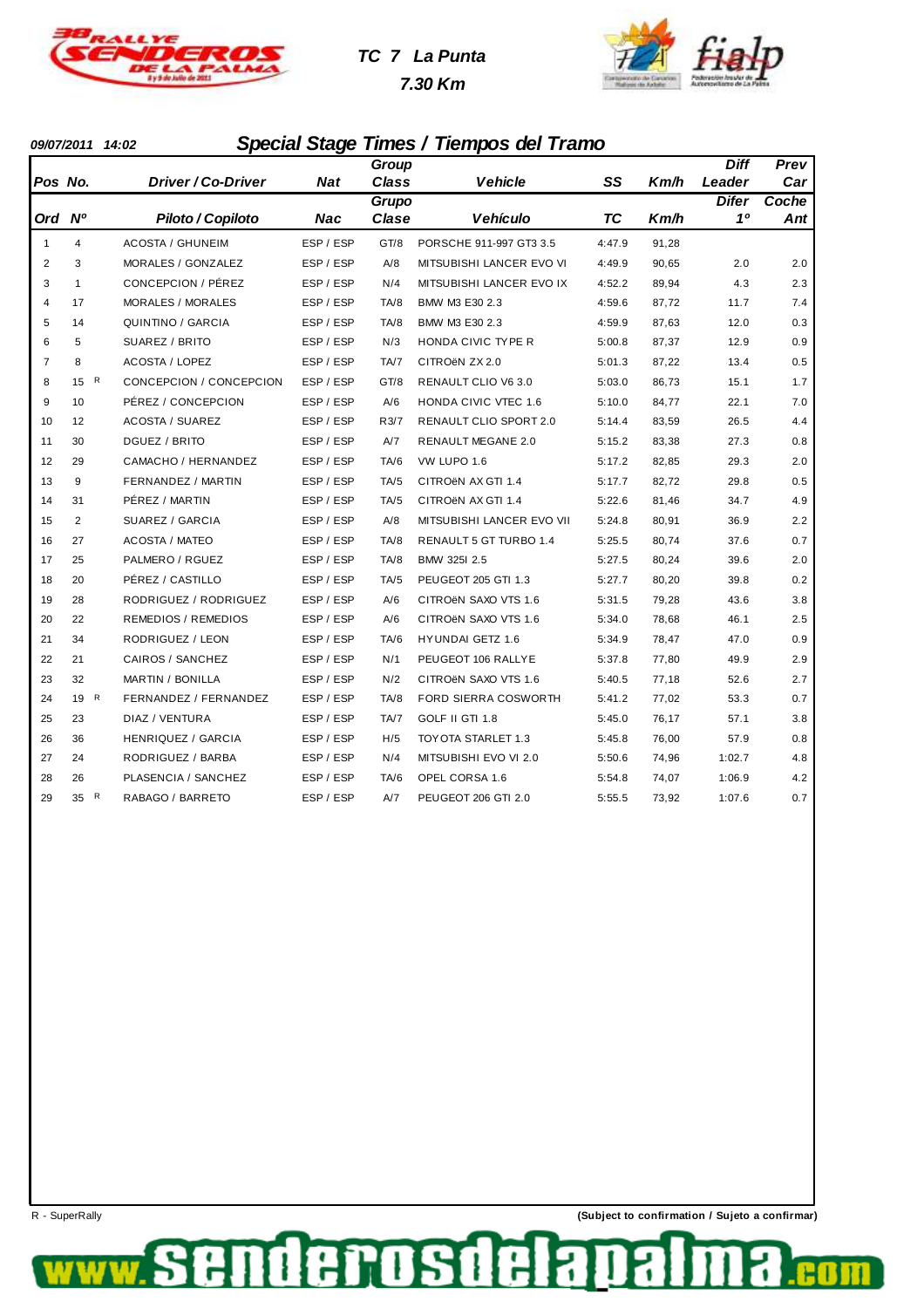

**TC 8 Garome-Biestra-LasTricia 8.60 Km**



### **09/07/2011 14:54 Special Stage Times / Tiempos del Tramo**

|                |                |                                |            | Group        |                               |              |       | <b>Diff</b>  | Prev  |
|----------------|----------------|--------------------------------|------------|--------------|-------------------------------|--------------|-------|--------------|-------|
| Pos No.        |                | Driver / Co-Driver             | <b>Nat</b> | <b>Class</b> | <b>Vehicle</b>                | SS           | Km/h  | Leader       | Car   |
|                |                |                                |            | Grupo        |                               |              |       | <b>Difer</b> | Coche |
| Ord            | N <sup>o</sup> | Piloto / Copiloto              | Nac        | Clase        | <b>Vehículo</b>               | <b>TC</b>    | Km/h  | 10           | Ant   |
| $\mathbf{1}$   | 1              | CONCEPCION / PÉREZ             | ESP / ESP  | N/4          | MITSUBISHI LANCER EVO IX      | 6:32.5       | 78,88 |              |       |
| $\overline{2}$ | 4              | <b>ACOSTA / GHUNEIM</b>        | ESP / ESP  | GT/8         | PORSCHE 911-997 GT3 3.5       | 6:40.3       | 77,34 | 7.8          | 7.8   |
| 3              | 14             | QUINTINO / GARCIA              | ESP / ESP  | TA/8         | BMW M3 E30 2.3                | 6:47.4       | 75,99 | 14.9         | 7.1   |
| $\overline{4}$ | 15 R           | CONCEPCION / CONCEPCION        | ESP / ESP  | GT/8         | RENAULT CLIO V6 3.0           | 6:50.6       | 75,40 | 18.1         | 3.2   |
| 5              | 17             | MORALES / MORALES              | ESP / ESP  | TA/8         | BMW M3 E30 2.3                | 6:56.6       | 74,32 | 24.1         | 6.0   |
| 6              | 5              | SUAREZ / BRITO                 | ESP / ESP  | N/3          | HONDA CIVIC TYPE R            | 6:56.8       | 74,28 | 24.3         | 0.2   |
| 7              | 8              | <b>ACOSTA / LOPEZ</b>          | ESP / ESP  | TA/7         | CITROEN ZX 2.0                | 6:59.7       | 73,77 | 27.2         | 2.9   |
| 8              | 10             | PÉREZ / CONCEPCION             | ESP / ESP  | A/6          | HONDA CIVIC VTEC 1.6          | 7:05.6       | 72,74 | 33.1         | 5.9   |
| 9              | 30             | DGUEZ / BRITO                  | ESP / ESP  | A/7          | <b>RENAULT MEGANE 2.0</b>     | 7:08.6       | 72,24 | 36.1         | 3.0   |
| 10             | 12             | <b>ACOSTA / SUAREZ</b>         | ESP / ESP  | R3/7         | <b>RENAULT CLIO SPORT 2.0</b> | 7:08.8       | 72,20 | 36.3         | 0.2   |
| 11             | 29             | CAMACHO / HERNANDEZ            | ESP / ESP  | TA/6         | VW LUPO 1.6                   | 7:10.5       | 71,92 | 38.0         | 1.7   |
| 12             | 31             | PÉREZ / MARTIN                 | ESP / ESP  | TA/5         | CITROËN AX GTI 1.4            | 7:13.9       | 71,35 | 41.4         | 3.4   |
| 13             | 9              | FERNANDEZ / MARTIN             | ESP / ESP  | TA/5         | CITROËN AX GTI 1.4            | 7:17.3       | 70,80 | 44.8         | 3.4   |
| 14             | 20             | PÊREZ / CASTILLO               | ESP / ESP  | TA/5         | PEUGEOT 205 GTI 1.3           | 7:20.2       | 70,33 | 47.7         | 2.9   |
| 15             | 28             | RODRIGUEZ / RODRIGUEZ          | ESP / ESP  | A/6          | CITROËN SAXO VTS 1.6          | 7:20.6       | 70,27 | 48.1         | 0.4   |
| 16             | 25             | PALMERO / RGUEZ                | ESP / ESP  | TA/8         | BMW 3251 2.5                  | 7:24.7       | 69,62 | 52.2         | 4.1   |
| 17             | 34             | RODRIGUEZ / LEON               | ESP / ESP  | TA/6         | HYUNDAI GETZ 1.6              | 7:26.9       | 69,28 | 54.4         | 2.2   |
| 18             | 36             | HENRIQUEZ / GARCIA             | ESP / ESP  | H/5          | TOYOTA STARLET 1.3            | 7:36.6       | 67,81 | 1:04.1       | 9.7   |
| 19             | 21             | CAIROS / SANCHEZ               | ESP / ESP  | N/1          | PEUGEOT 106 RALLYE            | 7:38.9       | 67,47 | 1:06.4       | 2.3   |
| 20             | 27             | <b>ACOSTA / MATEO</b>          | ESP / ESP  | TA/8         | RENAULT 5 GT TURBO 1.4        | 7:39.9       | 67,32 | 1:07.4       | 1.0   |
| 21             | 2              | SUAREZ / GARCIA                | ESP / ESP  | A/8          | MITSUBISHI LANCER EVO VII     | 7:45.8       | 66,47 | 1:13.3       | 5.9   |
| 22             | 19 R           | FERNANDEZ / FERNANDEZ          | ESP / ESP  | TA/8         | FORD SIERRA COSWORTH          | 7:47.9       | 66,17 | 1:15.4       | 2.1   |
| 23             | 22             | <b>REMEDIOS / REMEDIOS</b>     | ESP / ESP  | A/6          | CITROËN SAXO VTS 1.6          | 7:47.9       | 66,17 | 1:15.4       | 0.0   |
| 24             | 23             | DIAZ / VENTURA                 | ESP / ESP  | TA/7         | GOLF II GTI 1.8               | 7:51.5       | 65,66 | 1:19.0       | 3.6   |
| 25             | 26             | PLASENCIA / SANCHEZ            | ESP / ESP  | TA/6         | OPEL CORSA 1.6                | 7:53.2       | 65,43 | 1:20.7       | 1.7   |
| 26             | 24             | RODRIGUEZ / BARBA              | ESP / ESP  | N/4          | MITSUBISHI EVO VI 2.0         | 7:55.9       | 65,06 | 1:23.4       | 2.7   |
| 27             | 32             | <b>MARTIN / BONILLA</b>        | ESP / ESP  | N/2          | CITROËN SAXO VTS 1.6          | 8:01.8       | 64,26 | 1:29.3       | 5.9   |
| 28             | 35 R           | RABAGO / BARRETO               | ESP / ESP  | A/7          | PEUGEOT 206 GTI 2.0           | 8:02.6       | 64,15 | 1:30.1       | 0.8   |
|                |                | <b>RETIREMENTS - RETIRADOS</b> |            |              |                               |              |       |              |       |
|                | 3              | MORALES / GONZALEZ             | ESP / ESP  | A/8          | MITSUBISHI LANCER EVO VI      | SALIDA CTRA. |       |              |       |

E

**10S1**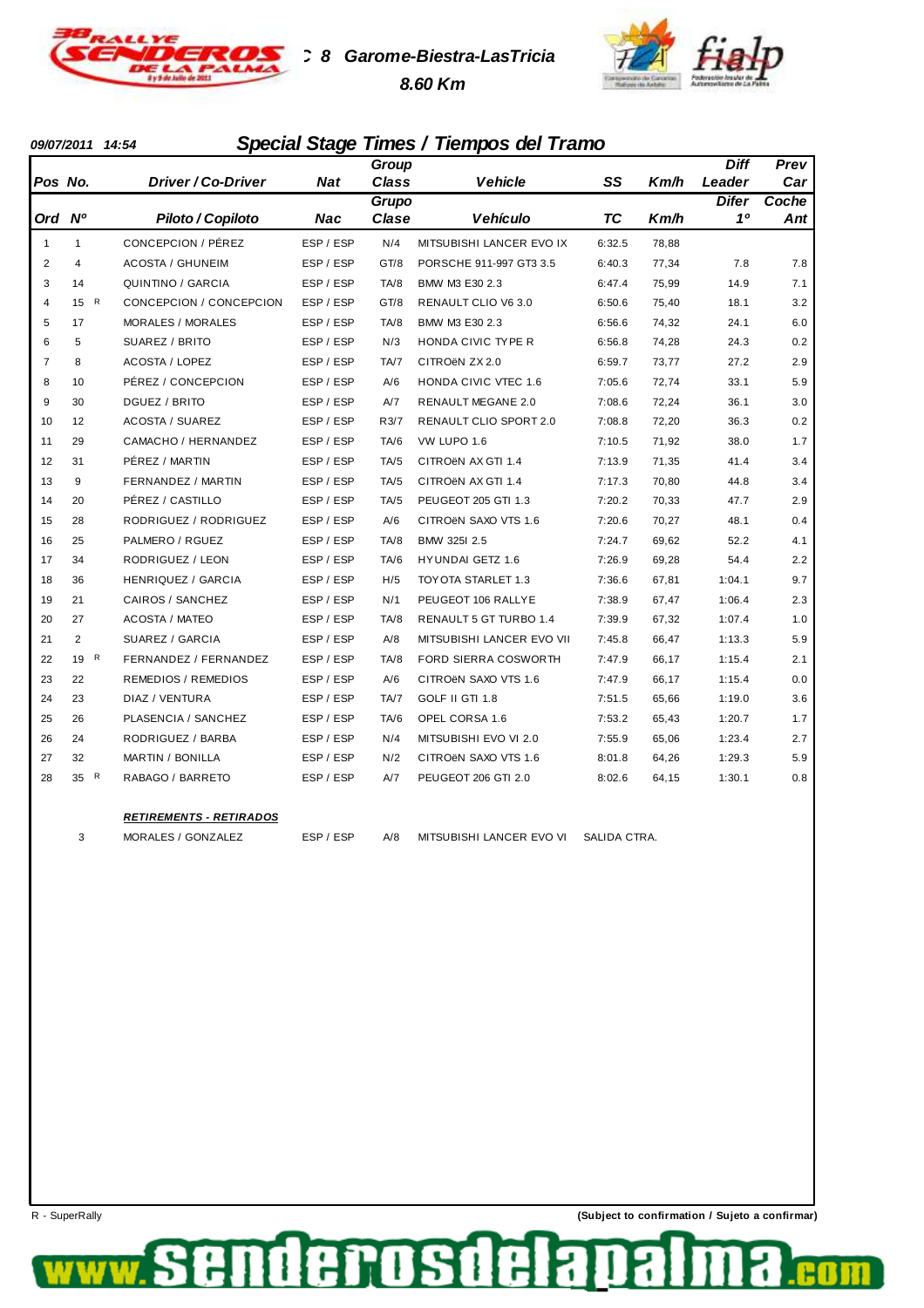



**Unofficial Classification after SS-8 09/07/11 Clasificación Oficiosa después del TC-8**

|                |    | <b>Driver</b>                                                                      |                                        | Grp                              | <b>Grp</b><br>CIs                |                                                |      |         |       | Total         | Diff         | <b>Diff</b><br>Prev |
|----------------|----|------------------------------------------------------------------------------------|----------------------------------------|----------------------------------|----------------------------------|------------------------------------------------|------|---------|-------|---------------|--------------|---------------------|
| Pos No.        |    | <b>Co-Driver</b>                                                                   | Nat                                    | CIs                              | Pos                              | Vehicle                                        | Seed | SS      | Penal | <b>Time</b>   | Leader       | Car                 |
|                |    |                                                                                    |                                        |                                  |                                  |                                                |      |         |       |               |              | Dif                 |
|                |    | <b>Piloto</b>                                                                      |                                        | Gr                               | G/C                              |                                                |      |         |       | <b>Tiempo</b> | <b>Difer</b> | Coche               |
| Ord            | N° | Copiloto                                                                           | Nac                                    | <b>CI</b>                        | Pos                              | <b>Vehículo</b>                                | Prio | ТC      | Penal | Total         | 10           | Ant                 |
| $\mathbf{1}$   | 1  | ESC. LA PALMA<br>VICTORINO CONCEPCION<br>ANTONIO PÉREZ                             | <b>ESP</b><br><b>ESP</b><br><b>ESP</b> | N<br>$\overline{4}$              | $\mathbf{1}$<br>$\mathbf{1}$     | <b>MITSUBISHI</b><br>LANCER EVO IX             |      | 35:25.2 |       | 35:25.2       |              |                     |
| $\overline{2}$ | 17 | <b>GAROME AUTOMOVIL CLUB</b><br><b>AITOR MORALES</b><br><b>RAMON YERAY MORALES</b> | <b>ESP</b><br><b>ESP</b><br><b>ESP</b> | <b>TA</b><br>8                   | $\mathbf{1}$<br>1                | <b>BMW</b><br>M3 E30 2.3                       |      | 37:03.1 |       | 37:03.1       | 1:37.9       | 1:37.9              |
| 3              | 14 | <b>ESC. ATERURA</b><br>MIGUEL ÁNGEL QUINTINO<br><b>CARLOS GARCIA</b>               | <b>ESP</b><br><b>ESP</b><br><b>ESP</b> | TA<br>8                          | $\overline{2}$<br>$\overline{2}$ | <b>BMW</b><br>M3 E30 2.3                       |      | 37:06.4 |       | 37:06.4       | 1:41.2       | 3.3                 |
| 4              | 5  | ESC. VALLE DE ARIDANE<br>DANIEL SUAREZ<br><b>JAIRO BRITO</b>                       | <b>ESP</b><br><b>ESP</b><br><b>ESP</b> | N<br>3                           | $\overline{2}$<br>1              | <b>HONDA</b><br>CIVIC TYPE R                   |      | 37:24.2 |       | 37:24.2       | 1:59.0       | 17.8                |
| 5              | 2  | ESC. VALLE DE ARIDANE<br>MIGUEL ÁNGEL SUAREZ<br><b>IVAN GARCIA</b>                 | <b>ESP</b><br><b>ESP</b><br><b>ESP</b> | Α<br>8                           | $\mathbf{1}$<br>3                | <b>MITSUBISHI</b><br>LANCER EVO VII            |      | 37:25.6 |       | 37:25.6       | 2:00.4       | 1.4                 |
| 6              | 8  | ESC. LA PALMA<br><b>VICTOR JAVIER ACOSTA</b><br><b>ESTEBAN LOPEZ</b>               | <b>ESP</b><br><b>ESP</b><br><b>ESP</b> | TA<br>$\overline{7}$             | 3<br>1                           | <b>CITRO<sub>ëN</sub></b><br>ZX 2.0            |      | 37:33.6 |       | 37:33.6       | 2:08.4       | 8.0                 |
| $\overline{7}$ | 4  | ESC. VALLE DE ARIDANE<br>JOSÉ FRANCISCO ACOSTA<br>NAZER GHUNEIM                    | <b>ESP</b><br><b>ESP</b><br><b>ESP</b> | GT<br>8                          | $\mathbf{1}$<br>4                | <b>PORSCHE</b><br>911-997 GT3 3.5              |      | 37:59.7 |       | 37:59.7       | 2:34.5       | 26.1                |
| 8              | 10 | REVYS MOTOR SPORT<br>JOSÉ CARLOS PÉREZ<br>ROBERT CONCEPCION                        | <b>ESP</b><br><b>ESP</b><br><b>ESP</b> | Α<br>6                           | $\overline{2}$<br>1              | <b>HONDA</b><br>CIVIC VTEC 1.6                 |      | 38:40.5 | 0:10  | 38:50.5       | 3:25.3       | 50.8                |
| 9              | 30 | ESC. LA PALMA<br>CARLOS JACOB DGUEZ<br><b>BENJAMIN BRITO</b>                       | <b>ESP</b><br><b>ESP</b><br><b>ESP</b> | Α<br>$\overline{7}$              | 3<br>$\overline{2}$              | RENAULT<br>MEGANE 2.0                          |      | 38:55.8 |       | 38:55.8       | 3:30.6       | 5.3                 |
| 10             | 29 | <b>GAROME AUTOMOVIL CLUB</b><br><b>EDGAR CAMACHO</b><br>ALBERTO HERNANDEZ          | <b>ESP</b><br><b>ESP</b><br><b>ESP</b> | TA<br>6                          | 4<br>2                           | <b>VW</b><br><b>LUPO 1.6</b>                   |      | 39:15.7 |       | 39:15.7       | 3:50.5       | 19.9                |
| 11             | 9  | ESC. VALLE DE ARIDANE<br>JUAN LORENZO FERNANDEZ<br>MANUEL MARTIN                   | <b>ESP</b><br><b>ESP</b><br><b>ESP</b> | TA<br>5                          | 5<br>$\mathbf{1}$                | <b>CITRO<sub>ë</sub>N</b><br><b>AX GTI 1.4</b> |      | 39:43.5 |       | 39:43.5       | 4:18.3       | 27.8                |
| 12             | 12 | ESC. VALLE DE ARIDANE<br><b>ANTONIO ACOSTA</b><br>ALEJANDRO SUAREZ                 | <b>ESP</b><br><b>ESP</b><br><b>ESP</b> | R <sub>3</sub><br>$\overline{7}$ | $\mathbf{1}$<br>3                | RENAULT<br>CLIO SPORT 2.0                      |      | 39:44.1 |       | 39:44.1       | 4:18.9       | 0.6                 |
| 13             | 28 | <b>CLUB ADEA</b><br><b>JORGE RODRIGUEZ</b><br>HÉCTOR RODRIGUEZ                     | <b>ESP</b><br><b>ESP</b><br><b>ESP</b> | Α<br>6                           | 4<br>3                           | <b>CITRO<sub>ë</sub>N</b><br>SAXO VTS 1.6      |      | 40:37.0 |       | 40:37.0       | 5:11.8       | 52.9                |
| 14             | 31 | GAROME AUTOMOVIL CLUB<br>AYOZE PEREZ<br>CARLOS ALEXIS MARTIN                       | <b>ESP</b><br>ESP<br><b>ESP</b>        | TA<br>5                          | 6<br>$\overline{\mathbf{c}}$     | <b>CITRO<sub>ë</sub>N</b><br>AX GTI 1.4        |      | 40:40.3 |       | 40:40.3       | 5:15.1       | 3.3                 |
| 15             | 27 | ESC. LA PALMA<br>SERGIO ACOSTA<br>ZEBENSUI MATEO                                   | <b>ESP</b><br><b>ESP</b><br>ESP        | TA<br>8                          | 7<br>5                           | RENAULT<br>5 GT TURBO 1.4                      |      | 41:00.2 |       | 41:00.2       | 5:35.0       | 19.9                |
| 16             | 34 | <b>GAROME AUTOMOVIL CLUB</b><br>CESAR LUIS RODRIGUEZ<br>ALBERTO LEON               | <b>ESP</b><br><b>ESP</b><br><b>ESP</b> | TA<br>6                          | 8<br>4                           | <b>HYUNDAI</b><br>GETZ 1.6                     |      | 41:12.6 |       | 41:12.6       | 5:47.4       | 12.4                |
| 17             | 20 | ESC. LA PALMA<br>JOSÉ IVAN PÉREZ<br><b>HÉCTOR CASTILLO</b>                         | <b>ESP</b><br><b>ESP</b><br><b>ESP</b> | TA<br>5                          | 9<br>3                           | PEUGEOT<br>205 GTI 1.3                         |      | 40:16.1 | 1:00  | 41:16.1       | 5:50.9       | 3.5                 |
| 18             | 22 | <b>GAROME AUTOMOVIL CLUB</b><br>ANTONIO J. REMEDIOS<br><b>KEVIN REMEDIOS</b>       | <b>ESP</b><br>ESP<br><b>ESP</b>        | A<br>6                           | 5<br>5                           | <b>CITRO<sub>ë</sub>N</b><br>SAXO VTS 1.6      |      | 41:21.8 |       | 41:21.8       | 5:56.6       | 5.7                 |
| 19             | 25 | ESC. LA PALMA<br>JOSĖ ALEJANDRO PALMERO<br><b>ECHENTIVE RGUEZ</b>                  | <b>ESP</b><br><b>ESP</b><br>ESP        | TA<br>8                          | 10<br>6                          | <b>BMW</b><br>325I 2.5                         |      | 41:46.9 |       | 41:46.9       | 6:21.7       | 25.1                |
| 20             | 21 | <b>GAROME AUTOMOVIL CLUB</b><br><b>ISRAEL CAIROS</b><br>JOSÉ FRANCISCO SANCHEZ     | <b>ESP</b><br><b>ESP</b><br><b>ESP</b> | N<br>$\mathbf{1}$                | 3<br>$\mathbf{1}$                | <b>PEUGEOT</b><br>106 RALLYE                   |      | 41:50.5 |       | 41:50.5       | 6:25.3       | 3.6                 |
| 21             | 23 | GAROME AUTOMOVIL CLUB<br>ANIBAL DIAZ<br>LUIS VENTURA                               | ESP<br><b>ESP</b><br><b>ESP</b>        | TA<br>$\overline{7}$             | 11<br>4                          | <b>GOLF</b><br>II GTI 1.8                      |      | 42:20.6 |       | 42:20.6       | 6:55.4       | 30.1                |

R - SuperRally

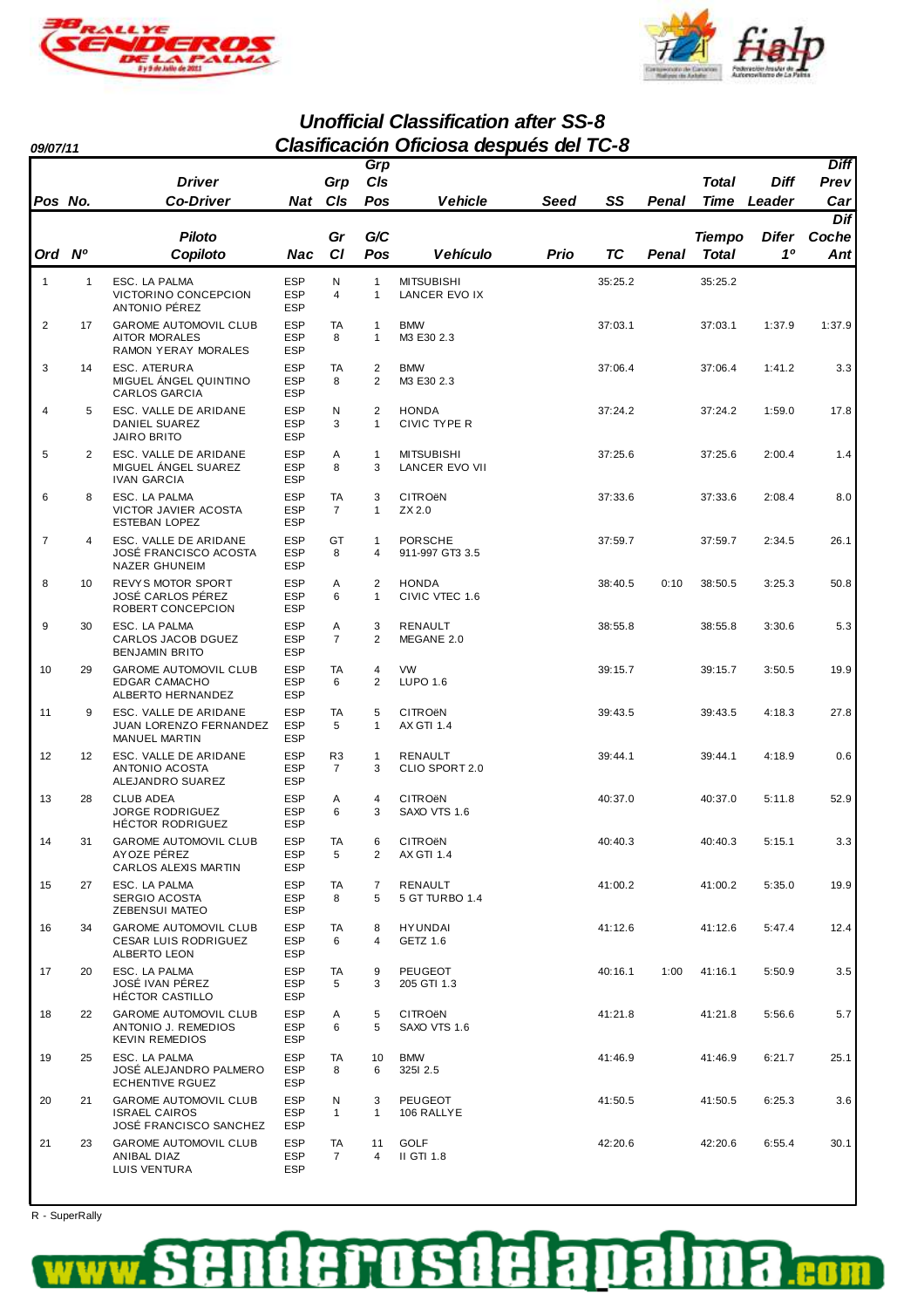



| 09/07/11 |    | Clasificación Oficiosa después del TC-8                                          |                                        |                     |                   |                                           |             |         |       |                               |                       |                            |
|----------|----|----------------------------------------------------------------------------------|----------------------------------------|---------------------|-------------------|-------------------------------------------|-------------|---------|-------|-------------------------------|-----------------------|----------------------------|
| Pos No.  |    | <b>Driver</b><br><b>Co-Driver</b>                                                | Nat                                    | Grp<br><b>CIs</b>   | Grp<br>CIs<br>Pos | <b>Vehicle</b>                            | Seed        | SS      | Penal | Total<br>Time                 | <b>Diff</b><br>Leader | <b>Diff</b><br>Prev<br>Car |
| Ord Nº   |    | <b>Piloto</b><br>Copiloto                                                        | Nac                                    | Gr<br>СI            | G/C<br>Pos        | <b>Vehículo</b>                           | <b>Prio</b> | TC      | Penal | <b>Tiempo</b><br><b>Total</b> | <b>Difer</b><br>10    | Dif<br>Coche<br>Ant        |
| 22       | 32 | <b>GAROME AUTOMOVIL CLUB</b><br><b>DANIEL MARTIN</b><br><b>IVAN BONILLA</b>      | <b>ESP</b><br><b>ESP</b><br><b>ESP</b> | N<br>$\overline{2}$ | 4                 | <b>CITRO<sub>ë</sub>N</b><br>SAXO VTS 1.6 |             | 42:27.4 |       | 42:27.4                       | 7:02.2                | 6.8                        |
| 23       | 36 | ESC. LA PALMA<br><b>EDUARDO HENRIQUEZ</b><br><b>JONATHAN FELIPE GARCIA</b>       | <b>ESP</b><br><b>ESP</b><br><b>ESP</b> | н<br>5              | Δ                 | <b>TOY OTA</b><br>STARLET 1.3             |             | 42:37.9 |       | 42:37.9                       | 7:12.7                | 10.5                       |
| 24       | 26 | ESC. VALLE DE ARIDANE<br>PEDRO RAMON PLASENCIA<br><b>FRANCISCO RAMON SANCHEZ</b> | <b>ESP</b><br><b>ESP</b><br><b>ESP</b> | TA<br>6             | 12<br>6           | OPEL<br>CORSA 1.6                         |             | 43:19.6 |       | 43:19.6                       | 7:54.4                | 41.7                       |
| 25       | 24 | <b>GAROME AUTOMOVIL CLUB</b><br><b>MANUEL RODRIGUEZ</b><br>MARIANO BARBA         | <b>ESP</b><br><b>ESP</b><br><b>ESP</b> | N<br>4              | 5<br>2            | <b>MITSUBISHI</b><br><b>EVO VI 2.0</b>    |             | 43:04.8 | 0:50  | 43:54.8                       | 8:29.6                | 35.2                       |

R - SuperRally

#### denosdelapal 8 ş E **COM**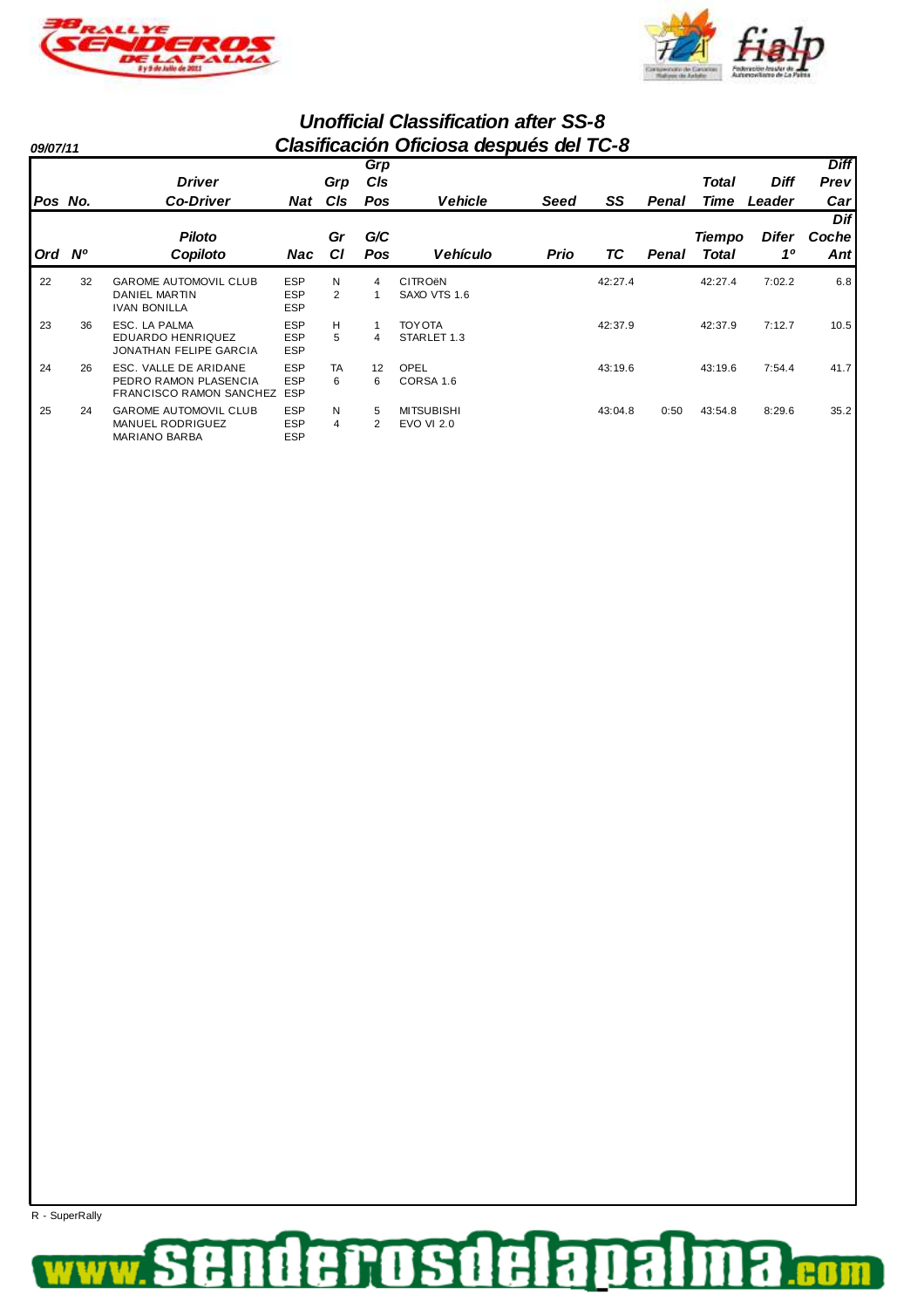

# **TC 9 Puntagorda 6.07 Km**



### **09/07/2011 16:26 Special Stage Times / Tiempos del Tramo**

|                |                |                                |            | Group        |                             |         |       | <b>Diff</b>  | Prev   |
|----------------|----------------|--------------------------------|------------|--------------|-----------------------------|---------|-------|--------------|--------|
| Pos No.        |                | Driver / Co-Driver             | <b>Nat</b> | <b>Class</b> | <b>Vehicle</b>              | SS      | Km/h  | Leader       | Car    |
|                |                |                                |            | <b>Grupo</b> |                             |         |       | <b>Difer</b> | Coche  |
| Ord Nº         |                | Piloto / Copiloto              | <b>Nac</b> | Clase        | <b>Vehículo</b>             | TC      | Km/h  | 10           | Ant    |
| $\mathbf{1}$   | 1              | CONCEPCION / PÉREZ             | ESP / ESP  | N/4          | MITSUBISHI LANCER EVO IX    | 4:20.1  | 84,01 |              |        |
| 2              | 4              | <b>ACOSTA / GHUNEIM</b>        | ESP / ESP  | GT/8         | PORSCHE 911-997 GT3 3.5     | 4:20.1  | 84,01 | 0.0          | 0.0    |
| 3              | $\overline{2}$ | SUAREZ / GARCIA                | ESP / ESP  | A/8          | MITSUBISHI LANCER EVO VII   | 4:24.7  | 82,55 | 4.6          | 4.6    |
| $\overline{4}$ | 17             | MORALES / MORALES              | ESP / ESP  | TA/8         | BMW M3 E30 2.3              | 4:29.0  | 81,23 | 8.9          | 4.3    |
| 5              | 5              | SUAREZ / BRITO                 | ESP / ESP  | N/3          | HONDA CIVIC TYPE R          | 4:31.9  | 80,37 | 11.8         | 2.9    |
| 6              | 14             | QUINTINO / GARCIA              | ESP / ESP  | TA/8         | BMW M3 E30 2.3              | 4:34.3  | 79,66 | 14.2         | 2.4    |
| $\overline{7}$ | 8              | <b>ACOSTA / LOPEZ</b>          | ESP / ESP  | TA/7         | CITROËN ZX 2.0              | 4:37.8  | 78,66 | 17.7         | 3.5    |
| 8              | 10             | PÉREZ / CONCEPCION             | ESP / ESP  | A/6          | <b>HONDA CIVIC VTEC 1.6</b> | 4:44.2  | 76,89 | 24.1         | 6.4    |
| 9              | 12             | <b>ACOSTA / SUAREZ</b>         | ESP / ESP  | R3/7         | RENAULT CLIO SPORT 2.0      | 4:45.2  | 76,62 | 25.1         | 1.0    |
| 10             | 29             | CAMACHO / HERNANDEZ            | ESP / ESP  | TA/6         | VW LUPO 1.6                 | 4:46.3  | 76,33 | 26.2         | 1.1    |
| 11             | 18 R           | <b>GONZALEZ / MARICHAL</b>     | ESP / ESP  | A/6          | CITROËN SAXO VTS 1.6        | 4:48.0  | 75,87 | 27.9         | 1.7    |
| 12             | 30             | DGUEZ / BRITO                  | ESP / ESP  | A/7          | RENAULT MEGANE 2.0          | 4:48.5  | 75,74 | 28.4         | 0.5    |
| 13             | 9              | FERNANDEZ / MARTIN             | ESP / ESP  | TA/5         | CITROËN AX GTI 1.4          | 4:53.7  | 74,40 | 33.6         | 5.2    |
| 14             | 28             | RODRIGUEZ / RODRIGUEZ          | ESP / ESP  | A/6          | CITROËN SAXO VTS 1.6        | 4:57.7  | 73,40 | 37.6         | 4.0    |
| 15             | 34             | RODRIGUEZ / LEON               | ESP / ESP  | TA/6         | <b>HYUNDAI GETZ 1.6</b>     | 5:03.1  | 72,10 | 43.0         | 5.4    |
| 16             | 27             | <b>ACOSTA / MATEO</b>          | ESP / ESP  | TA/8         | RENAULT 5 GT TURBO 1.4      | 5:03.5  | 72,00 | 43.4         | 0.4    |
| 17             | 22             | <b>REMEDIOS / REMEDIOS</b>     | ESP / ESP  | A/6          | CITROËN SAXO VTS 1.6        | 5:04.9  | 71,67 | 44.8         | 1.4    |
| 18             | 24             | RODRIGUEZ / BARBA              | ESP / ESP  | N/4          | MITSUBISHI EVO VI 2.0       | 5:05.0  | 71,65 | 44.9         | 0.1    |
| 19             | 19 R           | FERNANDEZ / FERNANDEZ          | ESP / ESP  | TA/8         | FORD SIERRA COSWORTH        | 5:05.3  | 71,58 | 45.2         | 0.3    |
| 20             | 25             | PALMERO / RGUEZ                | ESP / ESP  | TA/8         | BMW 325I 2.5                | 5:06.8  | 71,23 | 46.7         | 1.5    |
| 21             | 21             | CAIROS / SANCHEZ               | ESP / ESP  | N/1          | PEUGEOT 106 RALLYE          | 5:10.7  | 70,33 | 50.6         | 3.9    |
| 22             | 23             | DIAZ / VENTURA                 | ESP / ESP  | TA/7         | GOLF II GTI 1.8             | 5:12.5  | 69,93 | 52.4         | 1.8    |
| 23             | 26             | PLASENCIA / SANCHEZ            | ESP / ESP  | TA/6         | OPEL CORSA 1.6              | 5:19.6  | 68,37 | 59.5         | 7.1    |
| 24             | 35 R           | RABAGO / BARRETO               | ESP / ESP  | A/7          | PEUGEOT 206 GTI 2.0         | 5:26.5  | 66,93 | 1:06.4       | 6.9    |
| 25             | 32             | <b>MARTIN / BONILLA</b>        | ESP / ESP  | N/2          | CITROËN SAXO VTS 1.6        | 5:27.1  | 66,81 | 1:07.0       | 0.6    |
| 26             | 36             | HENRIQUEZ / GARCIA             | ESP / ESP  | H/5          | TOY OTA STARLET 1.3         | 5:48.2  | 62,76 | 1:28.1       | 21.1   |
| 27             | 15 R           | CONCEPCION / CONCEPCION        | ESP / ESP  | GT/8         | RENAULT CLIO V6 3.0         | 13:57.1 | 26,10 | 9:37.0       | 8:08.9 |
|                |                |                                |            |              |                             |         |       |              |        |
|                |                | <b>RETIREMENTS - RETIRADOS</b> |            |              |                             |         |       |              |        |

| - 20 | PÉREZ / CASTILLO | ESP / ESP | TA/5 PEUGEOT 205 GTI 1.3 | SALIDA CTRA. |
|------|------------------|-----------|--------------------------|--------------|
| - 31 | PÉREZ / MARTIN   | ESP / ESP | TA/5 CITROËN AX GTI 1.4  | AVERIA       |

**POSLE** 

de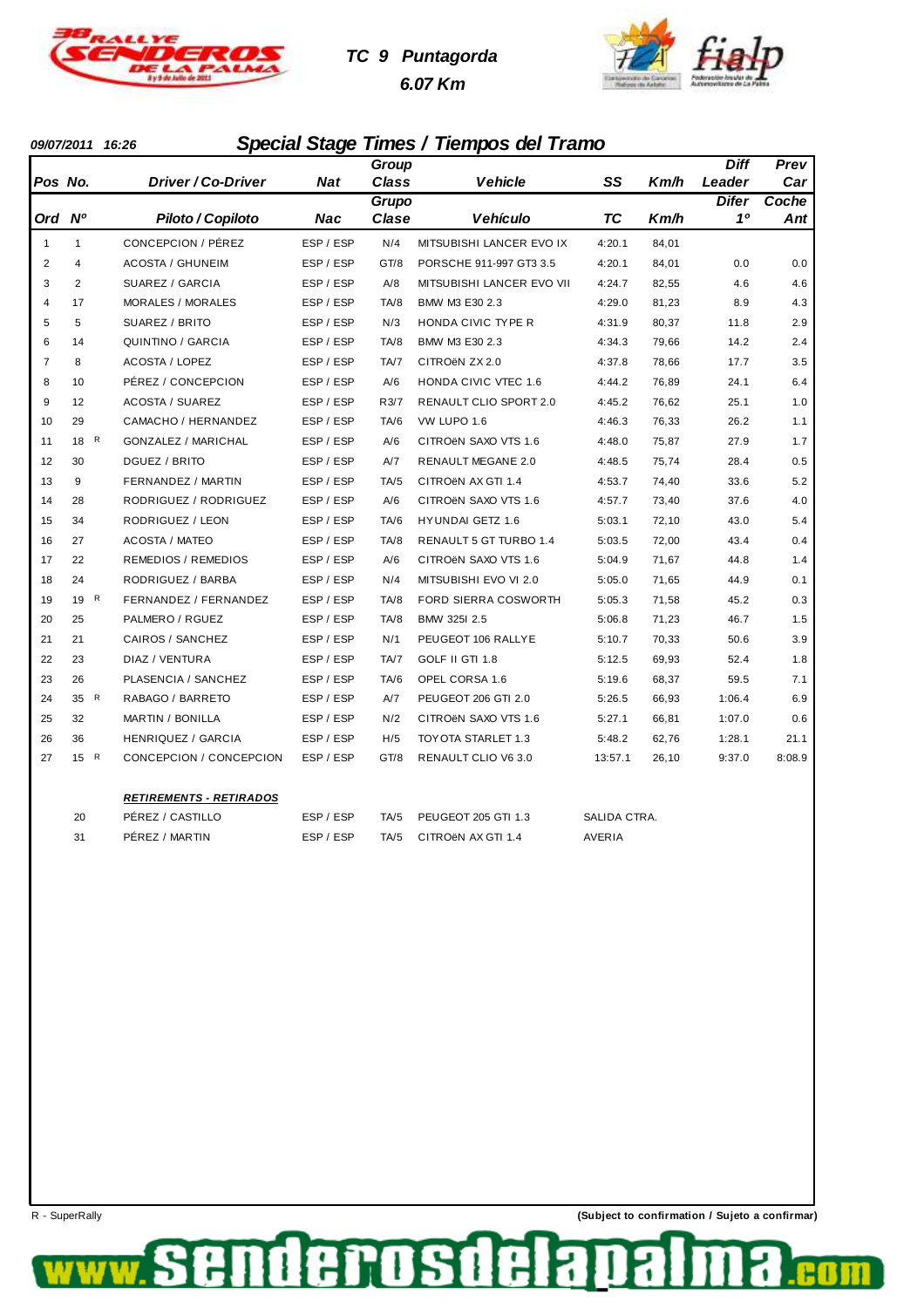

# **TC 10 La Punta**





### **09/07/2011 17:01 Special Stage Times / Tiempos del Tramo**

|                |                |                            |            | Group        |                             |        |       | <b>Diff</b>  | Prev  |
|----------------|----------------|----------------------------|------------|--------------|-----------------------------|--------|-------|--------------|-------|
| Pos No.        |                | Driver / Co-Driver         | <b>Nat</b> | Class        | <b>Vehicle</b>              | SS     | Km/h  | Leader       | Car   |
|                |                |                            |            | <b>Grupo</b> |                             |        |       | <b>Difer</b> | Coche |
| Ord Nº         |                | Piloto / Copiloto          | Nac        | Clase        | <b>Vehículo</b>             | TC     | Km/h  | 10           | Ant   |
| $\mathbf{1}$   | 1              | CONCEPCION / PÉREZ         | ESP / ESP  | N/4          | MITSUBISHI LANCER EVO IX    | 4:47.2 | 91,50 |              |       |
| $\overline{2}$ | $\overline{4}$ | <b>ACOSTA / GHUNEIM</b>    | ESP / ESP  | GT/8         | PORSCHE 911-997 GT3 3.5     | 4:48.7 | 91,03 | 1.5          | 1.5   |
| 3              | 2              | SUAREZ / GARCIA            | ESP / ESP  | A/8          | MITSUBISHI LANCER EVO VII   | 4:55.7 | 88,87 | 8.5          | 7.0   |
| $\overline{4}$ | 17             | MORALES / MORALES          | ESP / ESP  | TA/8         | BMW M3 E30 2.3              | 4:55.7 | 88,87 | 8.5          | 0.0   |
| 5              | 14             | QUINTINO / GARCIA          | ESP / ESP  | TA/8         | BMW M3 E30 2.3              | 5:00.2 | 87,54 | 13.0         | 4.5   |
| 6              | 5              | SUAREZ / BRITO             | ESP / ESP  | N/3          | HONDA CIVIC TYPE R          | 5:01.1 | 87,28 | 13.9         | 0.9   |
| $\overline{7}$ | 8              | <b>ACOSTA / LOPEZ</b>      | ESP / ESP  | TA/7         | CITROEN ZX 2.0              | 5:02.7 | 86,82 | 15.5         | 1.6   |
| 8              | R<br>15        | CONCEPCION / CONCEPCION    | ESP / ESP  | GT/8         | RENAULT CLIO V6 3.0         | 5:05.2 | 86,11 | 18.0         | 2.5   |
| 9              | 12             | <b>ACOSTA / SUAREZ</b>     | ESP / ESP  | R3/7         | RENAULT CLIO SPORT 2.0      | 5:14.7 | 83,51 | 27.5         | 9.5   |
| 10             | 10             | PÉREZ / CONCEPCION         | ESP / ESP  | A/6          | <b>HONDA CIVIC VTEC 1.6</b> | 5:15.6 | 83,27 | 28.4         | 0.9   |
| 11             | 29             | CAMACHO / HERNANDEZ        | ESP / ESP  | TA/6         | VW LUPO 1.6                 | 5:15.8 | 83,22 | 28.6         | 0.2   |
| 12             | 30             | DGUEZ / BRITO              | ESP / ESP  | A/7          | RENAULT MEGANE 2.0          | 5:20.4 | 82,02 | 33.2         | 4.6   |
| 13             | 9              | FERNANDEZ / MARTIN         | ESP / ESP  | TA/5         | CITROEN AX GTI 1.4          | 5:21.6 | 81,72 | 34.4         | 1.2   |
| 14             | 18 R           | <b>GONZALEZ / MARICHAL</b> | ESP / ESP  | A/6          | CITROËN SAXO VTS 1.6        | 5:22.9 | 81,39 | 35.7         | 1.3   |
| 15             | 28             | RODRIGUEZ / RODRIGUEZ      | ESP / ESP  | A/6          | CITROËN SAXO VTS 1.6        | 5:25.7 | 80,69 | 38.5         | 2.8   |
| 16             | 27             | <b>ACOSTA / MATEO</b>      | ESP / ESP  | TA/8         | RENAULT 5 GT TURBO 1.4      | 5:27.4 | 80,27 | 40.2         | 1.7   |
| 17             | 25             | PALMERO / RGUEZ            | ESP / ESP  | TA/8         | BMW 325I 2.5                | 5:33.0 | 78,92 | 45.8         | 5.6   |
| 18             | 34             | RODRIGUEZ / LEON           | ESP / ESP  | TA/6         | HYUNDAI GETZ 1.6            | 5:34.6 | 78,54 | 47.4         | 1.6   |
| 19             | 22             | <b>REMEDIOS / REMEDIOS</b> | ESP / ESP  | A/6          | CITROEN SAXO VTS 1.6        | 5:35.1 | 78,42 | 47.9         | 0.5   |
| 20             | 19 R           | FERNANDEZ / FERNANDEZ      | ESP / ESP  | TA/8         | FORD SIERRA COSWORTH        | 5:36.7 | 78,05 | 49.5         | 1.6   |
| 21             | 23             | DIAZ / VENTURA             | ESP / ESP  | TA/7         | GOLF II GTI 1.8             | 5:41.8 | 76,89 | 54.6         | 5.1   |
| 22             | 21             | CAIROS / SANCHEZ           | ESP / ESP  | N/1          | PEUGEOT 106 RALLYE          | 5:43.1 | 76,60 | 55.9         | 1.3   |
| 23             | 35 R           | RABAGO / BARRETO           | ESP / ESP  | A/7          | PEUGEOT 206 GTI 2.0         | 5:50.5 | 74,98 | 1:03.3       | 7.4   |
| 24             | 26             | PLASENCIA / SANCHEZ        | ESP / ESP  | TA/6         | OPEL CORSA 1.6              | 5:54.1 | 74,22 | 1:06.9       | 3.6   |
| 25             | 24             | RODRIGUEZ / BARBA          | ESP / ESP  | N/4          | MITSUBISHI EVO VI 2.0       | 5:55.0 | 74,03 | 1:07.8       | 0.9   |
| 26             | 32             | <b>MARTIN / BONILLA</b>    | ESP / ESP  | N/2          | CITROËN SAXO VTS 1.6        | 6:03.6 | 72,28 | 1:16.4       | 8.6   |
| 27             | 36             | <b>HENRIQUEZ / GARCIA</b>  | ESP / ESP  | H/5          | TOY OTA STARLET 1.3         | 6:41.8 | 65,41 | 1:54.6       | 38.2  |

derosde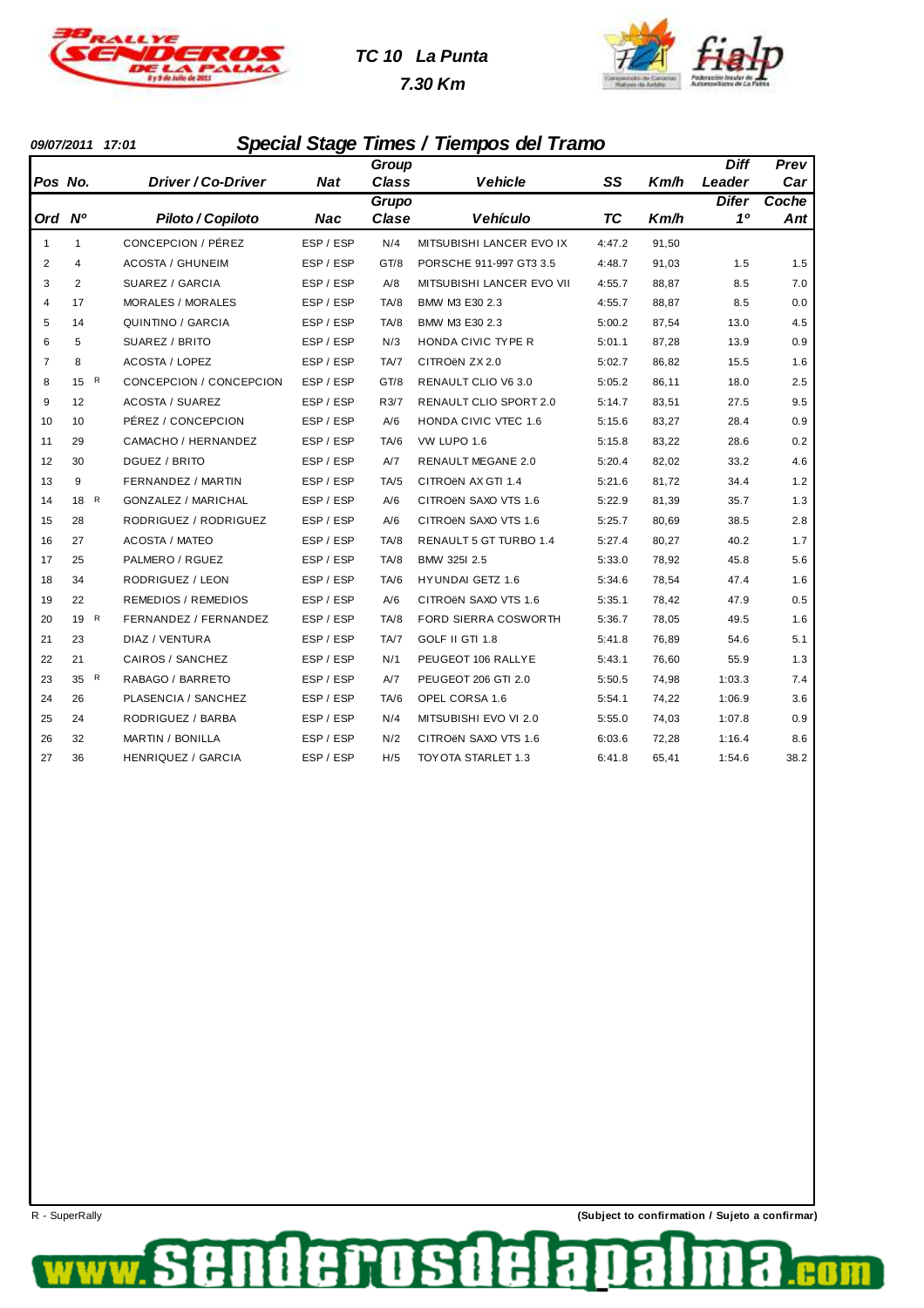

**TC 11 Garome-Biestra-LasTricia 8.60 Km**



#### **09/07/2011 17:41 Special Stage Times / Tiempos del Tramo**

|                |                |                            |            | Group |                             |           |       | <b>Diff</b>  | Prev  |
|----------------|----------------|----------------------------|------------|-------|-----------------------------|-----------|-------|--------------|-------|
| Pos No.        |                | Driver / Co-Driver         | <b>Nat</b> | Class | <b>Vehicle</b>              | SS        | Km/h  | Leader       | Car   |
|                |                |                            |            | Grupo |                             |           |       | <b>Difer</b> | Coche |
| Ord Nº         |                | Piloto / Copiloto          | Nac        | Clase | <b>Vehículo</b>             | <b>TC</b> | Km/h  | 10           | Ant   |
| $\mathbf{1}$   | 4              | <b>ACOSTA / GHUNEIM</b>    | ESP / ESP  | GT/8  | PORSCHE 911-997 GT3 3.5     | 6:33.9    | 78,60 |              |       |
| 2              | 1              | CONCEPCION / PÉREZ         | ESP / ESP  | N/4   | MITSUBISHI LANCER EVO IX    | 6:34.5    | 78,48 | 0.6          | 0.6   |
| 3              | 14             | QUINTINO / GARCIA          | ESP / ESP  | TA/8  | BMW M3 E30 2.3              | 6:40.0    | 77,40 | 6.1          | 5.5   |
| $\overline{4}$ | $\overline{2}$ | SUAREZ / GARCIA            | ESP / ESP  | A/8   | MITSUBISHI LANCER EVO VII   | 6:41.0    | 77,21 | 7.1          | 1.0   |
| 5              | 5              | SUAREZ / BRITO             | ESP / ESP  | N/3   | HONDA CIVIC TYPE R          | 6:48.3    | 75,83 | 14.4         | 7.3   |
| 6              | 17             | <b>MORALES / MORALES</b>   | ESP / ESP  | TA/8  | BMW M3 E30 2.3              | 6:50.7    | 75,38 | 16.8         | 2.4   |
| $\overline{7}$ | 15 R           | CONCEPCION / CONCEPCION    | ESP / ESP  | GT/8  | RENAULT CLIO V6 3.0         | 6:52.8    | 75,00 | 18.9         | 2.1   |
| 8              | 8              | <b>ACOSTA / LOPEZ</b>      | ESP / ESP  | TA/7  | CITROËN ZX 2.0              | 6:54.6    | 74,67 | 20.7         | 1.8   |
| 9              | 10             | PÉREZ / CONCEPCION         | ESP / ESP  | A/6   | <b>HONDA CIVIC VTEC 1.6</b> | 7:08.8    | 72,20 | 34.9         | 14.2  |
| 10             | 12             | <b>ACOSTA / SUAREZ</b>     | ESP / ESP  | R3/7  | RENAULT CLIO SPORT 2.0      | 7:10.6    | 71,90 | 36.7         | 1.8   |
| 11             | 29             | CAMACHO / HERNANDEZ        | ESP / ESP  | TA/6  | VW LUPO 1.6                 | 7:11.6    | 71,73 | 37.7         | 1.0   |
| 12             | 30             | DGUEZ / BRITO              | ESP / ESP  | A/7   | <b>RENAULT MEGANE 2.0</b>   | 7:14.0    | 71,34 | 40.1         | 2.4   |
| 13             | 18 R           | <b>GONZALEZ / MARICHAL</b> | ESP / ESP  | A/6   | CITROËN SAXO VTS 1.6        | 7:15.9    | 71,03 | 42.0         | 1.9   |
| 14             | 28             | RODRIGUEZ / RODRIGUEZ      | ESP / ESP  | A/6   | CITROËN SAXO VTS 1.6        | 7:18.7    | 70,57 | 44.8         | 2.8   |
| 15             | 9              | FERNANDEZ / MARTIN         | ESP / ESP  | TA/5  | CITROËN AX GTI 1.4          | 7:21.9    | 70,06 | 48.0         | 3.2   |
| 16             | 25             | PALMERO / RGUEZ            | ESP / ESP  | TA/8  | BMW 325I 2.5                | 7:26.2    | 69,39 | 52.3         | 4.3   |
| 17             | 34             | RODRIGUEZ / LEON           | ESP / ESP  | TA/6  | <b>HYUNDAI GETZ 1.6</b>     | 7:27.3    | 69,22 | 53.4         | 1.1   |
| 18             | 22             | <b>REMEDIOS / REMEDIOS</b> | ESP / ESP  | A/6   | CITROËN SAXO VTS 1.6        | 7:32.8    | 68,37 | 58.9         | 5.5   |
| 19             | 27             | <b>ACOSTA / MATEO</b>      | ESP / ESP  | TA/8  | RENAULT 5 GT TURBO 1.4      | 7:32.9    | 68,36 | 59.0         | 0.1   |
| 20             | 19 R           | FERNANDEZ / FERNANDEZ      | ESP / ESP  | TA/8  | FORD SIERRA COSWORTH        | 7:34.0    | 68,19 | 1:00.1       | 1.1   |
| 21             | 23             | DIAZ / VENTURA             | ESP / ESP  | TA/7  | GOLF II GTI 1.8             | 7:42.4    | 66,96 | 1:08.5       | 8.4   |
| 22             | 21             | CAIROS / SANCHEZ           | ESP / ESP  | N/1   | PEUGEOT 106 RALLYE          | 7:44.3    | 66,68 | 1:10.4       | 1.9   |
| 23             | 26             | PLASENCIA / SANCHEZ        | ESP / ESP  | TA/6  | OPEL CORSA 1.6              | 7:56.2    | 65,01 | 1:22.3       | 11.9  |
| 24             | 32             | <b>MARTIN / BONILLA</b>    | ESP / ESP  | N/2   | CITROËN SAXO VTS 1.6        | 8:13.3    | 62,76 | 1:39.4       | 17.1  |
| 25             | 24             | RODRIGUEZ / BARBA          | ESP / ESP  | N/4   | MITSUBISHI EVO VI 2.0       | 8:17.3    | 62,26 | 1:43.4       | 4.0   |
| 26             | 35 R           | RABAGO / BARRETO           | ESP / ESP  | A/7   | PEUGEOT 206 GTI 2.0         | 8:33.9    | 60,25 | 2:00.0       | 16.6  |
|                |                |                            |            |       |                             |           |       |              |       |

#### **RETIREMENTS - RETIRADOS**

36 HENRIQUEZ / GARCIA ESP / ESP H/5 TOYOTA STARLET 1.3 ABAND. ENLACE

derosd

Œ